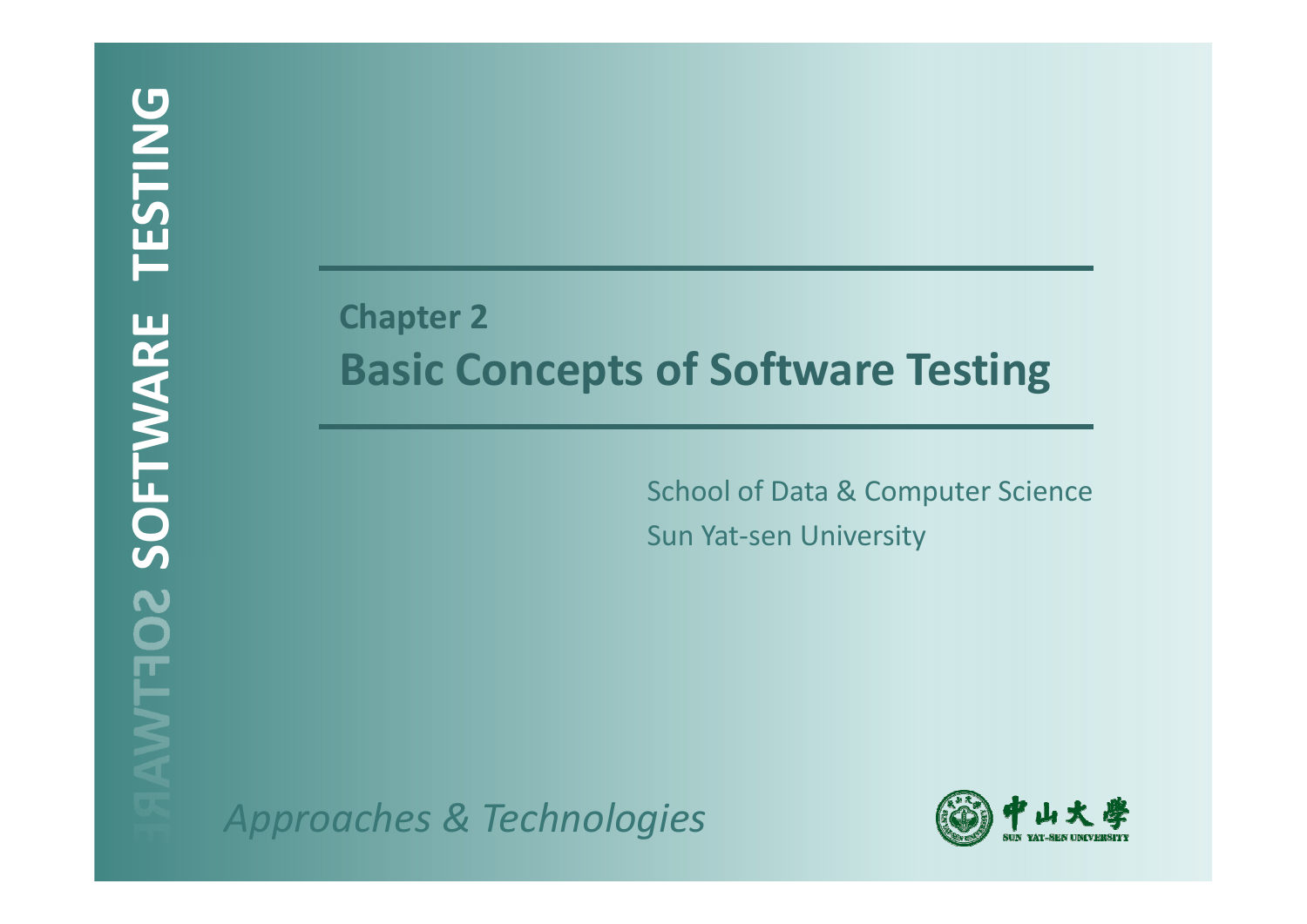**OUTLINE**



#### ■ 2.1 软件缺陷

- 2.2 软件测试概述
- 2.3 软件测试的过程和方法

## ■ 2.4 基于软件生命周期的软件测试方法

- 软件生命周期测试概述
- 基于风险的软件测试
- 软件生命周期的阶段测试
- 软件生命周期测试工具平台

■ 2.5 软件测试的分类与分级

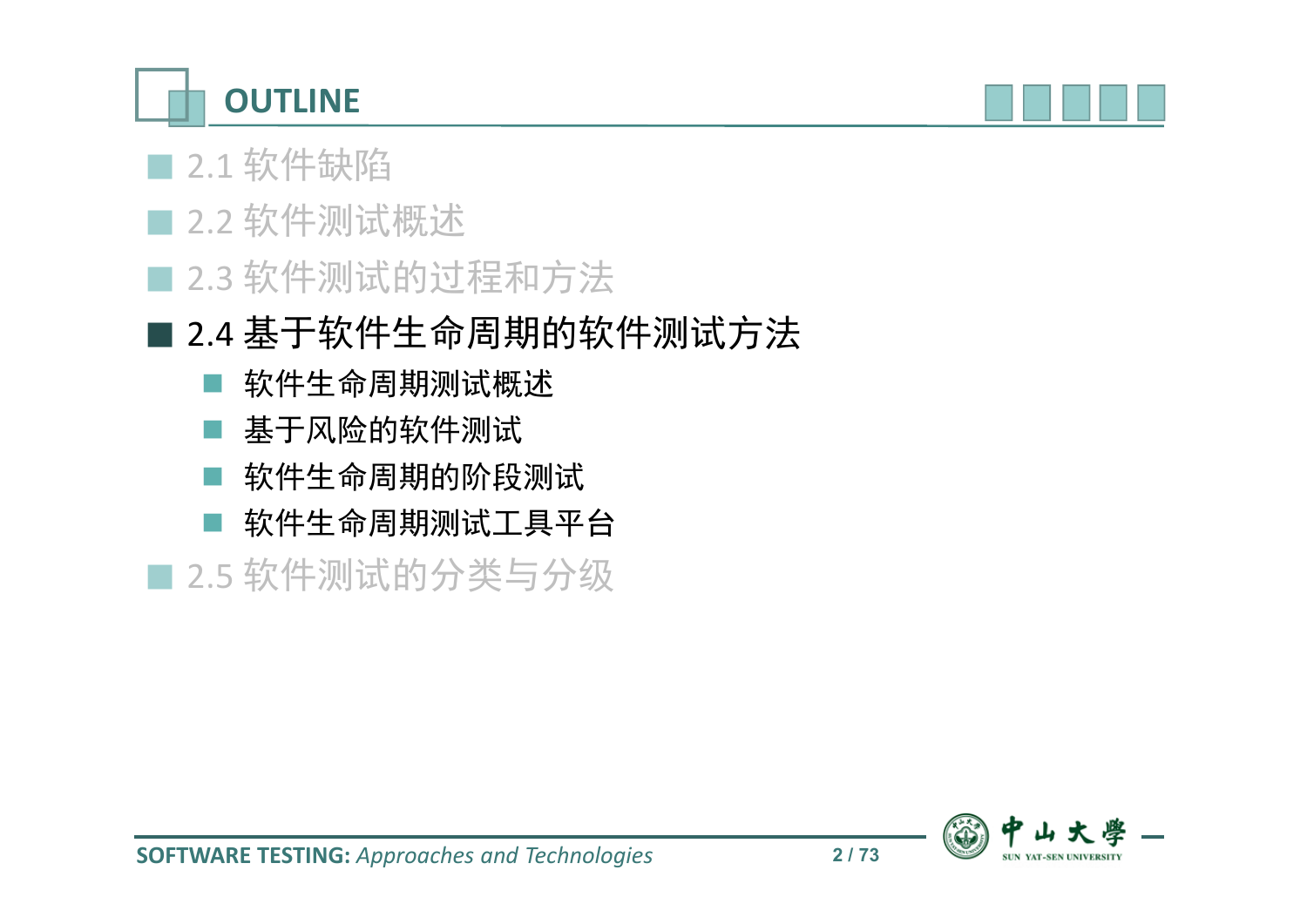#### 软件生命周期测试概述

- 软件生命周期测试是按照软件开发生命周期划分软件测试阶段形成 的软件测试方法,也称为基于 SDLC 的软件测试。
	- 将测试延伸到软件开发的需求分析、设计审查阶段。
		- 体现"尽早地和不断地进行软件测试"的原则。
	- 将"质量保证"的部分活动归为测试活动。
		- 确保对软件生命周期的每个阶段进行质量管理;
		- 通过测试手段实现各个阶段的质量保证。

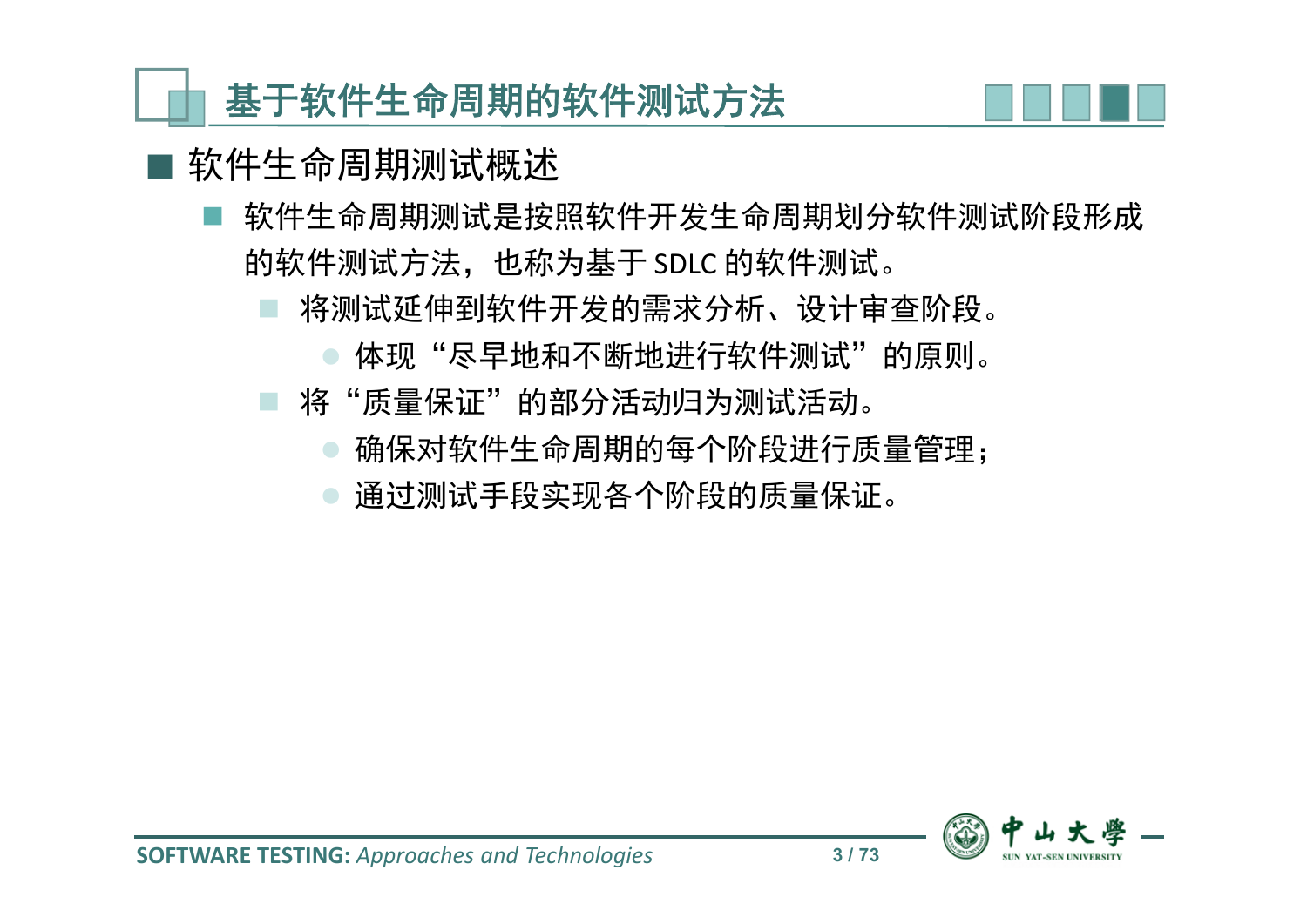

■ 软件生命周期测试概述

- IBM 的统计数据
	- 缺陷发现:大约 60 个缺陷/千行源代码
	- 缺陷根源:2/3 的缺陷产生在需求和设计阶段
	- 缺陷修复成本:
		- 在需求和设计阶段发现的缺陷修正的花费最小;
		- 修正系统测试阶段发现的缺陷, 花费是以上的 10 倍;
		- 发布产品以后,修正缺陷的花费将达 100 倍。

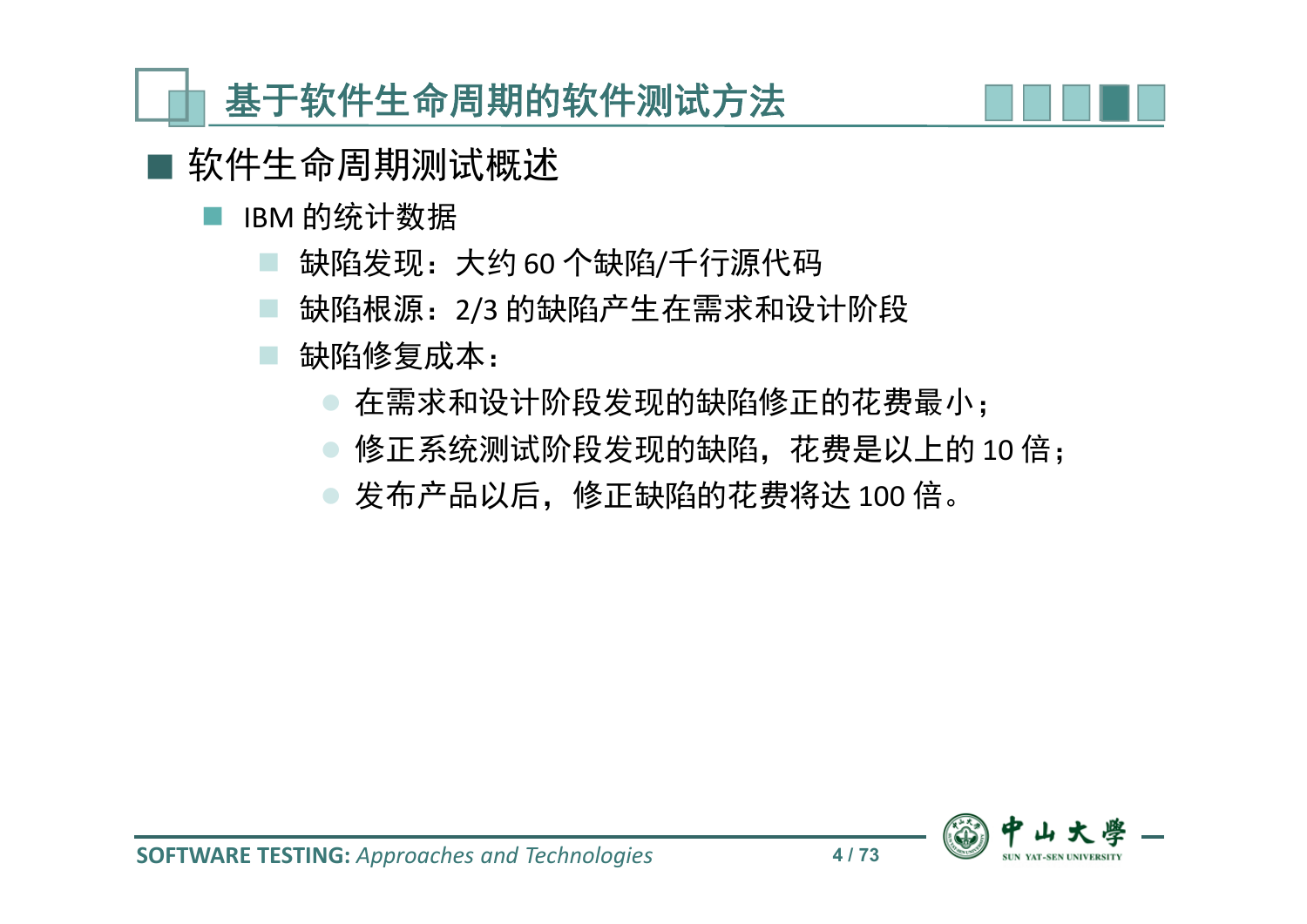

#### ■ 软件生命周期测试概述

- 软件生命周期测试意味着软件测试与软件开发并行。
	- 软件生命周期测试伴随着整个软件开发周期,测试的对象不仅 仅是程序,还包括了需求、功能和设计。
	- 测试与开发同步进行,在软件开发过程中持续地进行测试,有 利于尽早地发现问题,尽早修正缺陷,降低测试成本,同时缩 短项目的开发建设周期。
	- 软件生命周期测试需要系统化的管理 (工具) 支持。

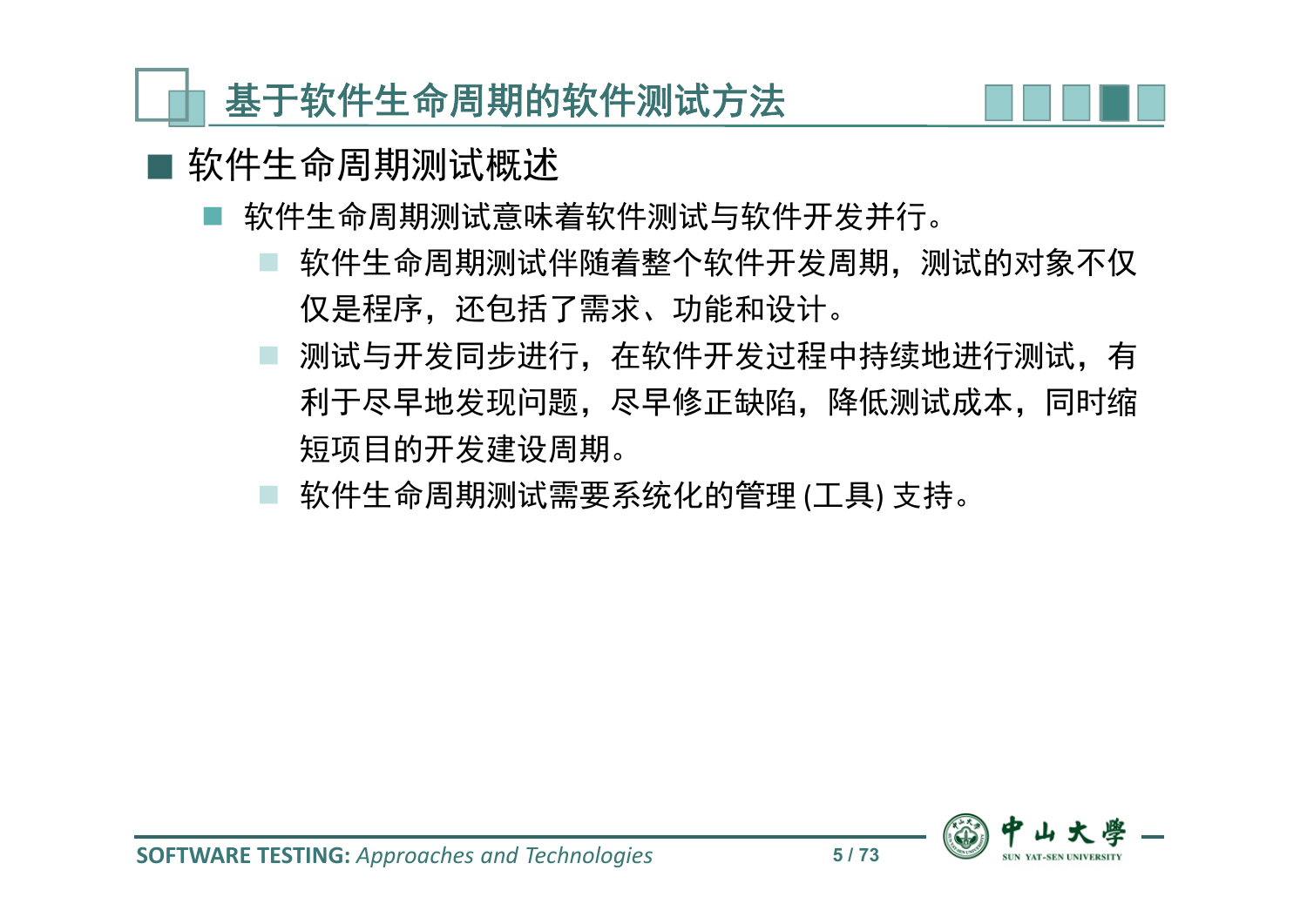

- 软件生命周期测试概述
	- 软件开发生命周期各阶段对应的测试工作
		- 需求分析阶段
		- 审查需求分析文档、产品规格说明书,确认定义符合要求。 设计阶段
			- 审查系统设计文档、程序设计流程图、数据流图等。
		- 代码编写阶段
			- 审查代码,是否遵守编程规范,验证程序实现了需 求。
		- 测试和安装阶段
			- 检查实现的系统符合软件规格说明。
		- 维护阶段
			- 系统重新测试以确定改变的部分和未改变的部分能够继续工 作。

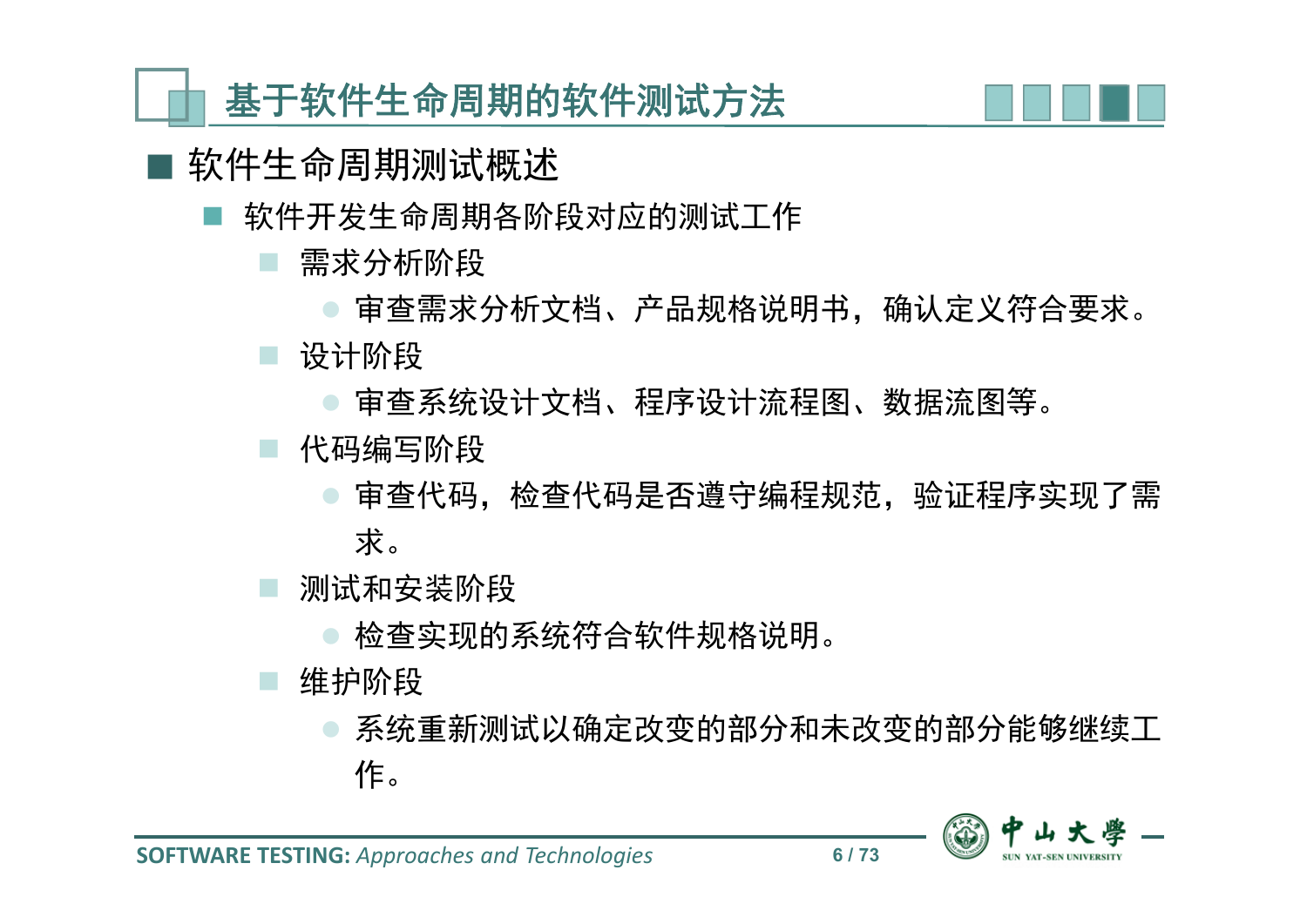

#### ■ 软件生命周期测试概述

| SDLC 阶段 | 验 证 活 动                                           |
|---------|---------------------------------------------------|
| 需 求     | 确定验证的方法<br>确定需求的充分程度<br>生成功能测试数据<br>确定与需求符合的设计    |
| 设 计     | 确定设计的充分程度<br>生成结构和功能测试数据<br>确定设计与需求的一致性           |
| 编 程     | 确定编程实现的充分程度<br>生成各种程序/单元的结构和功能测试数据<br>确定编码与设计的一致性 |
| 测试      | 确定测试计划的充分性<br>测试应用系统                              |
| 安 装     | 把已经测试的系统部署运行                                      |
| 维 护     | 修改和重新测试                                           |



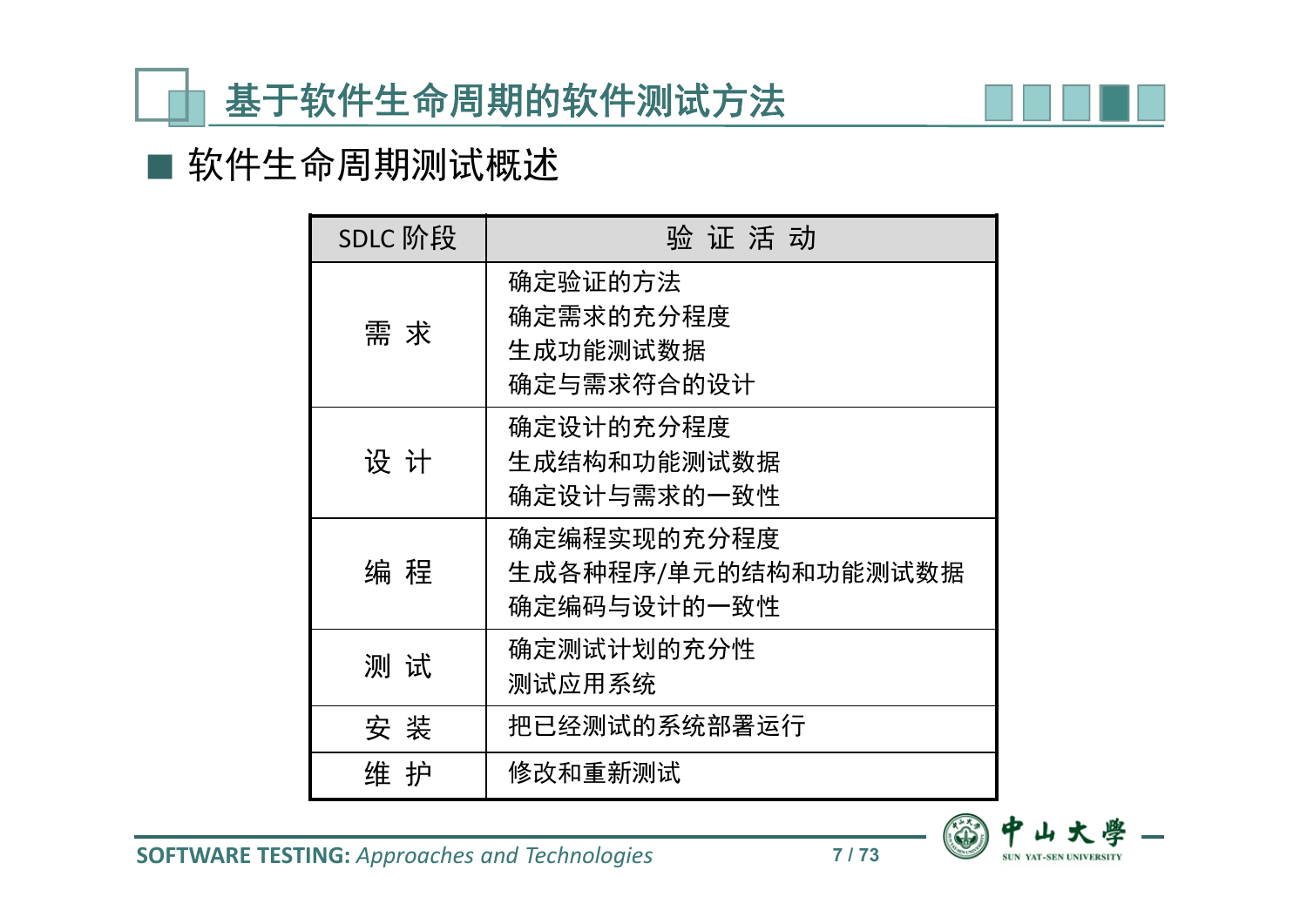



#### 软件生命周期测试概述

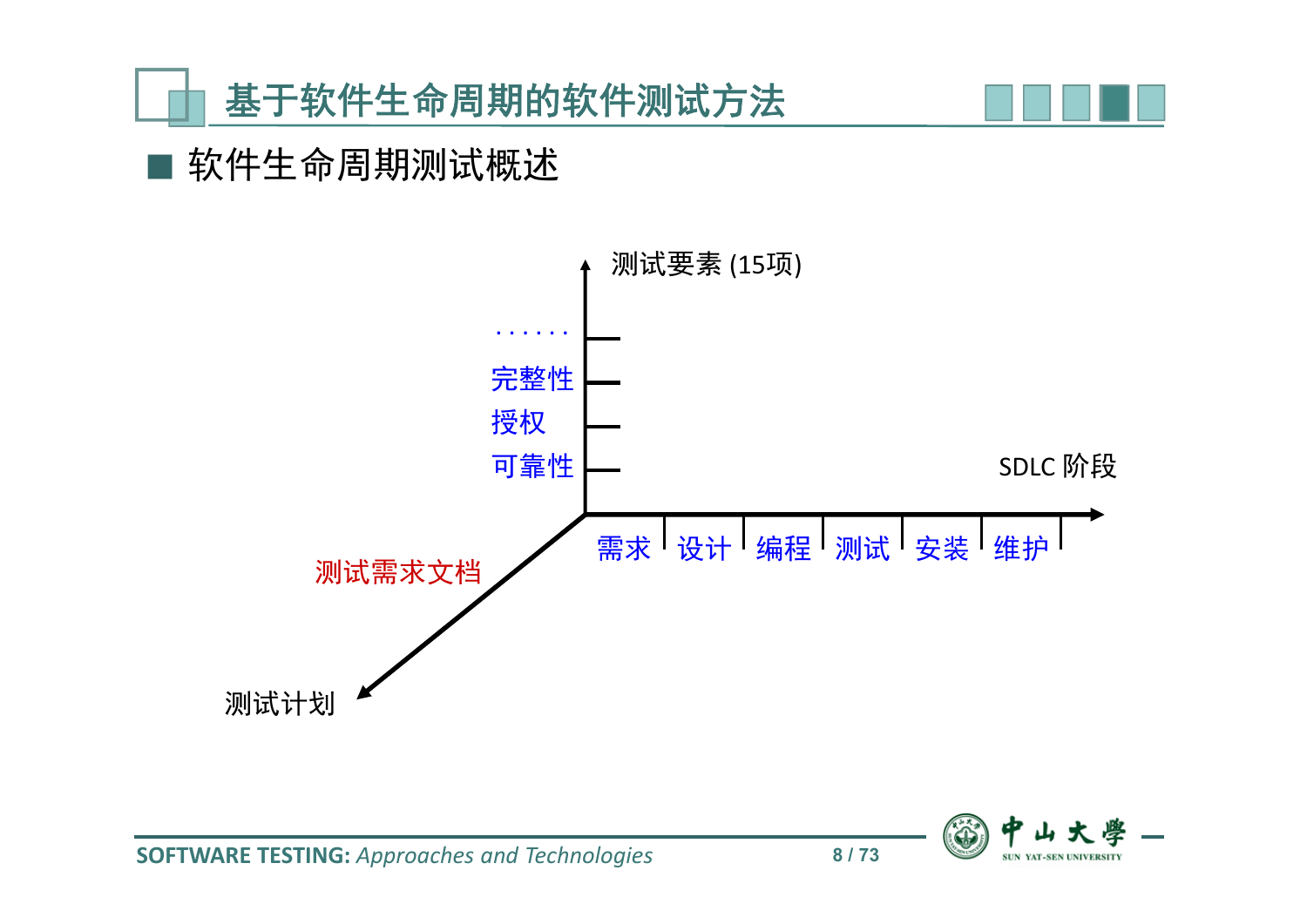

- 软件生命周期测试概述
	- 测试要素
		- 测试要素的概念
			- 测试要素描述测试的主要目标。
			- 一个测试要素由若干个测试事件组成,用于验证该测试要 素所描述的测试目标是否已经达成。
				- ◌ 一个测试事件描述了测试条件和可能发生的事件。
			- 在 SDLC 的不同阶段, 每一个测试要素所进行的测试内容有 所不同,由不同的测试事件构成。

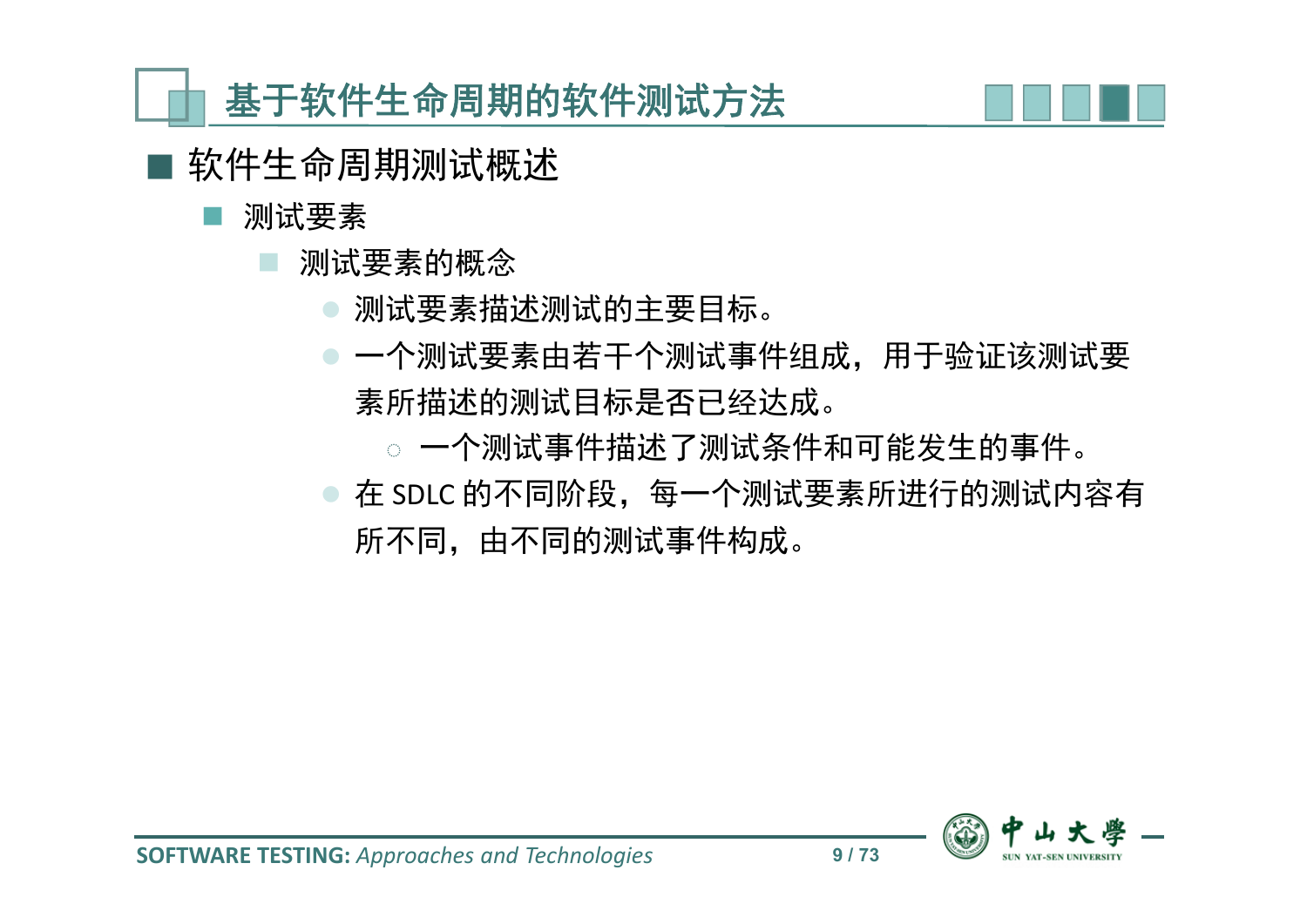

- 软件生命周期测试概述
	- 测试要素
		- 15项测试要素的解释 (测试目标):
			- (1) 可靠性:系统在规定的时间内可以正常运行。
			- (2) 授权:特殊的授权可以执行一个特殊的操作。
			- (3) 文件完整性:文件被正确使用, 恢复和存储的数据正确。
			- (4) 进程追踪: 能够证实运行进程处在正常工作状态。
			- (5) 系统运行的连续性:发生非致命性问题后,系统仍然有能 力继续运行关键的任务。
			- (6) 服务级别:系统有紧急情况发生时,程序的输出结果不经 过处理或进行简单的处理后可以直接使用。
			- (7) 存取控制: 防止系统被误用 (意外或者有意的)。
			- (8) 方法论:采用选择的方法论实现系统

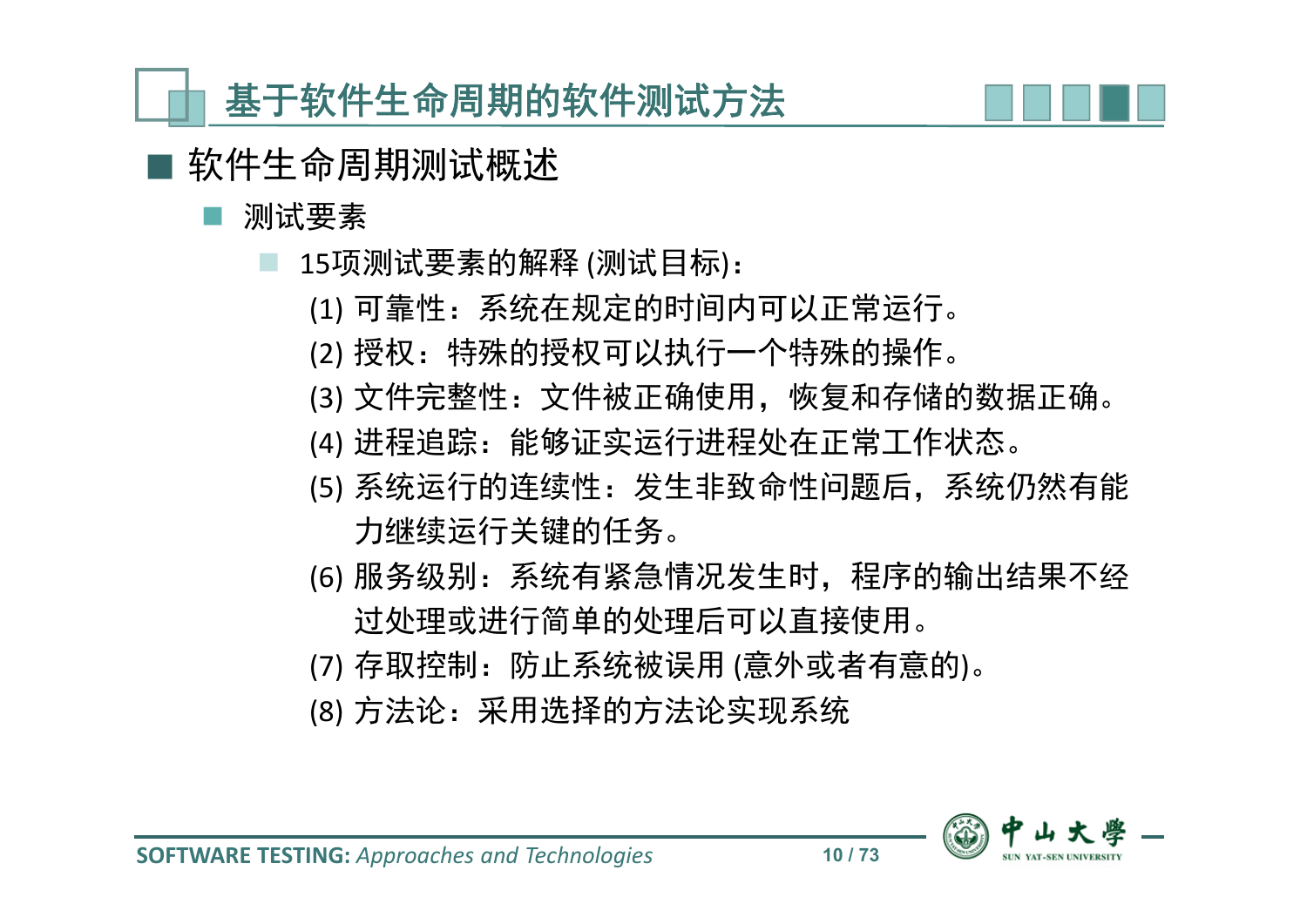

软件生命周期测试概述

测试要素

15项测试要素的解释:

- (9) 正确性:数据输入、过程处理和输出的正确性。
- (9)ʹ 一致性:确保最终设计和用户需求完全一致。
- (10) 易用性:多数人认为易于使用。
- (11) 可维护性:出现问题时易于定位,并且进行修改。
- (12) 可移植性:数据或者程序易于移植到其它系统上。
- (13) 耦合性:系统中的组件易于联接。
- (14) 性能:系统资源的占用率、响应时间、并发处理等能力。 (15) 易操作性:容易操作。

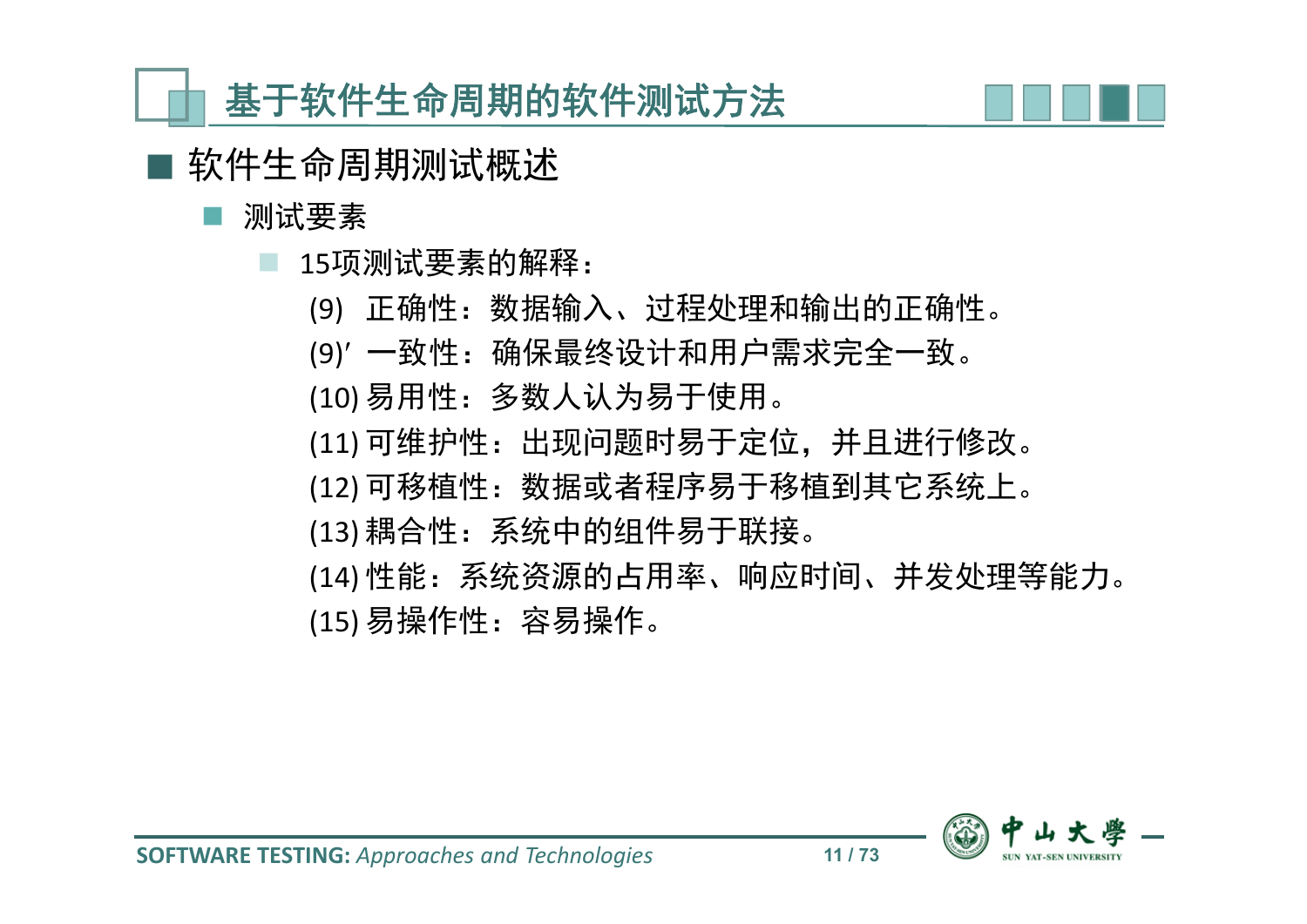

■ 软件生命周期测试概述

■ 测试要素

|  |  |  | 测试要素 (1-5) 在 SDLC 不同阶段的测试内容 |  |
|--|--|--|-----------------------------|--|
|--|--|--|-----------------------------|--|

|    | 可靠性            | 授权           | 文件完整性         | 进程追踪         | 运行连续性          |
|----|----------------|--------------|---------------|--------------|----------------|
| 需求 | 建立精度等<br>级     | 定义授权规则       | 定义文件完整<br>性需求 | 定义重构处理<br>需求 | 定义失效影响         |
| 设计 | 设计数据完<br>整性控制  | 设计授权规则       | 设计文件完整<br>性控制 | 设计审计追踪       | 设计中断计划         |
| 编程 | 实现数据完<br>整性控制  | 实现授权规则       | 实现文件完整<br>性控制 | 实现审计追踪       | 编写中断计划<br>和过程  |
| 测试 | 人工、回归<br>和功能测试 | 符合性测试        | 功能测试          | 功能测试         | 恢复性测试          |
| 安装 | 验证安装精<br>度和完整性 | 禁止改变授权<br>数据 | 检查产品文件<br>完整性 | 记录安装审计<br>追踪 | 保证以前测试<br>的完整性 |
| 维护 | 修改精度要<br>求     | 保存授权规则       | 保存文件完整<br>性   | 修改审计追踪       | 修改中断计划         |

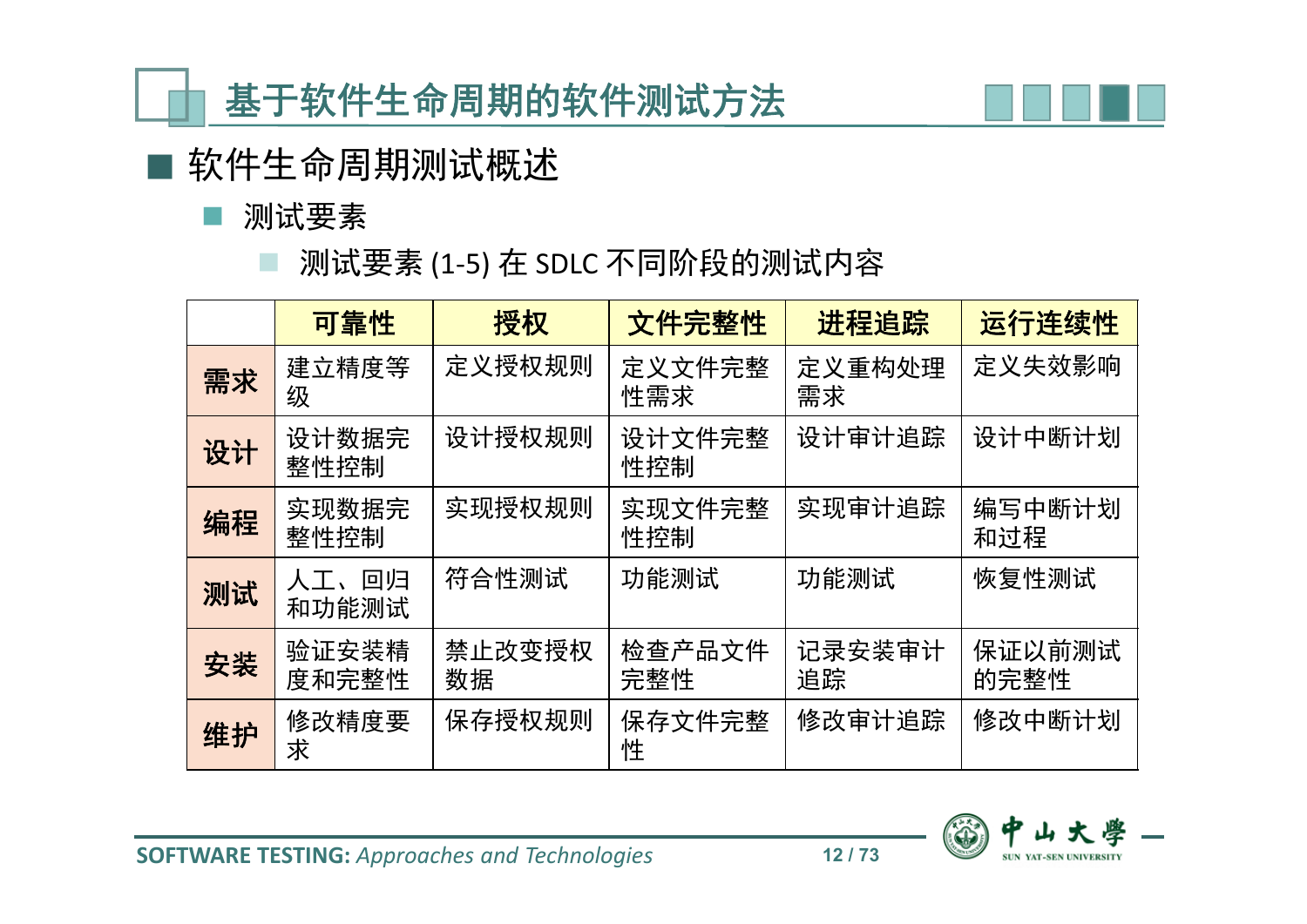

■ 软件生命周期测试概述

■ 测试要素

测试要素 (6-10) 在 SDLC 不同阶段的测试内容

|    | 服务级别                | 存取控制          | 方法论              | 正确性             | 易用性                                 |
|----|---------------------|---------------|------------------|-----------------|-------------------------------------|
| 需求 | 定义希望的<br>服务级别       | 定义系统的存<br>取策略 | 按系统开发方<br>法论定义需求 | 定义功能规格<br>说明    | 定义易用性规<br>格说明                       |
| 设计 | 设计达到服<br>务级别的方<br>法 | 设计存取过程        | 按系统设计方<br>法论设计系统 | 设计符合需求          | 设计便于实现<br>易用性需求                     |
| 编程 | 实现达到服<br>务级别的系<br>统 | 实现存取过程        | 按编程方法论<br>编写程序   | 程序符合设计          | 程序符合设计<br>使易用性最优<br>化               |
| 测试 | 强度测试                | 符合性测试         | 按测试方法论<br>执行测试   | 功能测试            | 人工支持测试                              |
| 安装 | 实现故障安<br>装计划        | 集成期间的存<br>取控制 | 在产品环境中<br>集成系统   | 正确的程序和<br>数据的加入 | 传播易用性指<br>令                         |
| 维护 | 保存服务级<br>别          | 保存安全级别        | 按系统维护方<br>法论维护系统 | 修改需求            | 保存易用性<br>$\sim$ $\sim$ $\sim$<br>п, |

**SOFTWARE TESTING:** *Approaches and Technologies* **13 / 73**

SUN YAT-SEN UNIVERSITY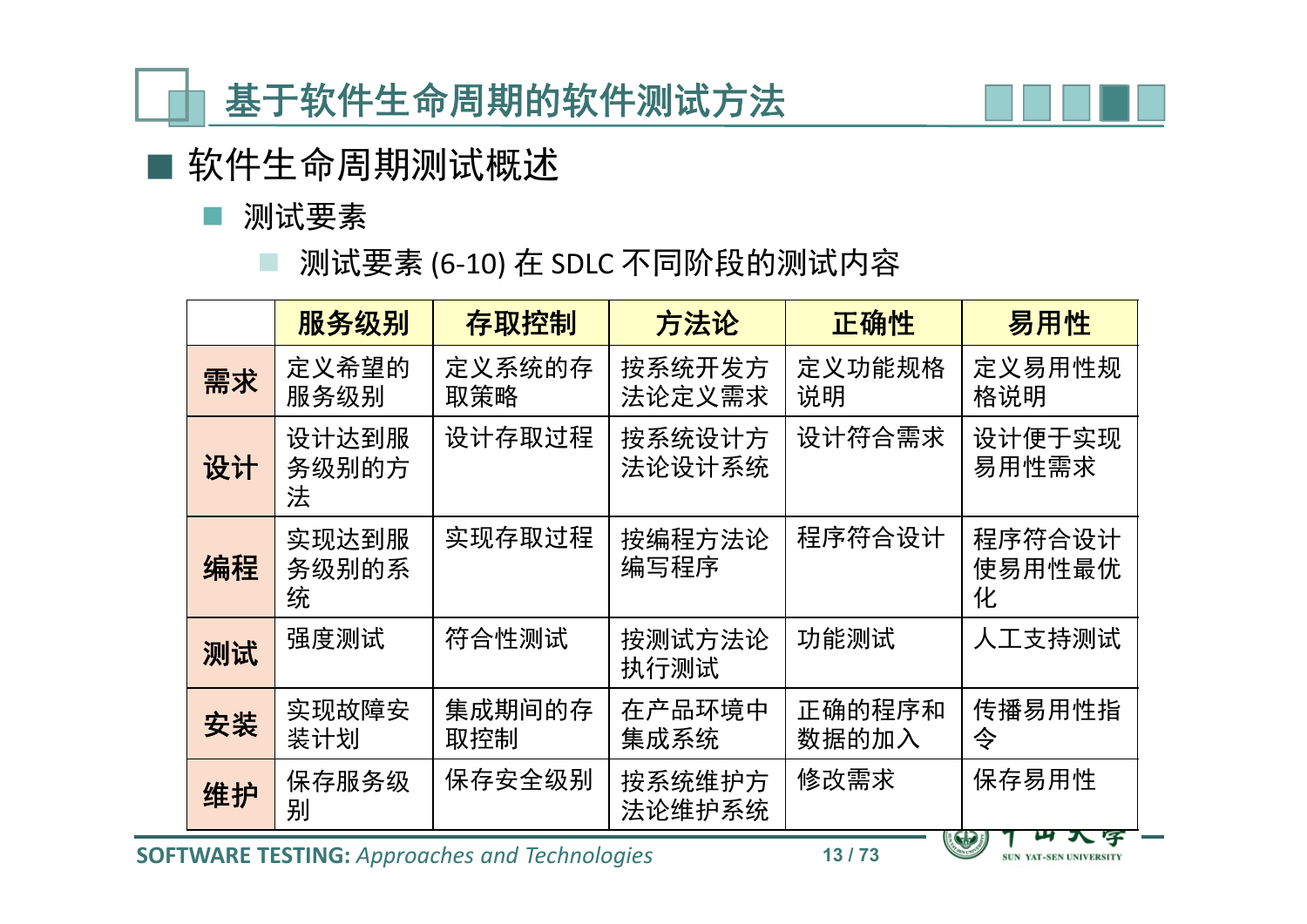

■ 软件生命周期测试概述

■ 测试要素

测试要素 (11-15) 在 SDLC 不同阶段的测试内容

|    | 可维护性           | 可移植性         | 耦合性            | 性能               | 易操作性           |
|----|----------------|--------------|----------------|------------------|----------------|
| 需求 | 决定可维护<br>的规格说明 | 决定可移植的<br>要求 | 定义系统间的<br>接口   | 建立性能准则           | 定义易操作要<br>求    |
| 设计 | 设计是可维<br>护的    | 设计是可移植<br>的  | 设计考虑接口<br>需求   | 设计能够实际<br>达到这些准则 | 把要求转换为<br>操作设计 |
| 编程 | 程序是可维<br>护的    | 程序符合设计       | 程序符合接口<br>设计说明 | 程序的实现能<br>达到这些准则 | 程序符合设计         |
| 测试 | 检查             | 灾难性测试        | 功能和回归测<br>试    | 符合性测试            | 操作测试           |
| 安装 | 文档齐全           | 文档齐全         | 调整接口           | 监控集成性能           | 实现操作过程         |
| 维护 | 保存可维护<br>性     | 保存可移植性       | 保证正确的接<br>凵    | 保存性能级别           | 修改操作过程         |



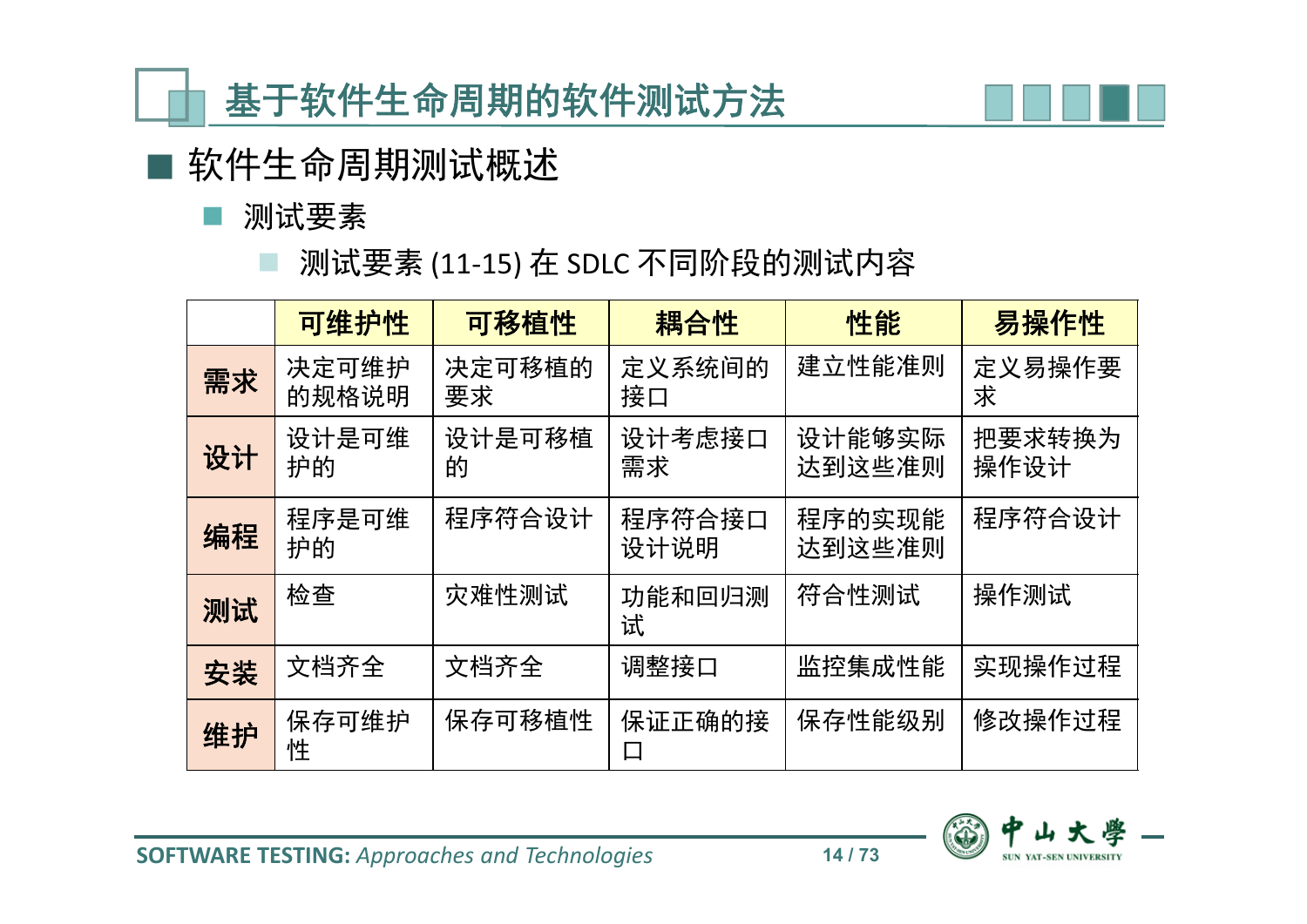

- 软件生命周期测试概述
	- 测试计划
		- 测试计划的概念
			- 测试计划是一类描述测试活动的范围、方法、资源和进度 的文档。
			- 测试计划确定测试项、被测特性、测试任务、任务执行者 以及各种可能风险。
			- 测试计划可以有效预防可能风险,保障测试的顺利实施。
		- ISTQB 国际软件测试资质认证委员会
			- ISTQB (International Software Testing Qualification Board) 将测 试过程分为计划和控制阶段、分析和设计阶段、实现和执 行阶段、评估出口准则和报告阶段以及结束收尾阶段,分 别解决"做什么"、"如何做"、"实施的具体步骤"、 "发现缺陷并跟踪缺陷"、"评估测试报告" 几个问题。

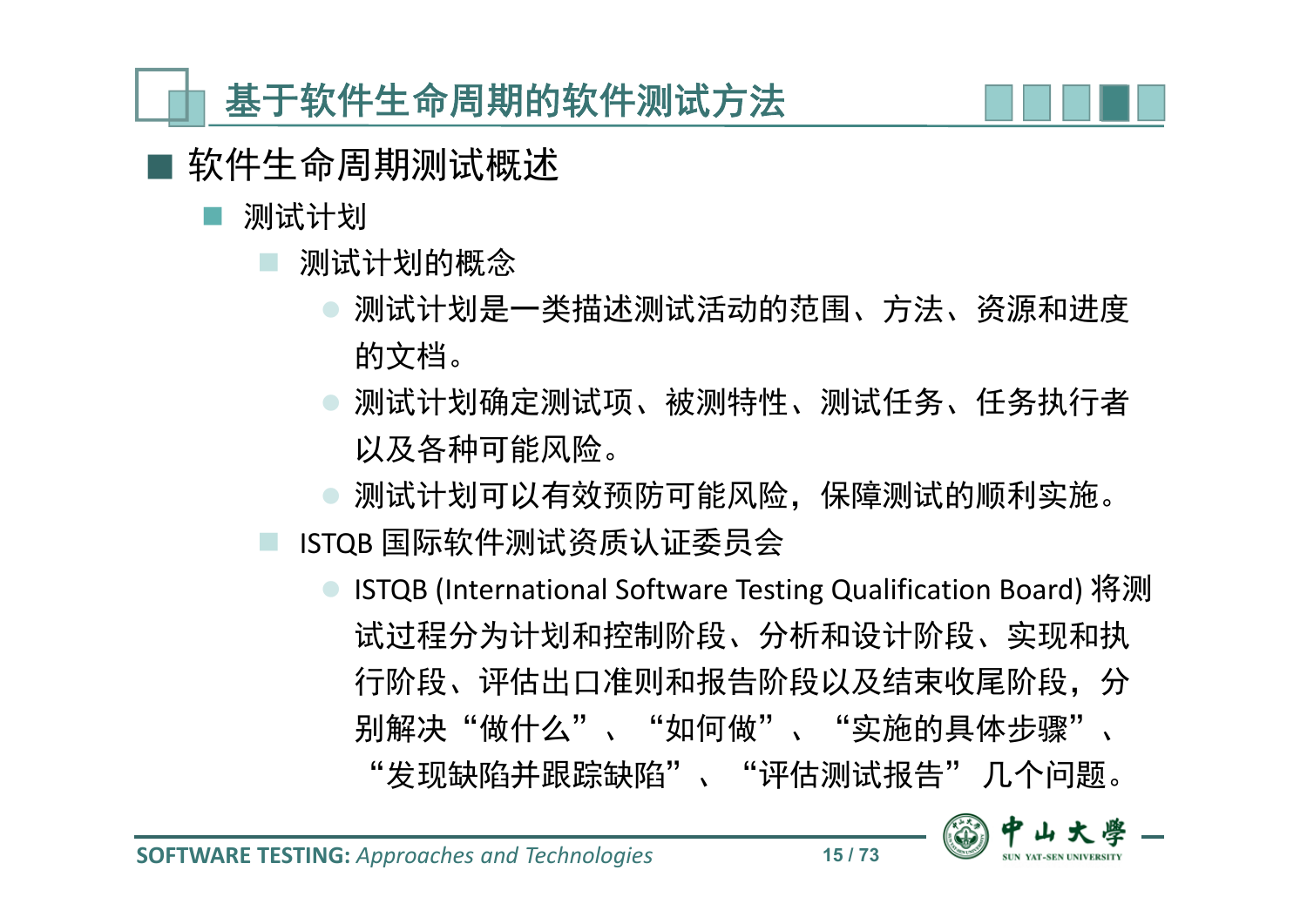

- 软件生命周期测试概述
	- 测试计划
		- 测试计划模板: IEEE 829
			- 模板内容包括组织形式 (强矩阵、平衡矩阵、弱矩阵),测 试对象, 测试的需求跟踪和覆盖, 测试的"通过/失败"标 准,测试的挂起标准和恢复条件,工作的任务分配,项目 可交付物。
			- *http://zh.wikipedia.org/wiki/IEEE\_829*
			- *https://en.wikipedia.org/wiki/Software\_test\_documentation*
		- 制订测试计划常会遇到的问题
			- 测试计划未能在开发前期开始制订实行。
			- 测试计划的组织者缺乏对特殊应用软件的测试经验。
			- 测试的难度和复杂性可能太大,缺乏自动化工具,难以预 先计划和控制。

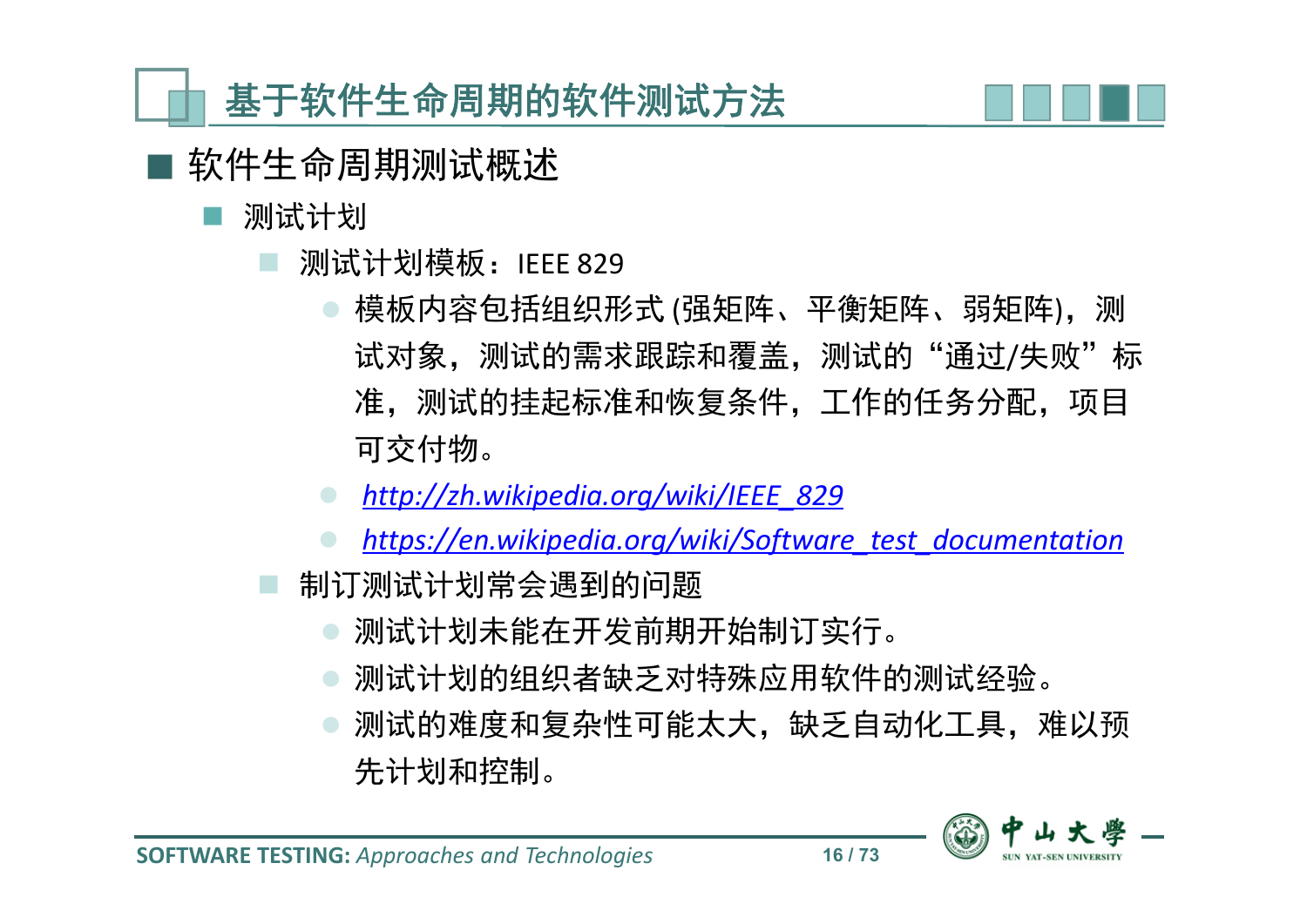## 软件生命周期测试概述

- 软件生命周期测试的准入、准出条件
	- 开始软件生命周期测试的准入条件:
		- 具有测试合同 (或项目计划);
		- 具有软件测试所需的各种文档;
		- 所提交的被测软件处于可控状态;
		- 软件源代码正确通过编译或汇编;
		- 能够从一开始介入被测软件的开发周期。

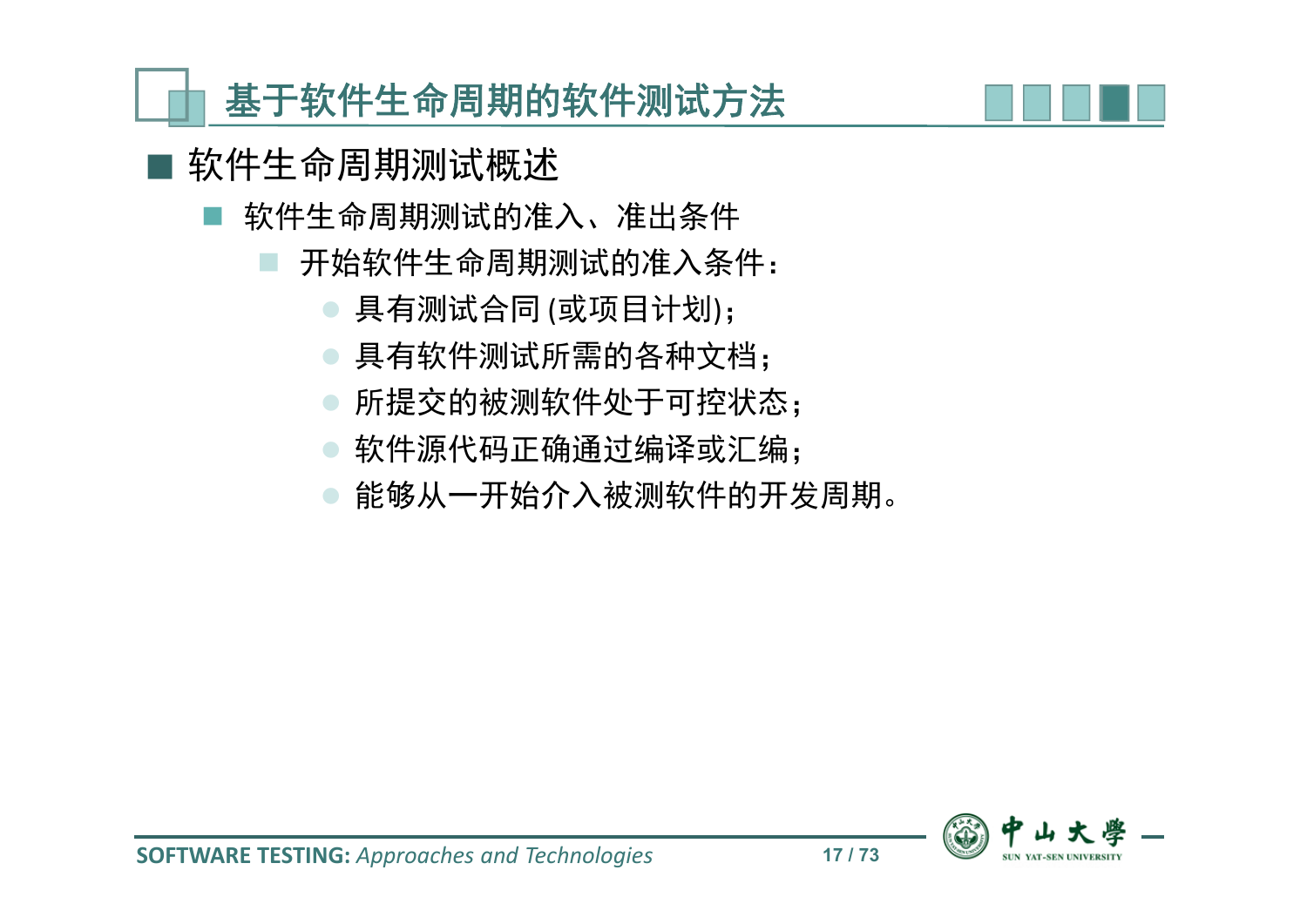

- 软件生命周期测试概述
	- 软件生命周期测试的准入、准出条件
		- 完成软件生命周期测试的准出条件
			- 已按要求完成合同 (或项目计划) 所规定的软件测试任务;
			- 实际测试过程遵循原定的软件测试计划和软件测试说明;
			- 客观、详细地记录了软件测试过程和软件测试中发现的所 有问题;
			- 软件测试文档齐全、符合规范;
			- 软件测试的全过程至始至终在控制下进行;
			- 软件测试中的问题或异常有合理解释或正确有效的处理;
			- 软件测试工作通过了测试评审;
			- 全部测试软件、被测软件、测试支持软件和评审结果已纳 入配置管理。

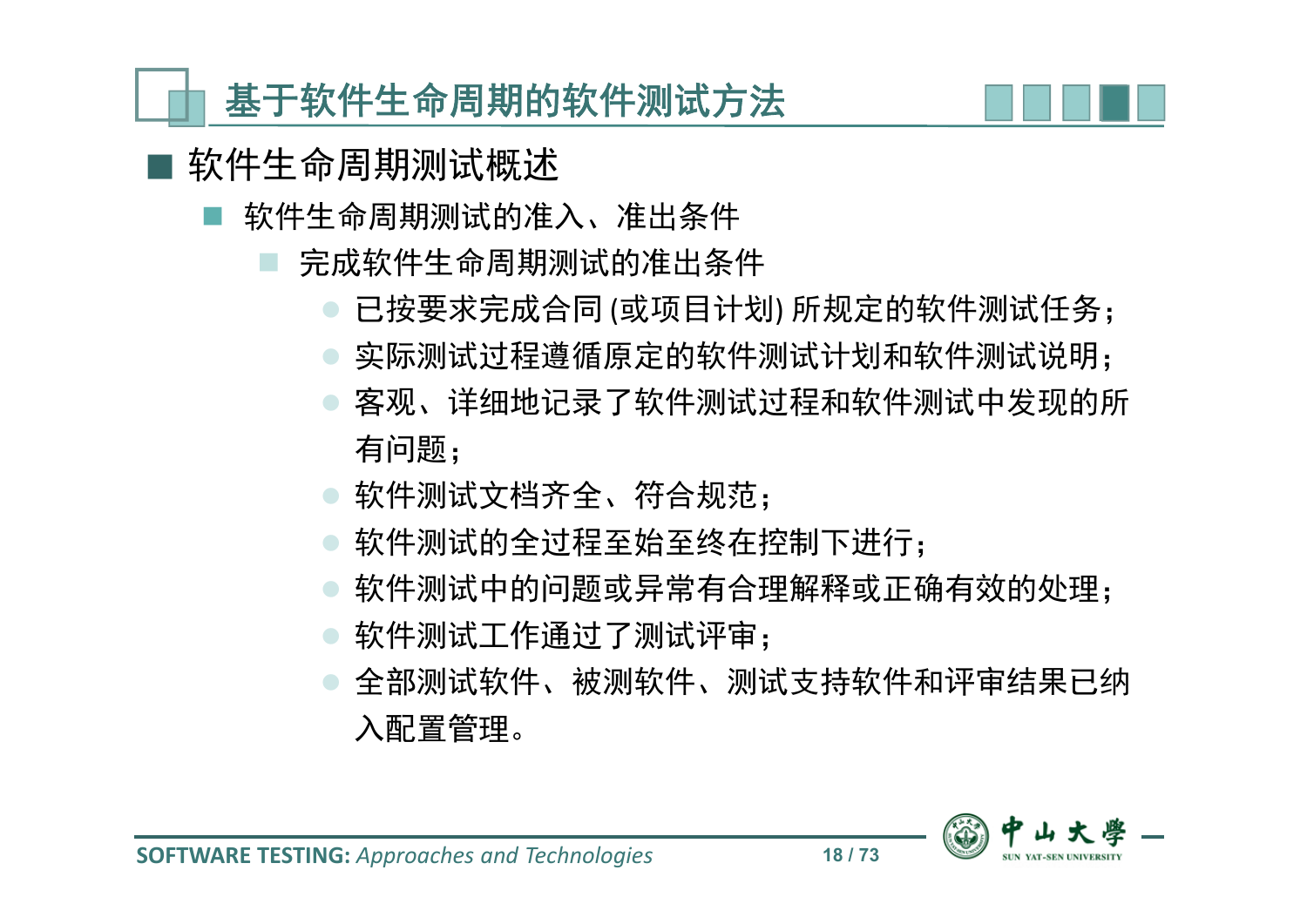

- 基于风险的软件测试
	- 风险的概念
		- 风险可定义为事件、危险、威胁或情况等发生的可能性以及由 此产生的不可预料的后果。
		- 产品风险与产品失效概率和失效严重程度 (预期损失) 相关。风 险级别可以简化为:

产品风险度 = 失效概率 (0-100%) × 预期损失 (0-10)。

- 失效概率包括使用频率和缺陷概率两个参数。
	- ◌ 使用频率:含缺陷的产品组件的使用频率越高,缺陷 被激活 (产品失效) 的概率就越大。
	- ◌ 缺陷概率:缺陷概率是指产品 (组件) 中包含缺陷的概 率。产品的复杂度越高,缺陷概率就越大。

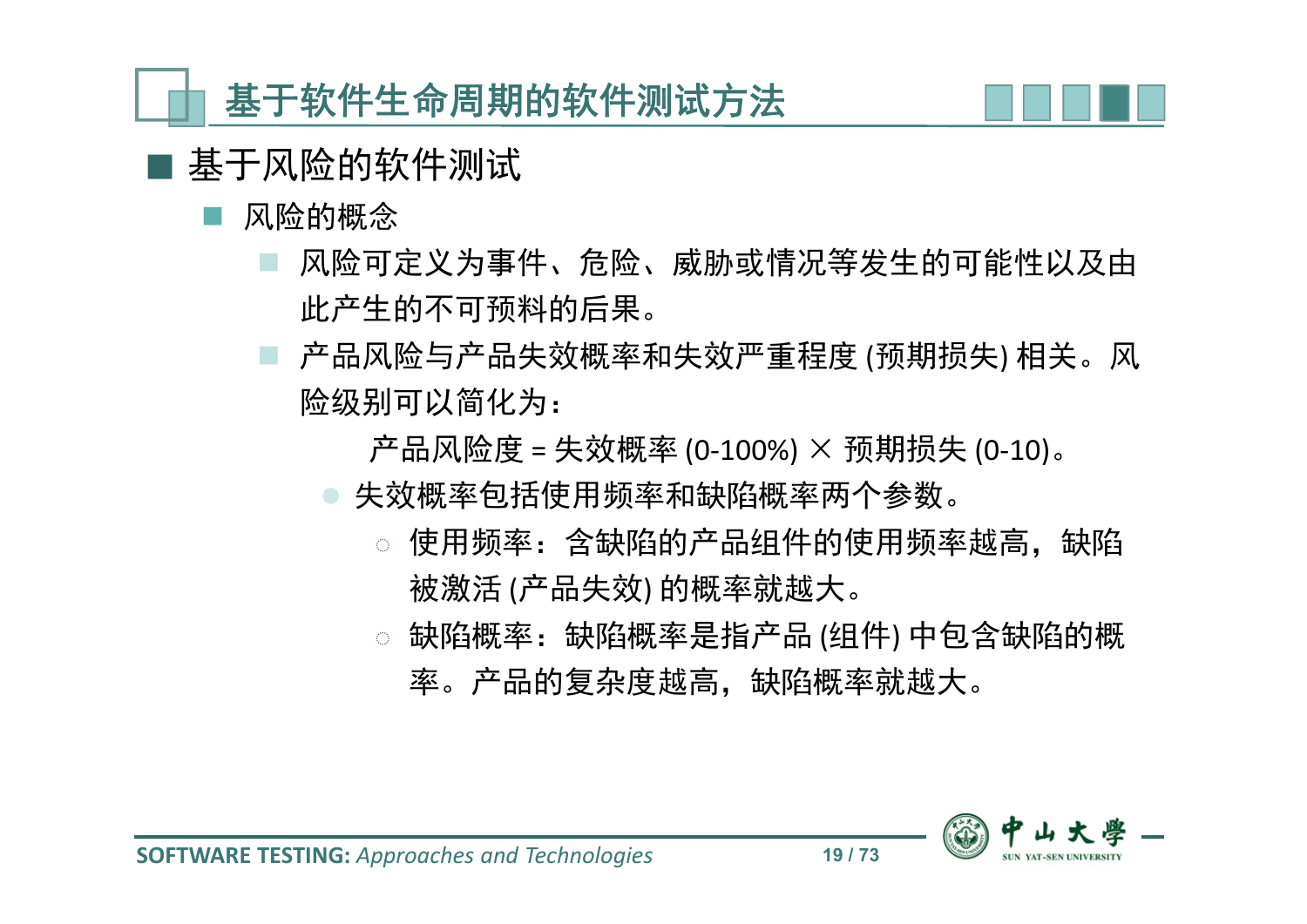

- 基于风险的软件测试
	- 风险的概念
		- 关于风险的一些观点
			- 风险是潜在的问题。
			- 风险是导致系统失败的原因,但不一定所有的风险都会导 致系统失败。
			- 系统的风险始终存在,不能消除,但通过适当的手段可以 降低风险发生的概率。
			- 风险的属性决定了风险测试的类型和测试方法。
		- 产品风险存在的原因
			- 测试团队需要在时间、成本和质量等各个方面进行平衡和 协调,很难达到"零"缺陷的理想测试目标,由此带来了 开发管理风险和产品质量风险。

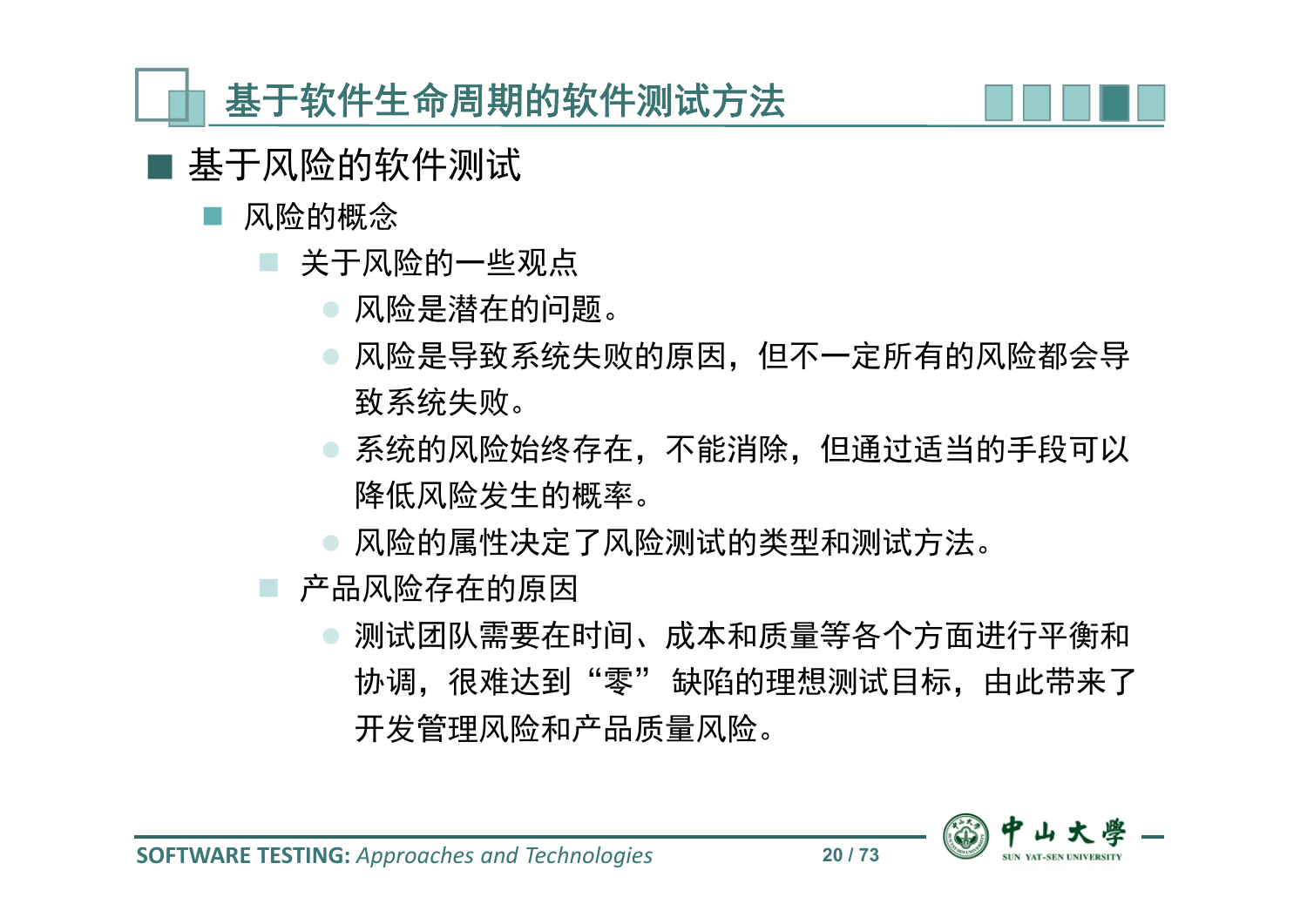

- 基于风险的软件测试
	- 风险的概念
		- 系统风险列举:
			- 某部分产生错误导致的结果
			- 未被验证的数据交换被接受
			- 文件的完整性被破坏
			- 系统未能安全恢复 (完全恢复成备份时的状态)
			- 系统未能暂停运行
			- 进行维护工作时,系统性能下降到不能接受的水平
			- 系统的安全性未能保证
			- 系统的操作流程未符合用户的组织策略和长远规划
			- 系统的可靠性和稳定性未能保证
			- 系统的易用性和维护性未能保证
			- 系统的易连接性未能保证

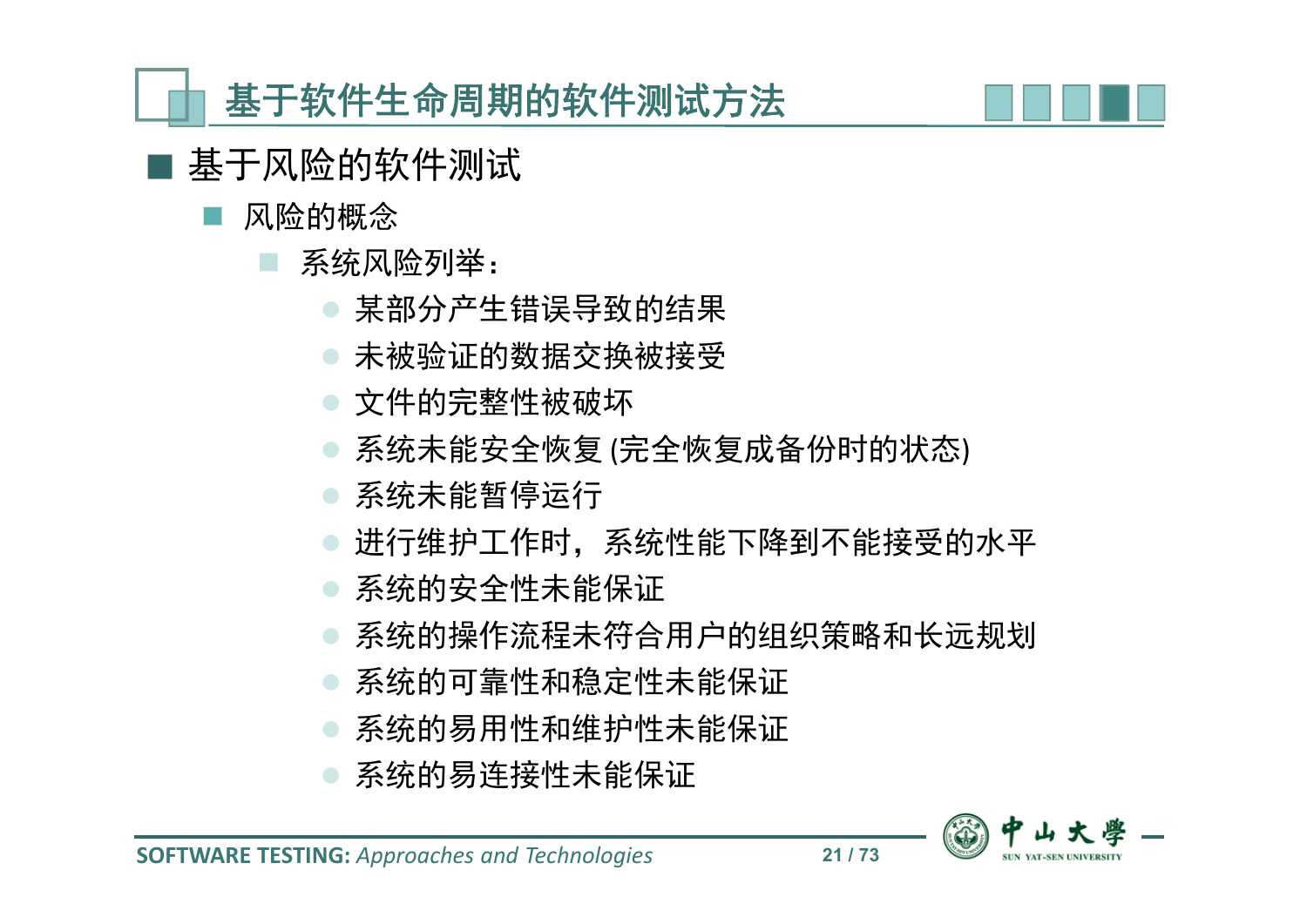

#### 基于风险的软件测试

- 基于风险的软件测试 (Risk-based Testing, RBT)
	- 风险测试概念的提出:*Boris Beizer*, Software Testing Techniques ( 软件测试技术), 1983-1990。
	- RBT 是一种以软件质量风险作为测试出发点和测试活动主要参 考依据的测试方法。通过对项目质量相关信息的收集与分析处 理,可有效地识别与划分、归类不同的风险域,再结合对测试 粒度、方法及实施人员能力等方面的认识对测试做出优化安排 。风险分析活动应用到对应的测试领域,产品风险的分析与评 估的结果决定测试策略,以此指导整体测试过程。
		- RBT 最重要的观点是将软件的潜在风险作为决定测试策略 和安排的依据和目标。

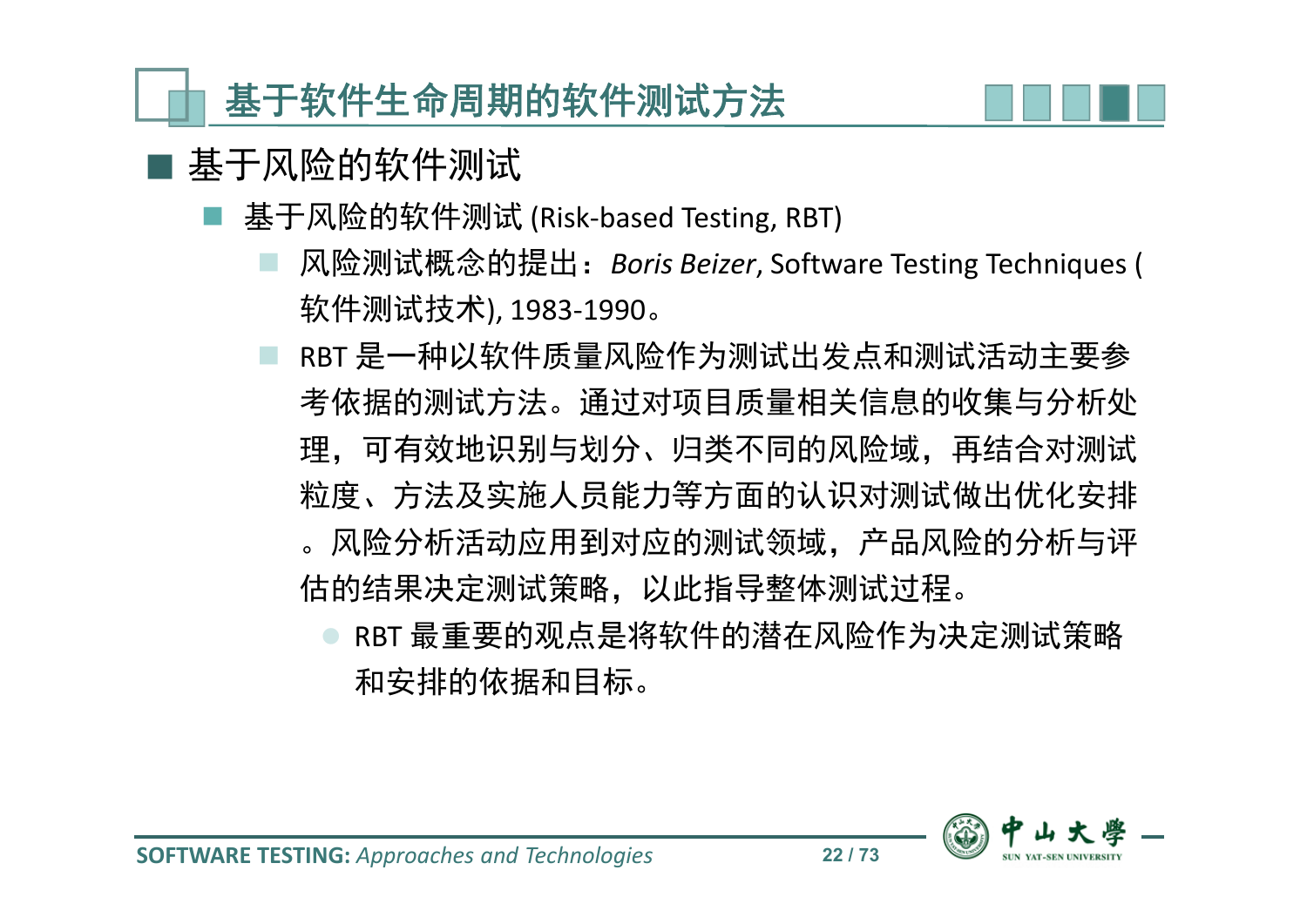

## 基于风险的软件测试

- 基于风险的软件测试 (Risk-based Testing, RBT)
	- *James Bach*, Heuristic Risk-based Testing (基于风险的启发式测试 ), 1995。
		- 列出一个风险列表;
		- 对每个风险进行分析和评估,确定风险级别;
		- 进行考察每项风险的测试;
		- 当风险消失而新的风险出现的时候,调整测试策略。
	- RBT 需要解决的主要问题
		- 确定测试的优先级;
		- 有效选择测试重点;
		- 有效配置测试资源;
		- 分析和评估测试的有效性等。

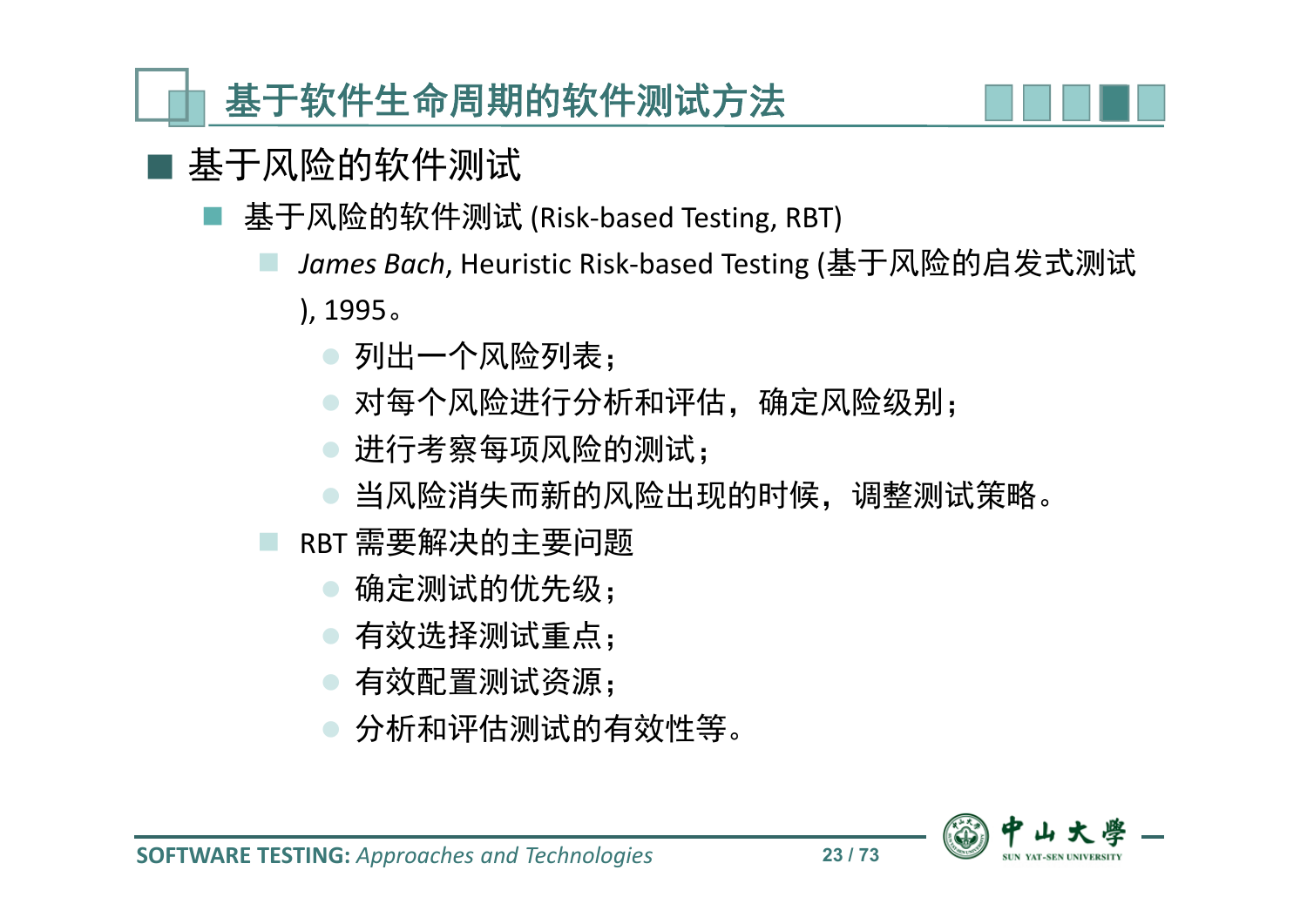

## ■ 基于风险的软件测试

- 基于风险的软件测试 (Risk-based Testing, RBT)
	- RBT 的基本过程
	- (1) Analyze the requirements.
	- (2) Documents (SRS, FRS, Use cases) are reviewed. This activity is done to find and eliminate errors & ambiguities.
	- (3) Requirements sign-off is one of the risk-reduction technique for avoiding the introduction of late changes into the projects. Any changes to requirements after the documents are baselined would involve a change control process and subsequent approvals.
	- (4) Assess the risks by calculating the likelihood and impact each requirement could have on the project taking the defined criteria's like cost, schedule, resources, scope, technical performance safety, reliability, complexity, etc. into consideration.
	- (5) Identify the probability of failure and high-risk areas. This can be done using risk assessment matrix.

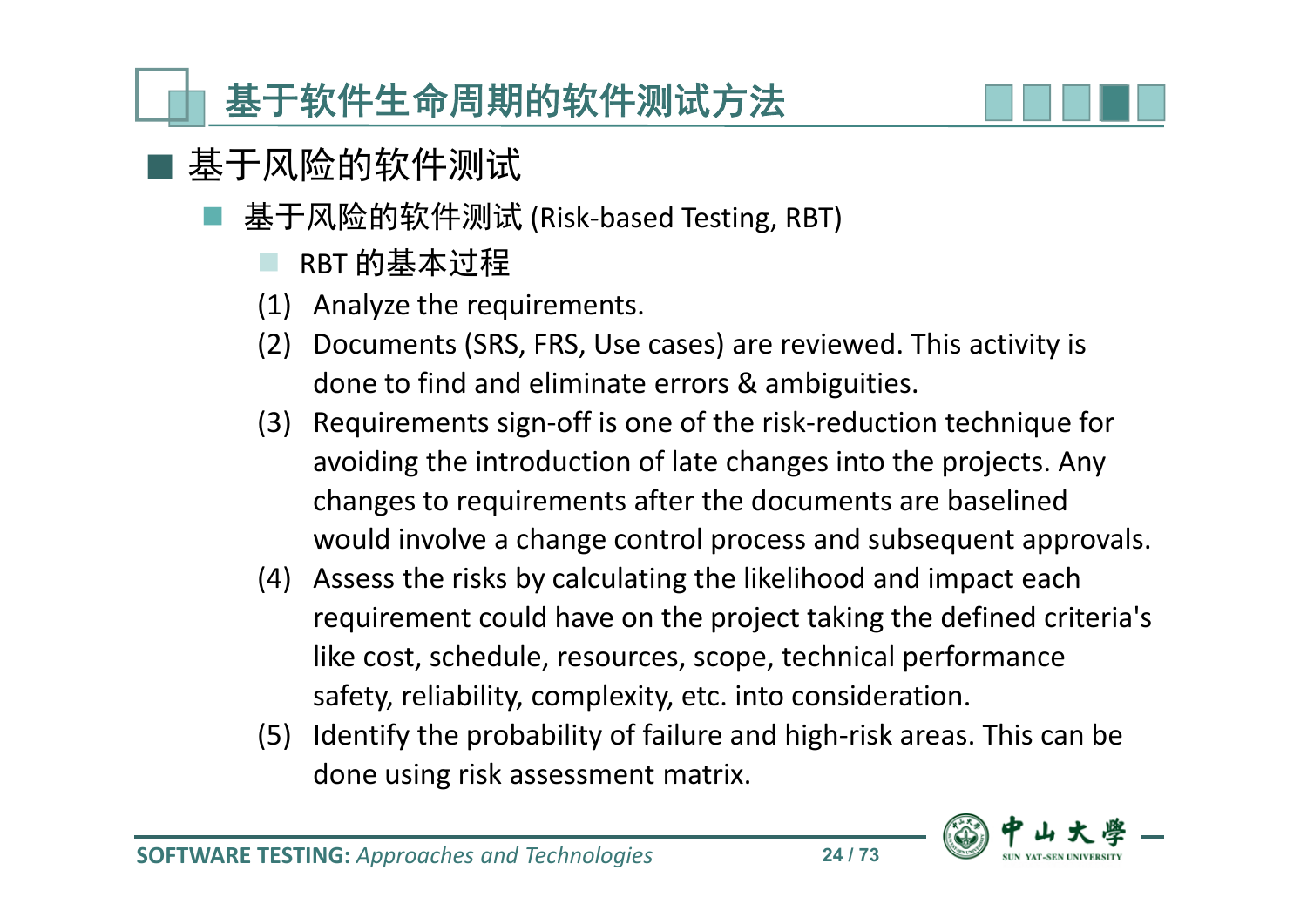

## 基于风险的软件测试

- 基于风险的软件测试 (Risk-based Testing, RBT)
	- RBT 的基本过程 (续)
	- (6) Use a risk register to list the set of identified risks. Update, monitor and track the risks periodically at regular intervals.
	- (7) Risk profiling needs to be done at this stage to understand the risk capacity and risk tolerance levels.
	- (8) Prioritize the requirements based on the rating.
	- (9) Risk-based test process is defined.
	- (10) Highly critical and medium risks can be considered for mitigation planning, implementation, progress monitoring. Low risks can be considered on a watch list.
	- (11) Risk data quality assessment is done to analyze the quality of the data.
	- (12) Plan and define test according to the rating.

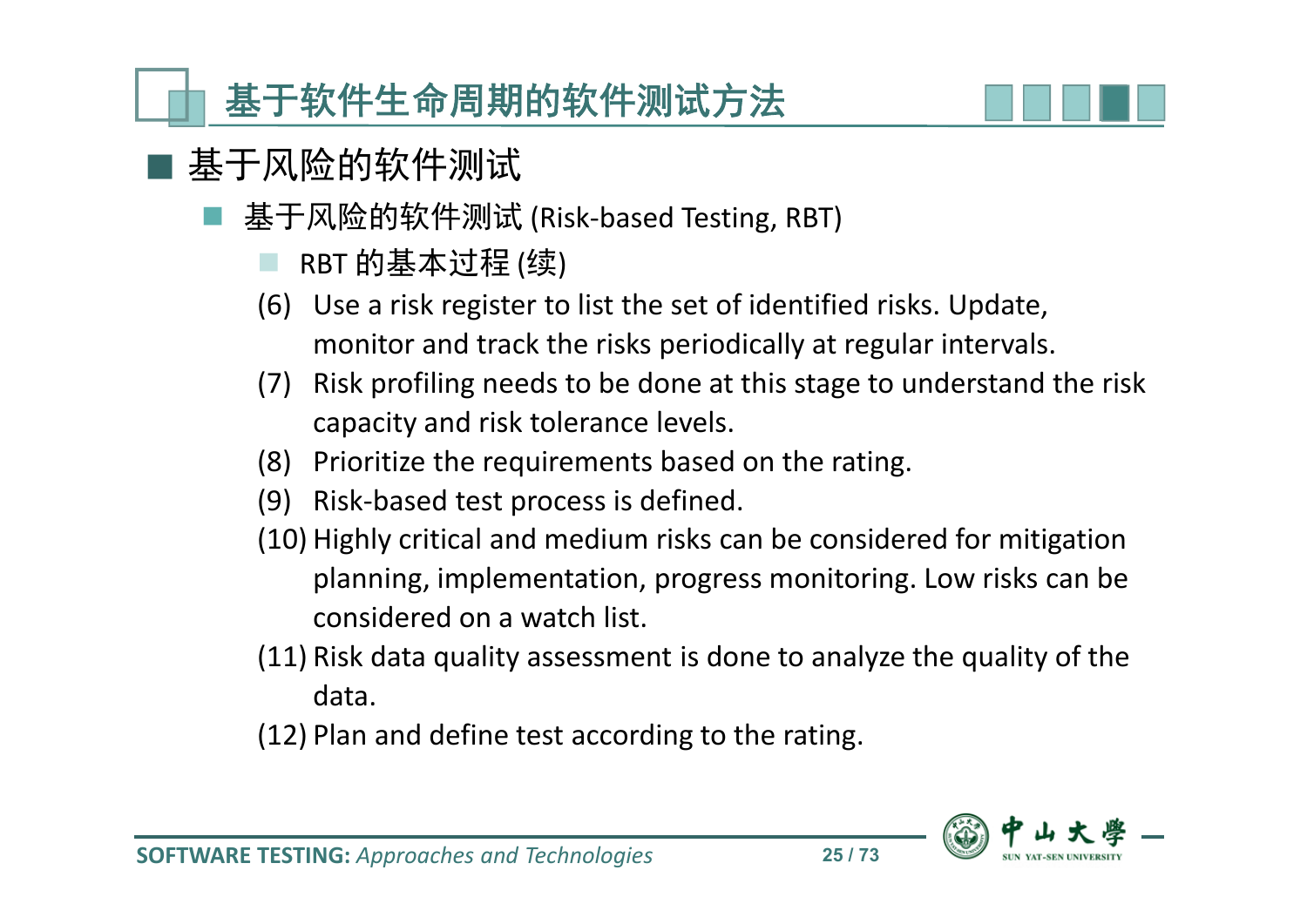

## 基于风险的软件测试

- 基于风险的软件测试 (Risk-based Testing, RBT)
	- RBT 的基本过程 (续)
	- (13) Apply appropriate testing approach and test design techniques to design the test cases in a way that the highest risks items are tested first. High-risk items can be tested by the resource with good domain knowledge experience.
	- (14) Different test design techniques can be used for e.g. using the decision table technique on high-risk test items and using 'only' equivalence partitioning for low-risk test items.
	- (15) Test cases are also designed to cover multiple functionalities and end to end business scenarios.
	- (16) Prepare test data and test conditions and test bed.
	- (17) Review the Test plans, Test Strategy, Test cases, Test reports or any other document created by the testing team.
	- (18) Peer review is an important step in defect identification and risk reduction.

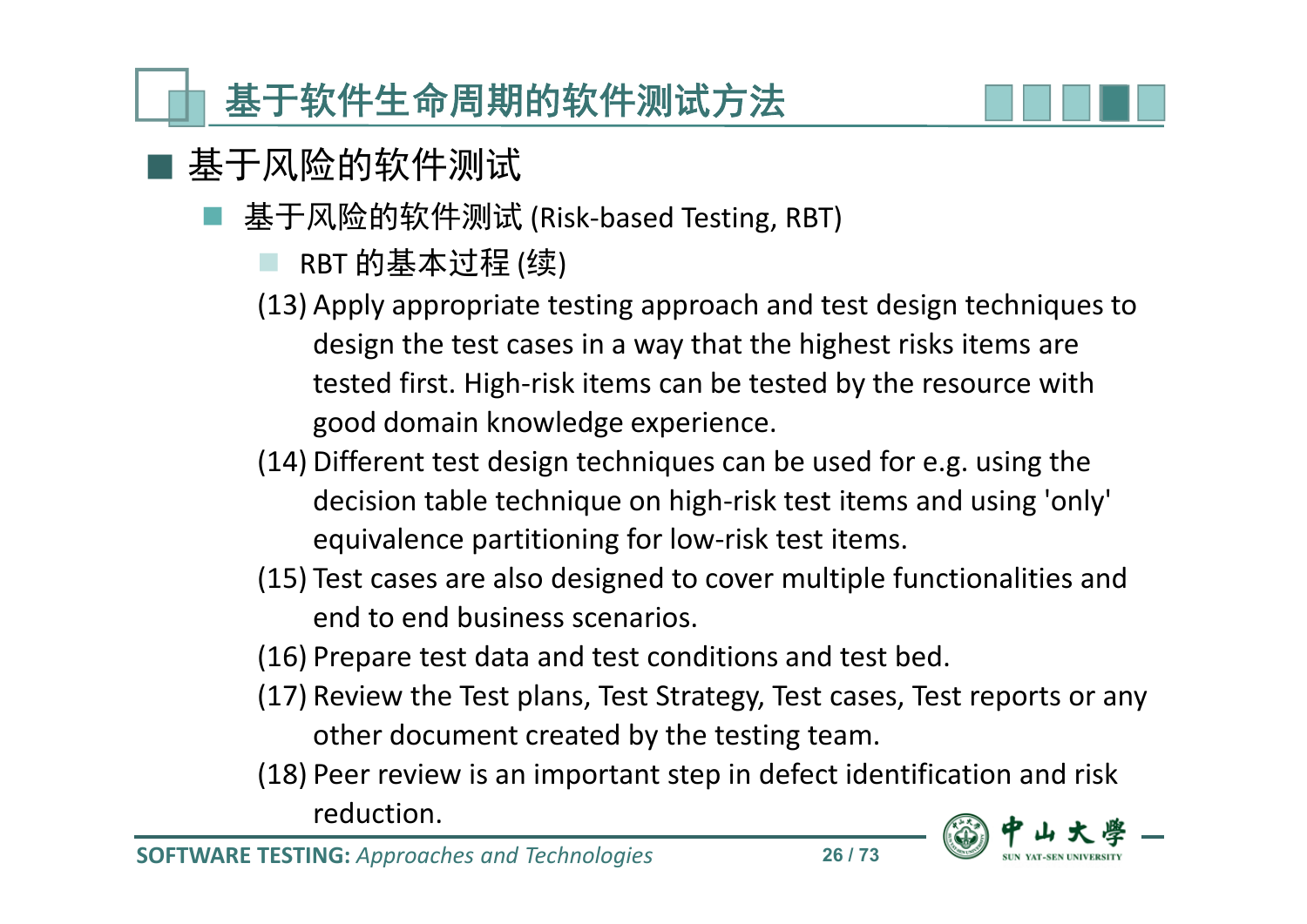

## 基于风险的软件测试

- 基于风险的软件测试 (Risk-based Testing, RBT)
	- RBT 的基本过程 (续)
	- (19) Perform dry runs and quality checks on the results.
	- (20) Test cases are executed according to the priority of the risk item.
	- (21) Maintain traceability between risk items, tests that cover them, results of those tests, and defects found during testing. All testing strategies executed properly will reduce quality risks.
	- (22) Risk-based testing can be used at every level of testing, e.g. component, integration, system, and acceptance testing.
	- (23) At the system level, we need to focus on what is most important in the application. This can be determined by looking at the visibility of functions, at frequency of use and at the possible cost of failure.
	- (24) Evaluation of exit criteria. All high-risk areas fully tested, with only minor residual risks left outstanding.

(25) Risk-based Test Results reporting and metrics analysis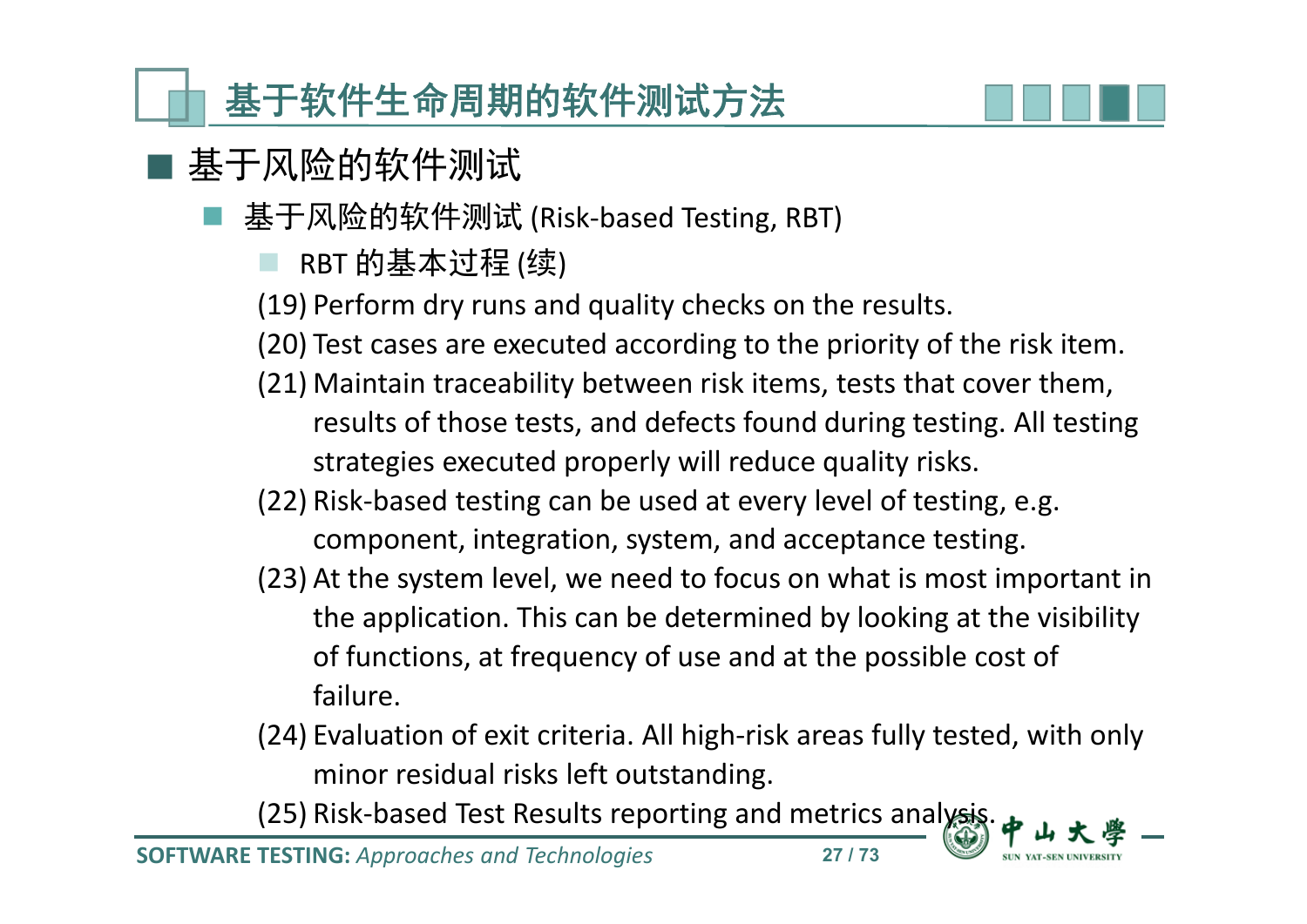

- 基于风险的软件测试
	- 基于风险的软件测试 (Risk-based Testing, RBT)
		- RBT 的基本过程 (续)
		- (26) Reassess existing risk events and new risk events based on Key Risk Indicators.
		- (27) Risk register updating.
		- (28) Contingency plans- This works as a fallback plan/emergency plans for the high exposure risks.
		- (29) Defect analysis and defect prevention to eliminate the defects.
		- (30) Retesting and Regression testing to validate the defect fixes based on pre-calculated risk analysis and high-risk areas should be most intensively covered.
		- (31) Risk-based automation testing(if feasible)
		- (32) Residual Risk calculation.
		- (33) Risk Monitoring and Control.

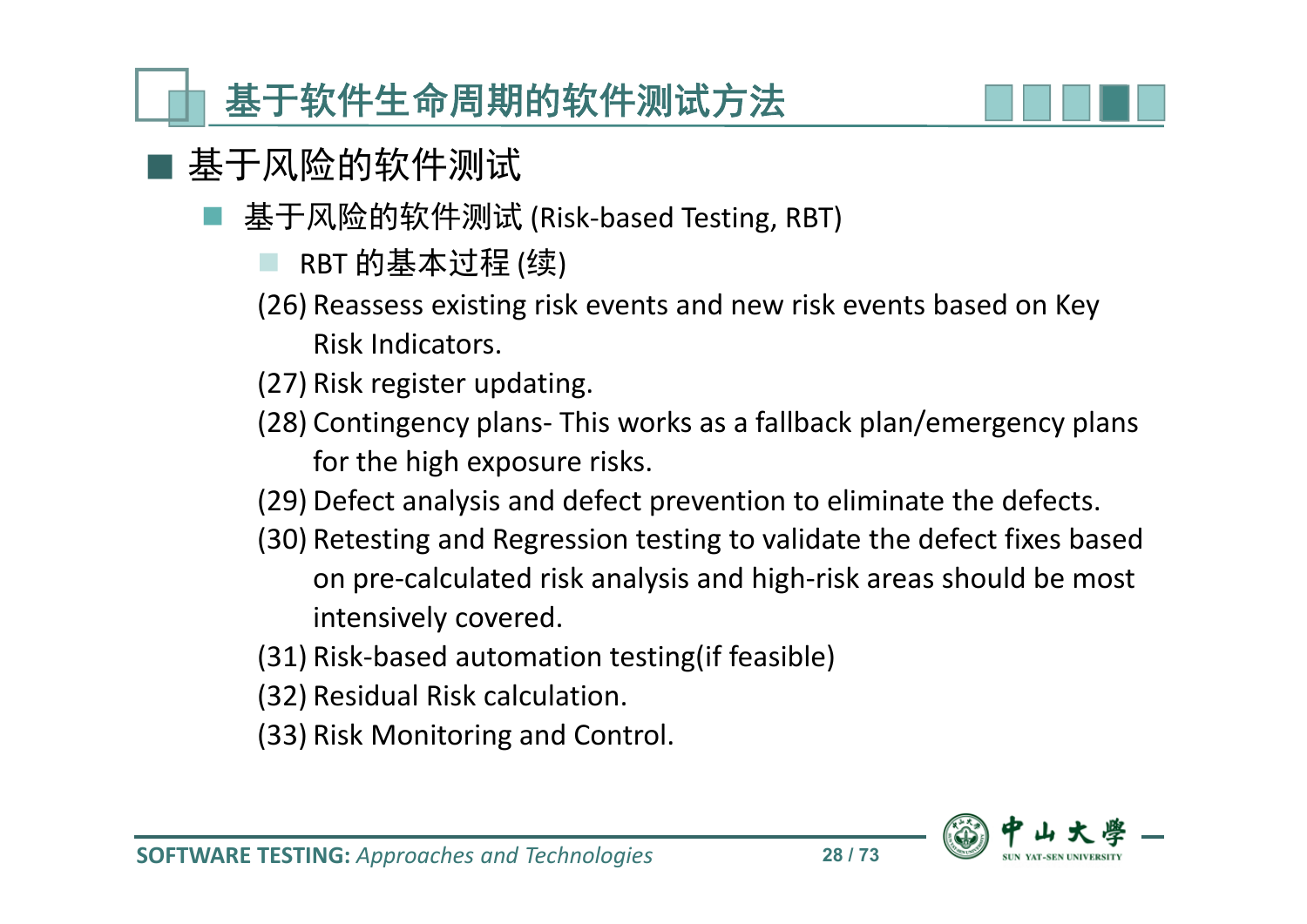

- 基于风险的软件测试
	- 基于风险的软件测试 (Risk-based Testing, RBT)
		- RBT 的基本过程
		- (34) Exit Criteria or completion criteria can be used for different risk levels. All key risks have been addressed with appropriate actions or contingency plans. Risk exposure is at or below the level agreed to as acceptable for the project.
		- (35) Risk profiling reassessment and customer feedback.

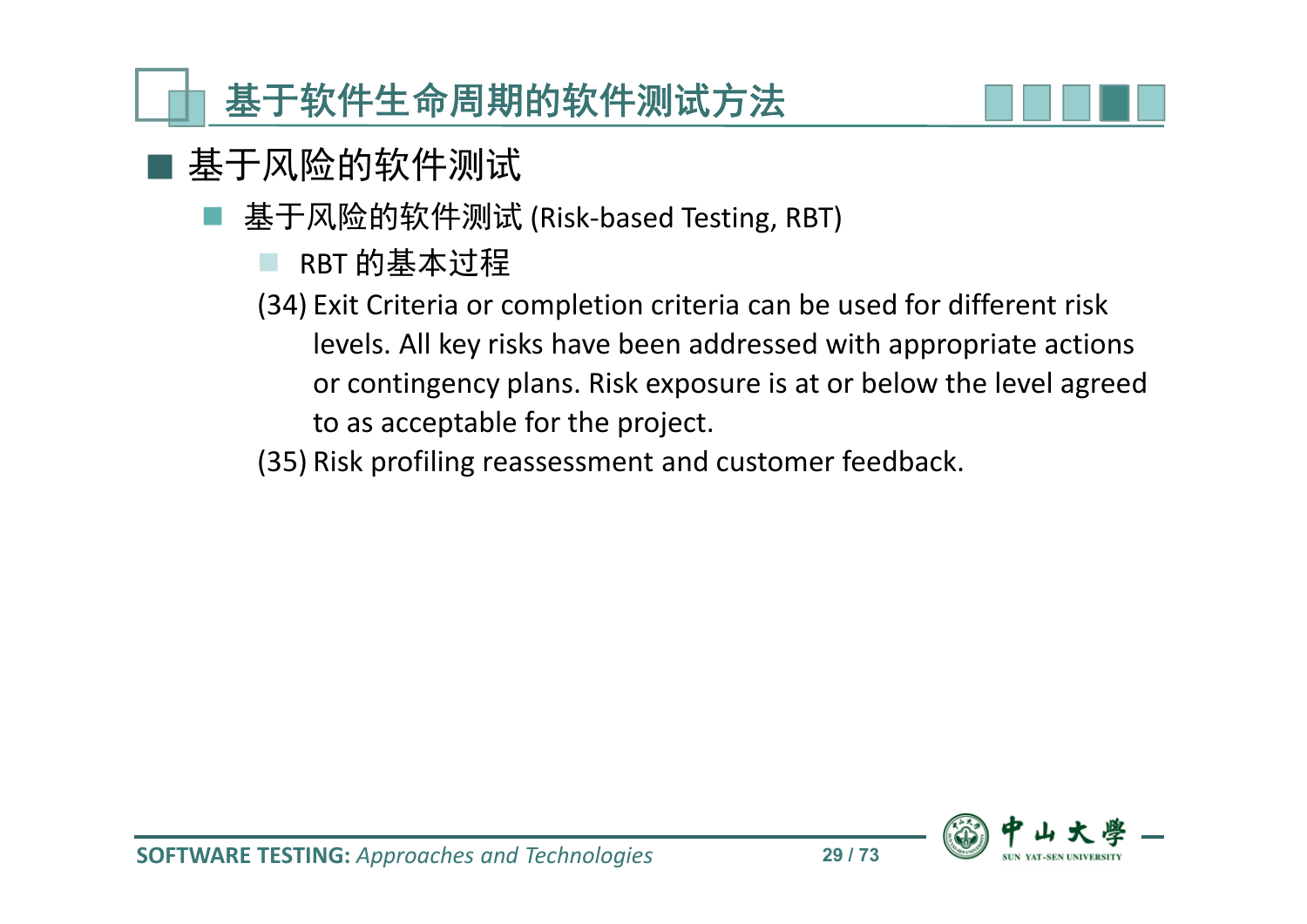

- 软件生命周期的阶段测试
	- 全生命周期中软件测试的最终要求是:
		- 保证软件系统在全生命周期中每个阶段的正确性,验证在整个 软件开发周期中各个阶段的软件质量是否合格。
		- 保证最终系统符合用户的要求和需求,确认最终交付给用户的 系统是否满足用户的需求。
		- 用样本测试数据检查系统的行为特性。
		- 把尽可能多的问题在产品交给用户之前发现并改正。

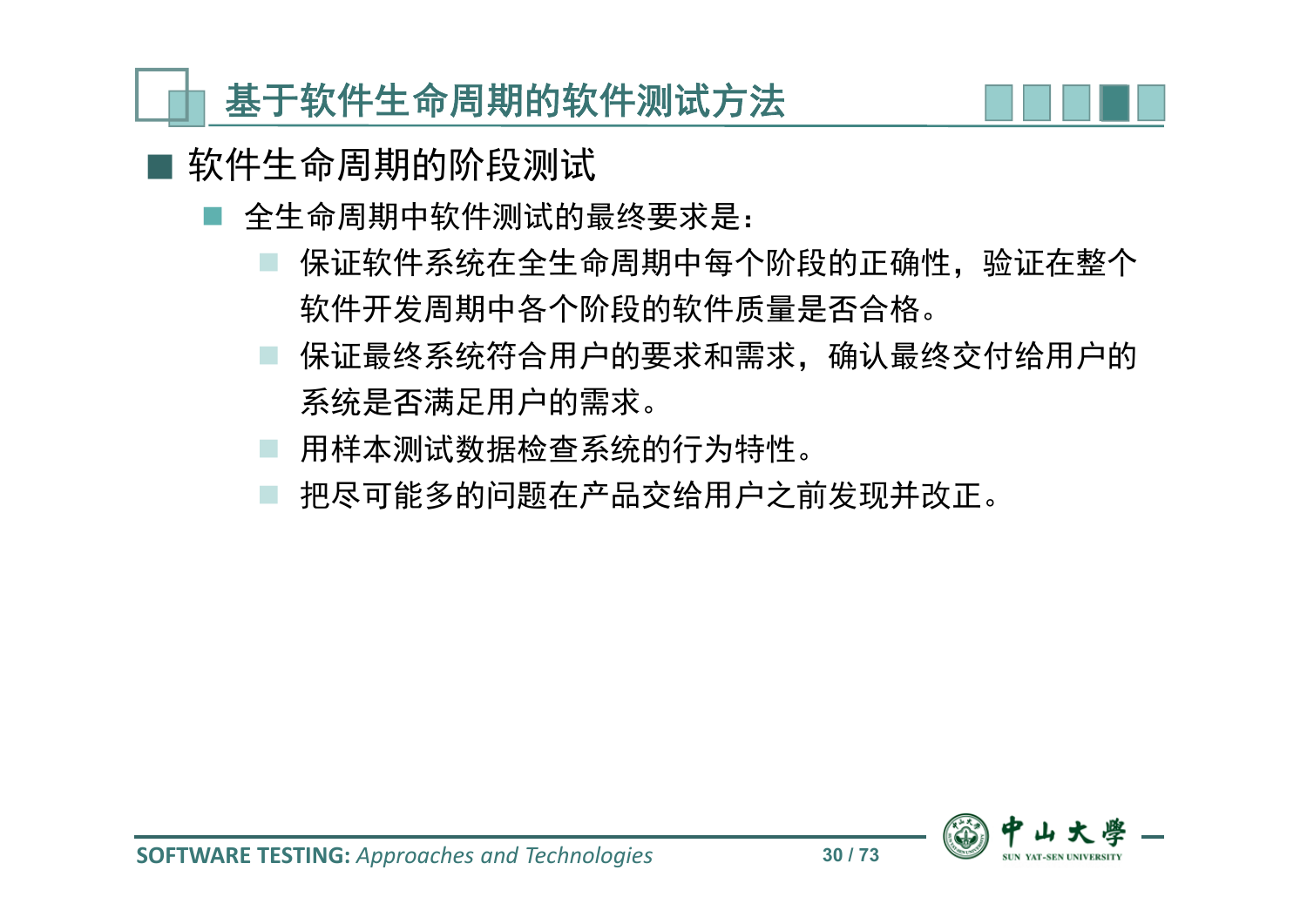

软件生命周期的阶段测试

#### 需求阶段

- 经典的软件工程理论中,软件测试是在代码完成后开始的。全 生命周期软件测试要求从软件的需求定义开始进行需求测试。 软件工程统计结果发现:
	- 50% 以上的系统错误是由错误的需求或缺少需求所导致。
	- 超过 80% 的开销用在追踪需求错误上。
		- ◌ 追踪需求错误的过程是低效的。
- 需求测试贯穿整个软件开发周期,对软件生命周期测试的各个 阶段起着指导作用。

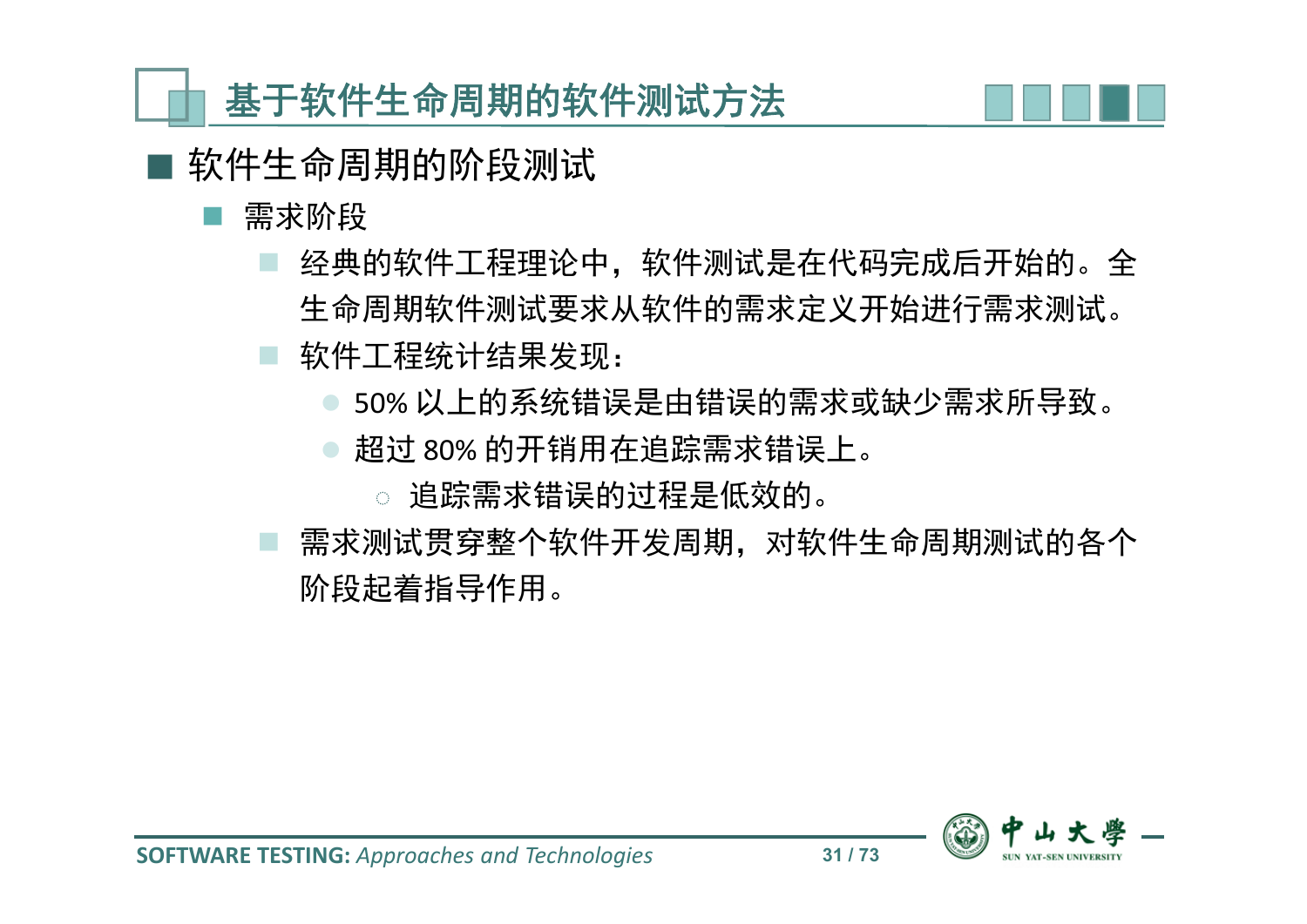

软件生命周期的阶段测试

#### 需求阶段

- 只有具备软件需求测试,软件的测试、验证、确认才有意义。
	- 确保大部分软件缺陷不会进入到设计和编码阶段
		- ◌ 在这个阶段所有的花费都是值得的
- 准备风险列表
	- 确定风险
		- ◌ 风险分析
		- ◌ 风险检查表
	- 建立控制目标
	- 确定有足够的控制力度

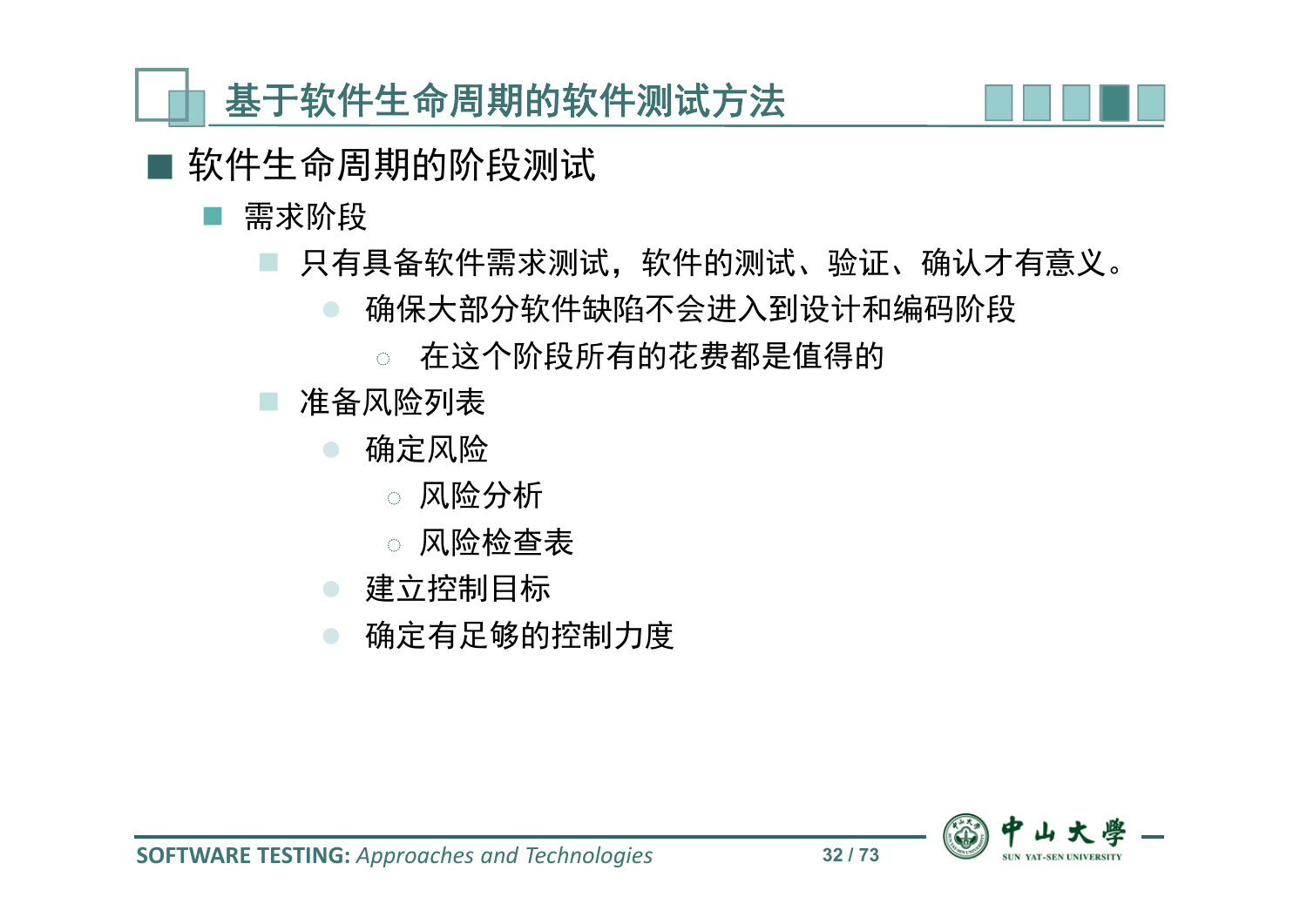软件生命周期的阶段测试

- 需求阶段
	- 分析测试要素
		- 需求的设计是否遵循已定义的方法
		- 已经提交了定义好的功能说明
		- 预先定义了系统界面
		- 预先估计了性能标准
		- 预先估计了容忍度
		- 预先定义了权限规则 (存取控制)
		- 预先定义了文件完整性
		- 预先定义了需求的变更流程
		- 预先定义了失败的影响

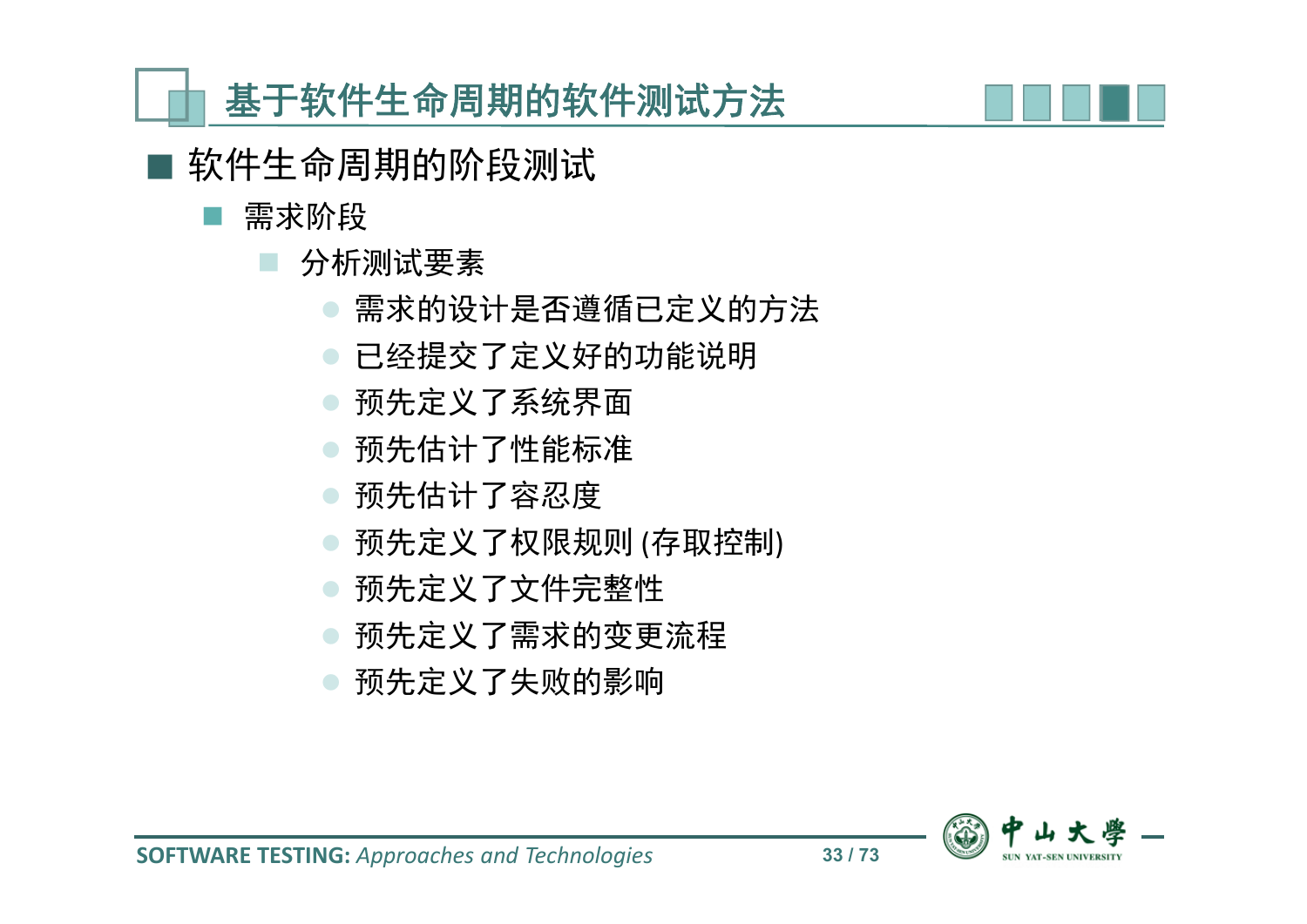软件生命周期的阶段测试

- 需求阶段
	- 测试目标
		- 需求正确表达了用户的需要
		- 需求已经被定义和文档化
		- 需求的控制被明确化
		- 有合理的流程可遵循
		- 有合理的方法可供选择
		- 花费和收益成正比

测试活动

- 彻底分析需求的充分性,生成基础测试用例。
- 确定哪些需求是可测试的,舍去含糊的、不可测试的需求 ,建立产品的需求并确认。

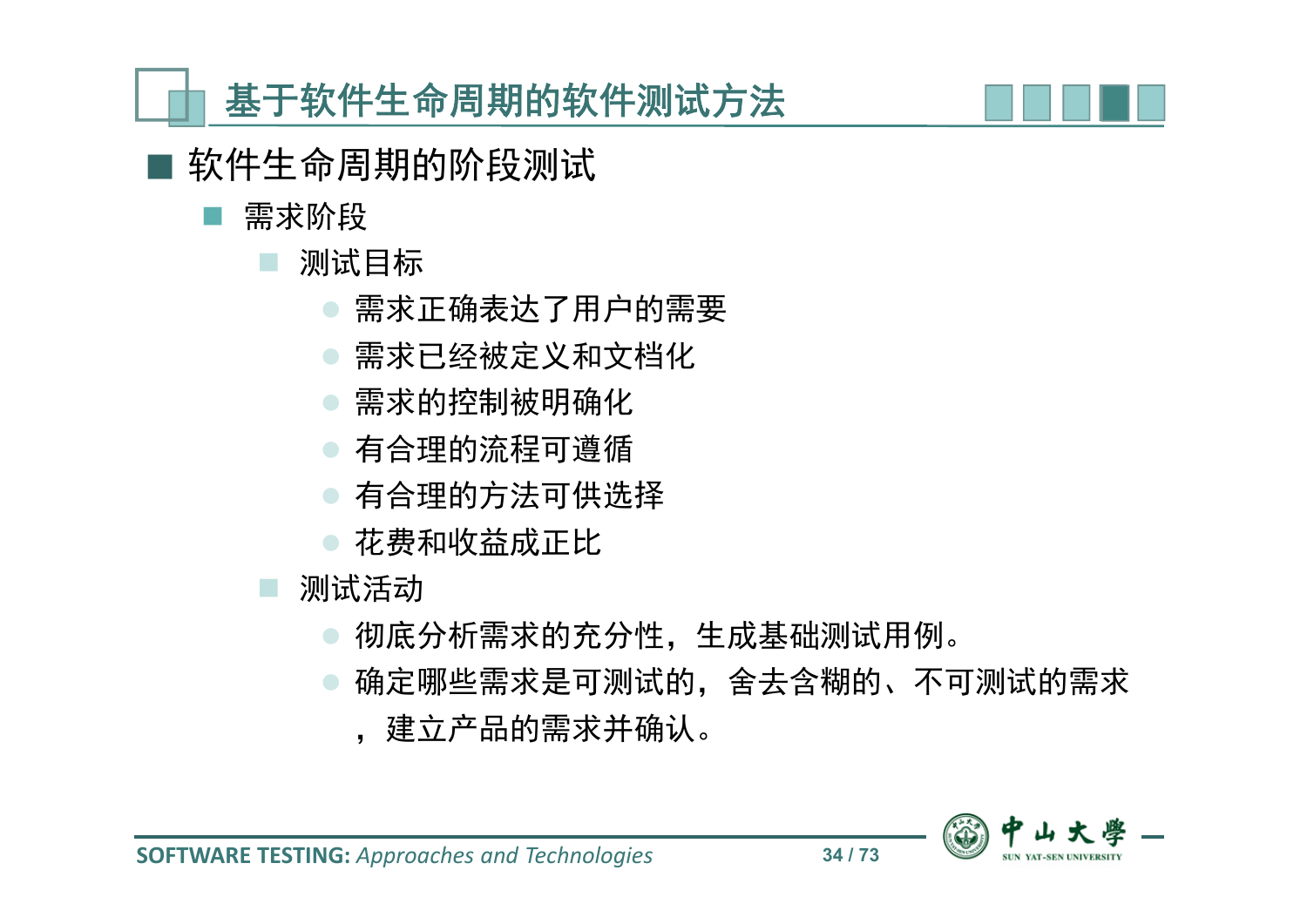

软件生命周期的阶段测试

#### 设计阶段

- 设计人员根据需求分析详细定义要交付的产品,包括
	- 输入说明、过程说明、文件说明、输出说明、控制说明、 系统流程图、硬件和软件的需求、操作手册说明书、数据 保留的策略等等。
- 测试任务
	- 分析测试要素
	- 给测试要素打分
	- 对设计进行评审
	- 检查修改的部分 (出现回归时)

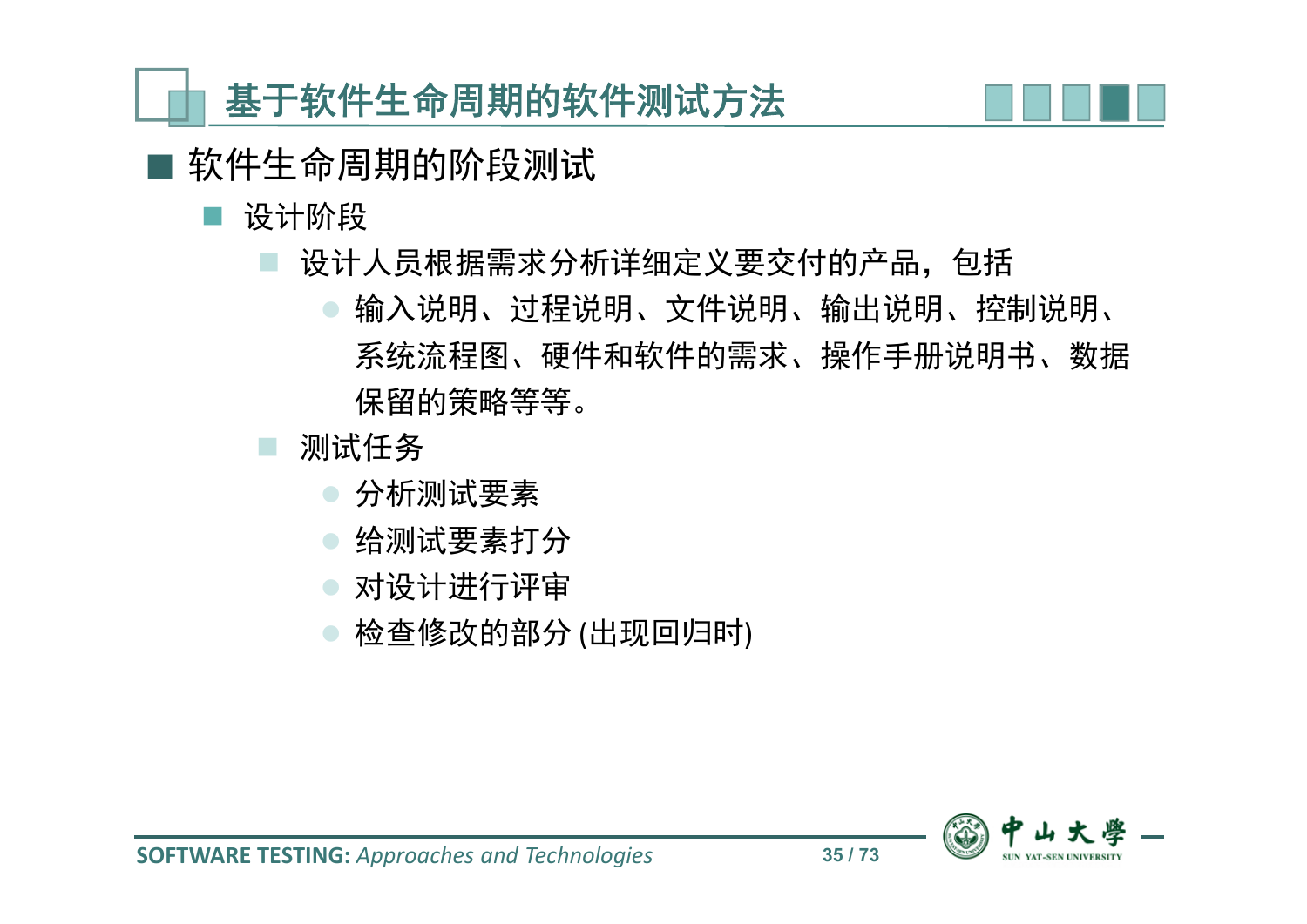

- 软件生命周期的阶段测试
	- 设计阶段
		- 测试活动
			- 概要设计阶段
				- ◌ 阐述测试方法和测试评估准则,编写测试计划,成立 测试小组,安排具有里程碑的测试日程。
			- 详细设计阶段
				- ◌ 开发/获取支持工具,生成功能测试数据和测试用例。
				- ◌ 检查设计中遗漏的情况、错误的逻辑、不匹配的模块 接口、不合理的数据结构、错误的 I/O 假定、不够充分 的用户界面等等。

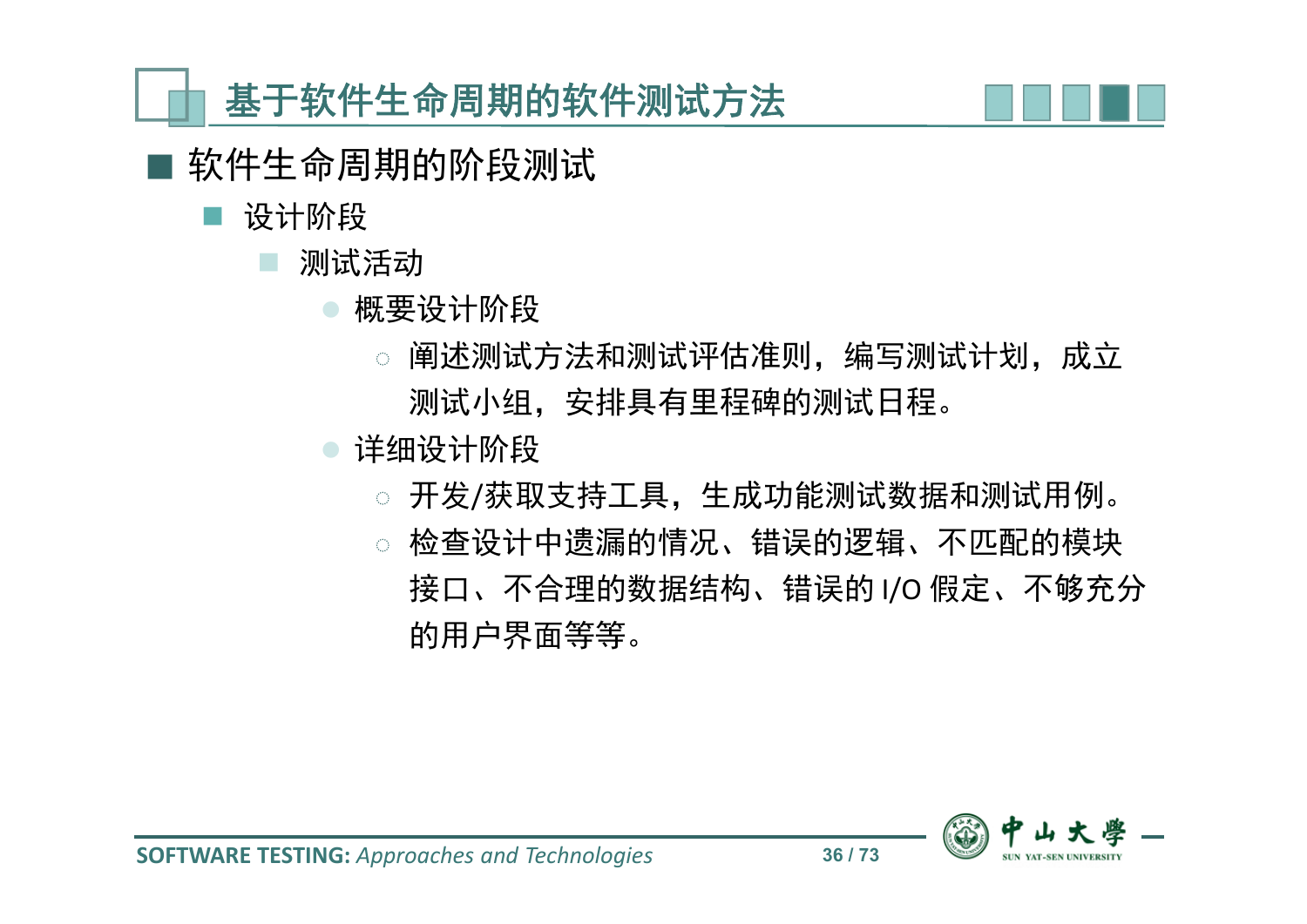

- 软件生命周期的阶段测试
	- 设计阶段
		- 设计阶段的评审
			- 设计阶段的评审是对阶段处理成果的完整性进行正式的评 价;风险越高的项目需要越详细的设计评审。
			- 评审前
				- 为评审分配足够的时间,成立评审组,并对组员进行 培训。
			- 评审中
				- ◌ 评审组和项目组一起进行评审,并且只对文档进行评 审。
			- 评审后
				- ◌ 将评审的结果写成正式报告。

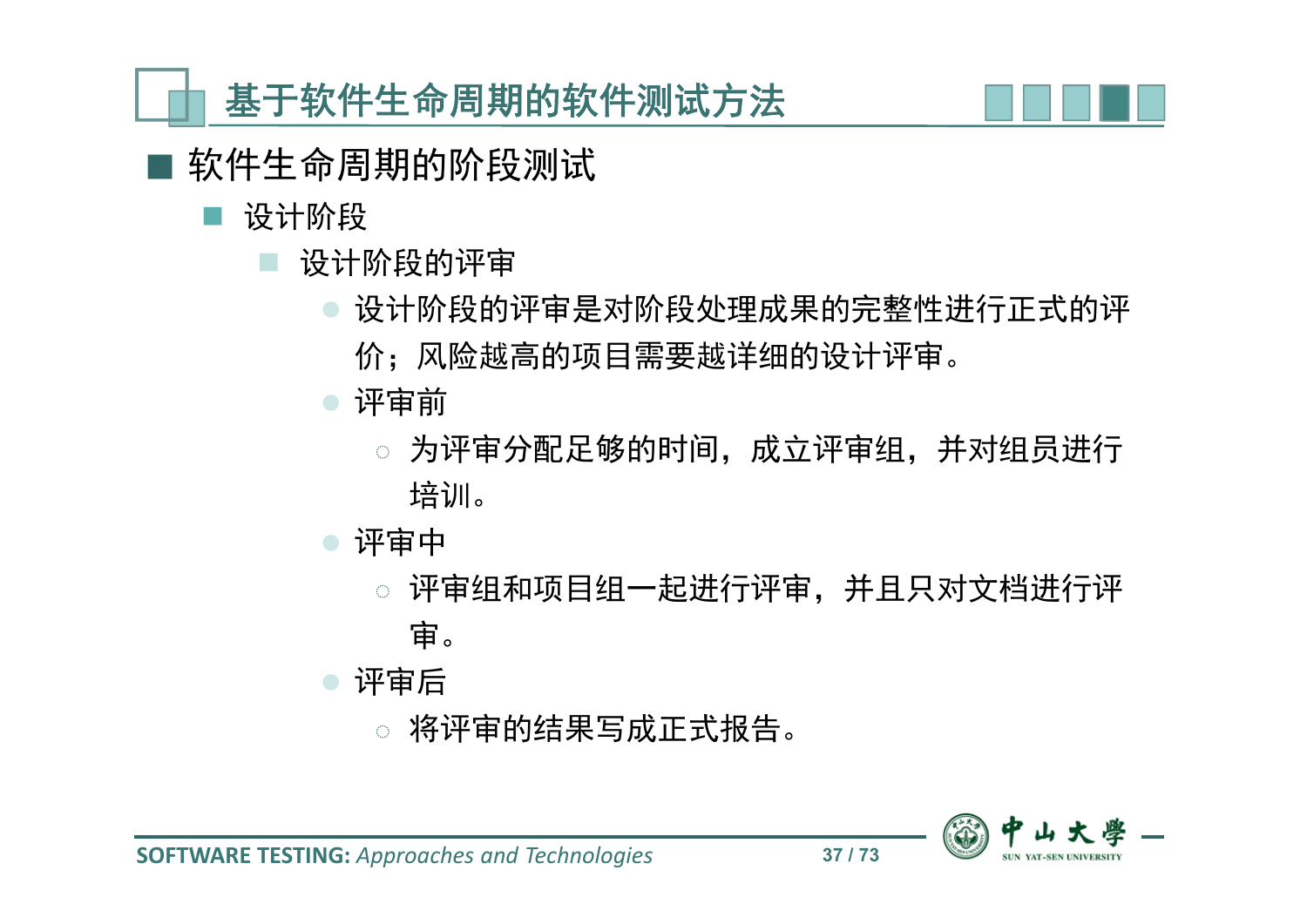

- 软件生命周期的阶段测试
	- 设计阶段
		- 设计阶段工具的应用
			- 设计阶段使用静态和动态测试工具测试系统的结构。评分 工具和设计评审工具是广泛使用的两种测试工具。
				- ◌ 评分工具用于标识风险,根据得分的结果确定系统的 风险程度。
				- ◌ 设计评审工具用于对实际阶段处理的完整性进行正式 的评价,它是测试设计规格说明的工具。
			- 测试小组对设计进行检查,所涉及的项目包括:
				- ◌ 遗漏的情况;错误的逻辑;不匹配的模块接口;不合 理的数据结构;错误的 I/O 假定;不够充分的用户界 面等等。

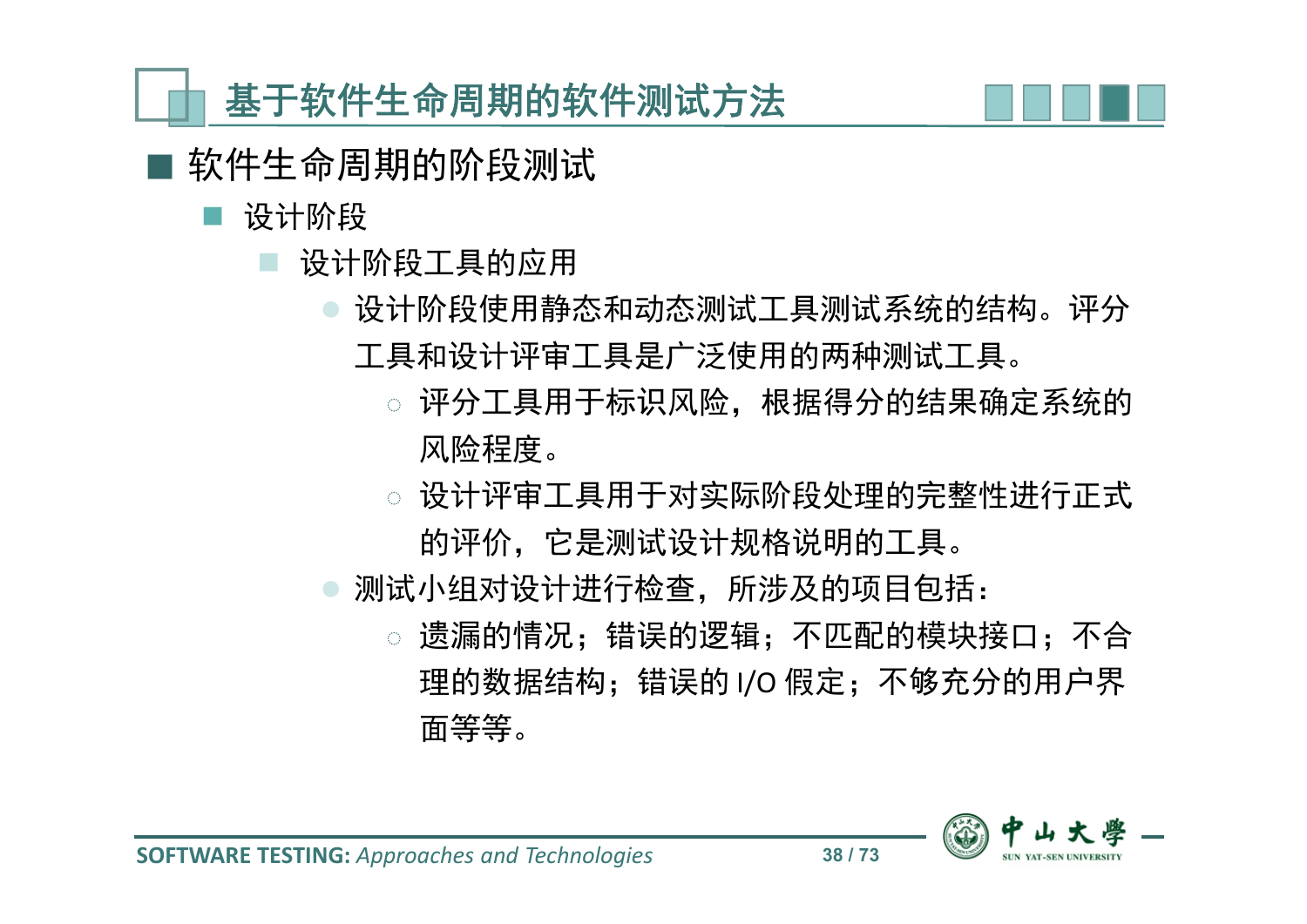软件生命周期的阶段测试

设计阶段

测试要素打分

- 设计了对数据完整性的控制
- 设计了权限规则 (存取控制)
- 设计了对文件完整性的控制

设计了审计追踪

- 设计了发生意外情况时的计划
- 设计了如何达到服务水平的方法
- 定义了权限流程
- 定义了完整的方法学
- 设计了保证需求一致性的方法
- 进行了易用性的设计
- 设计是可维护的、简单的

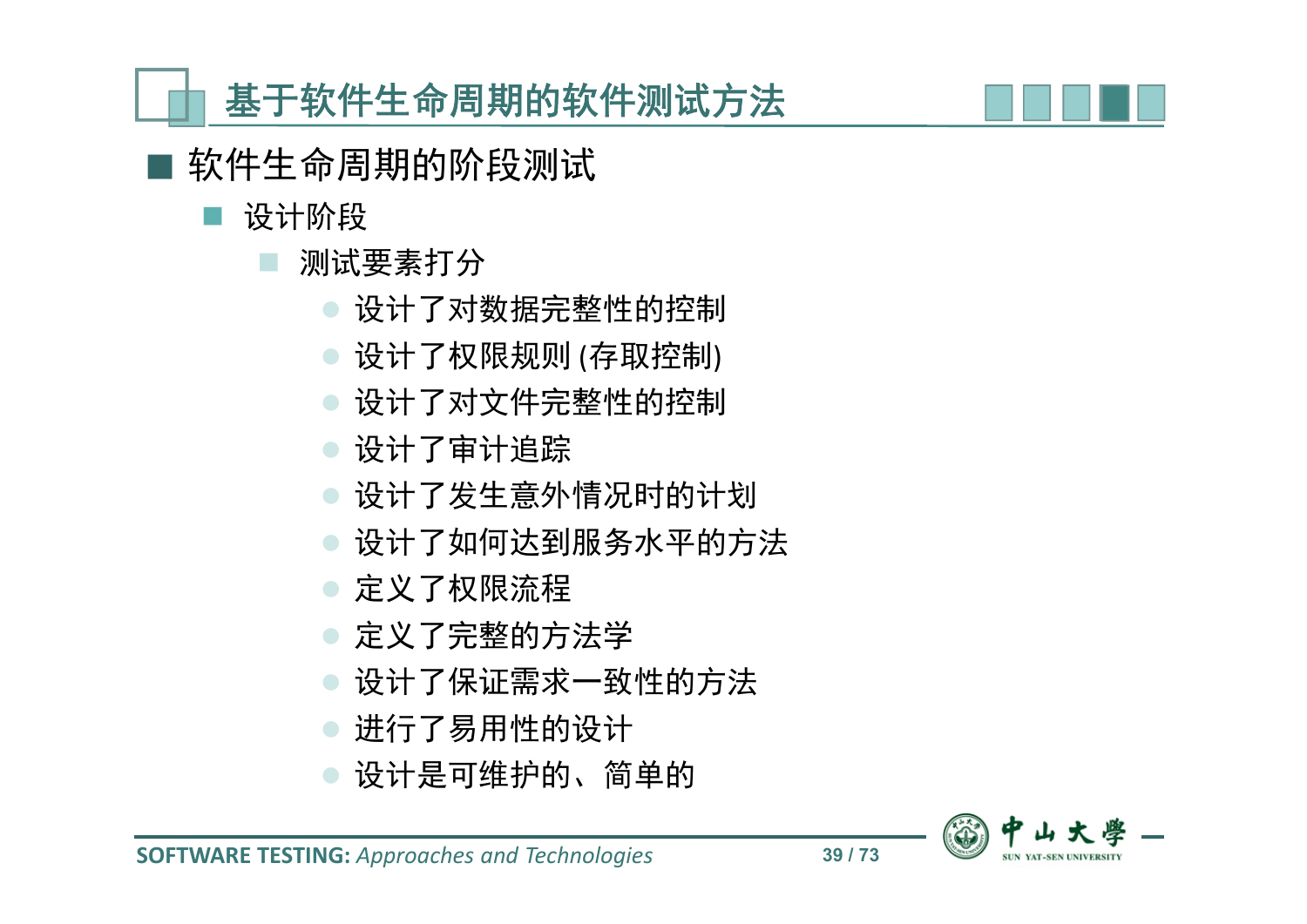

- 软件生命周期的阶段测试
	- 设计阶段
		- 测试要素打分 (续)
			- 交互界面设计完毕
			- 定义了项目成功的标准

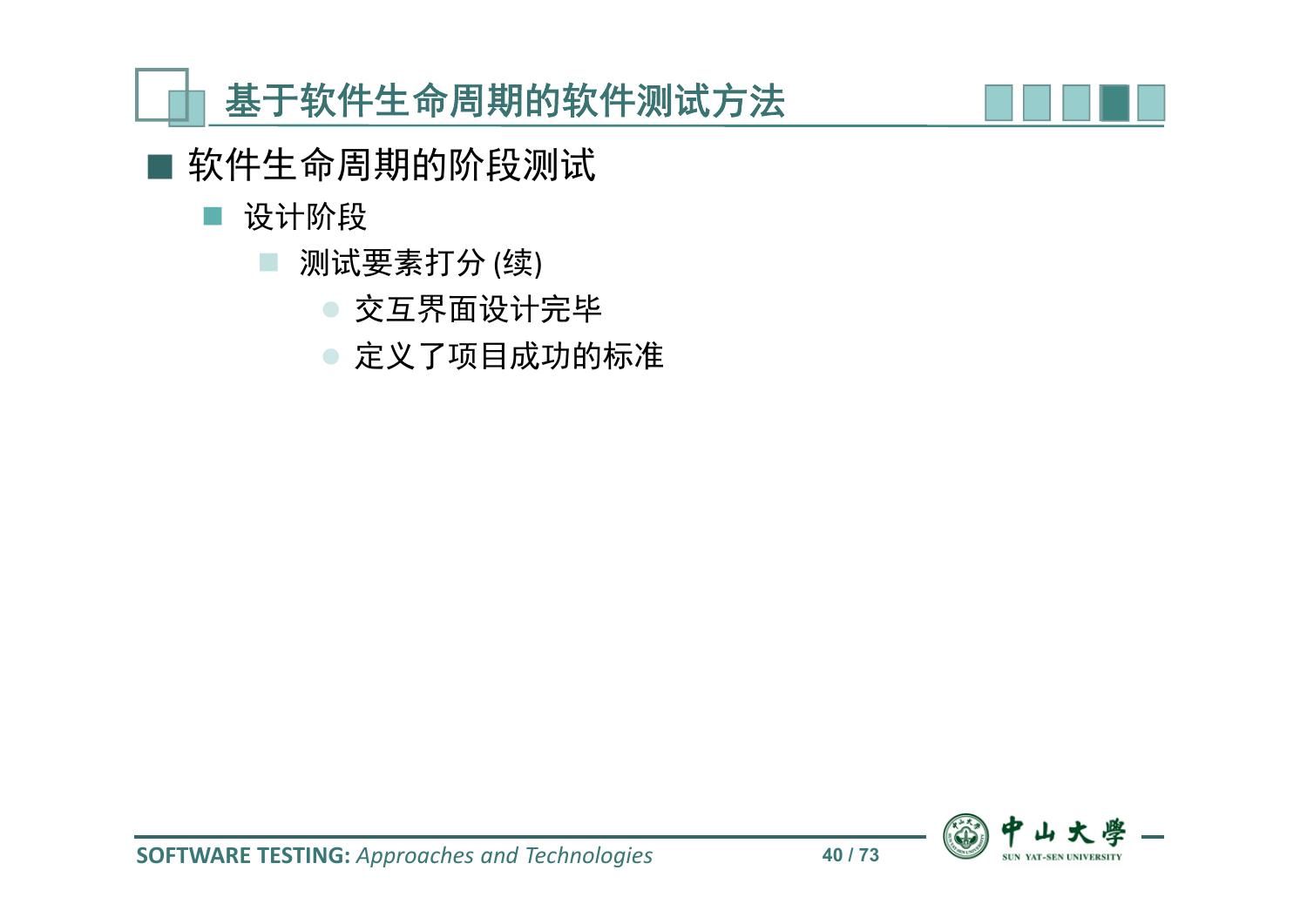

- 编码阶段
	- 在编码阶段完成测试用例开发,对程序进行实际测试。
		- 编码阶段已经有许多测试工具得到开发应用,比如编码走 查和检查、静态分析和动态测试技术等。
	- 测试任务
		- 编码阶段测试需要解决的首要问题,是编码是否和设计一 致。其次是:
			- ◌ 系统是否可维护
			- ◌ 是否正确实现了系统的规格说明
			- ◌ 编码是否按照既有的标准 (规范) 进行
			- ◌ 是否有充分的测试计划用于评价可执行的程序
			- ◌ 源程序是否提供了足够的文档资料
			- 源程序内部是否有足够的注释等

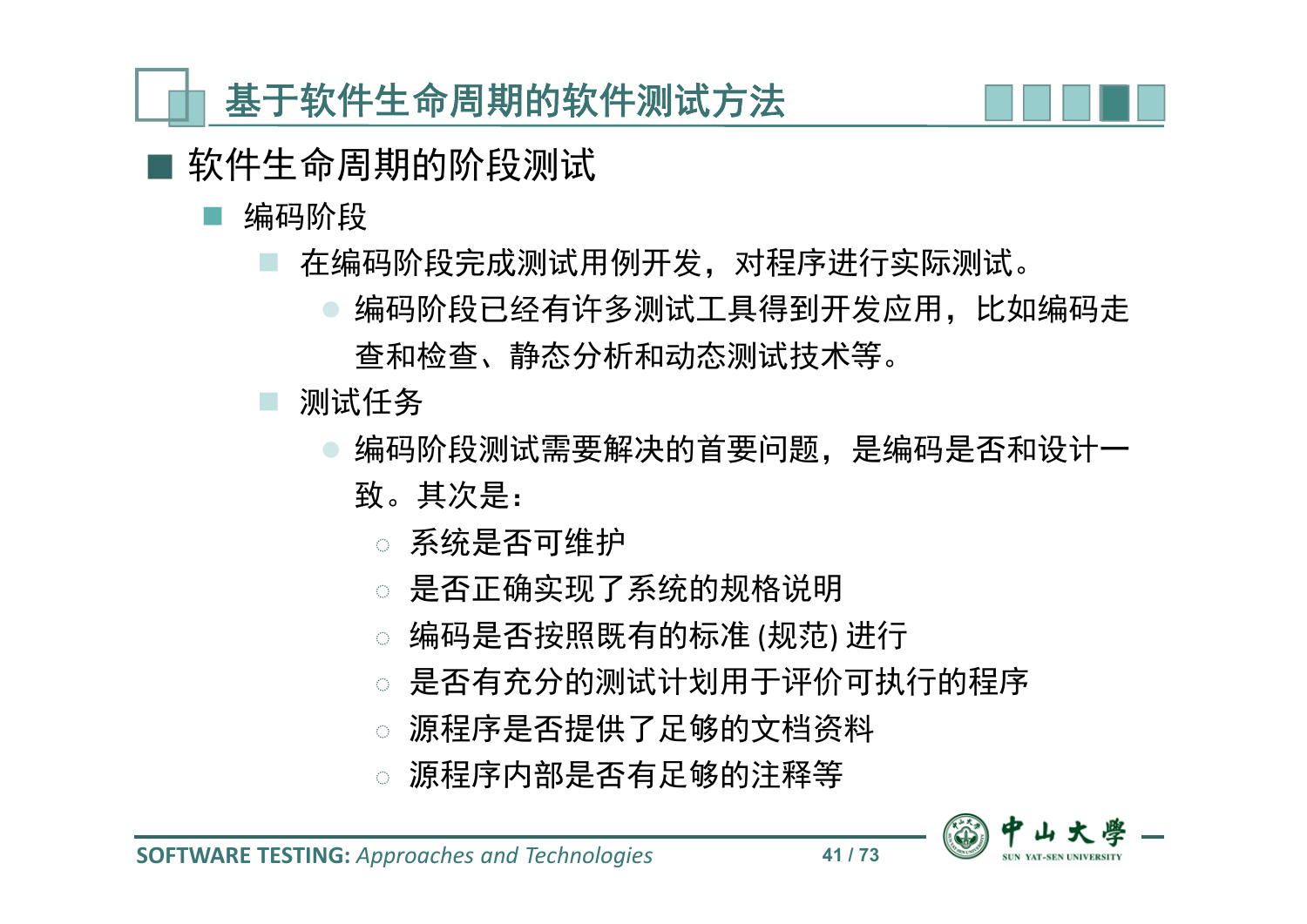- 软件生命周期的阶段测试
	- 编码阶段
		- 编码阶段测试完成后形成下列输出
			- 编码说明书
			- 程序文档
			- 程序列表
			- 可执行的程序
			- 程序流程图
			- 操作介绍 (手册)
			- 单元测试结果



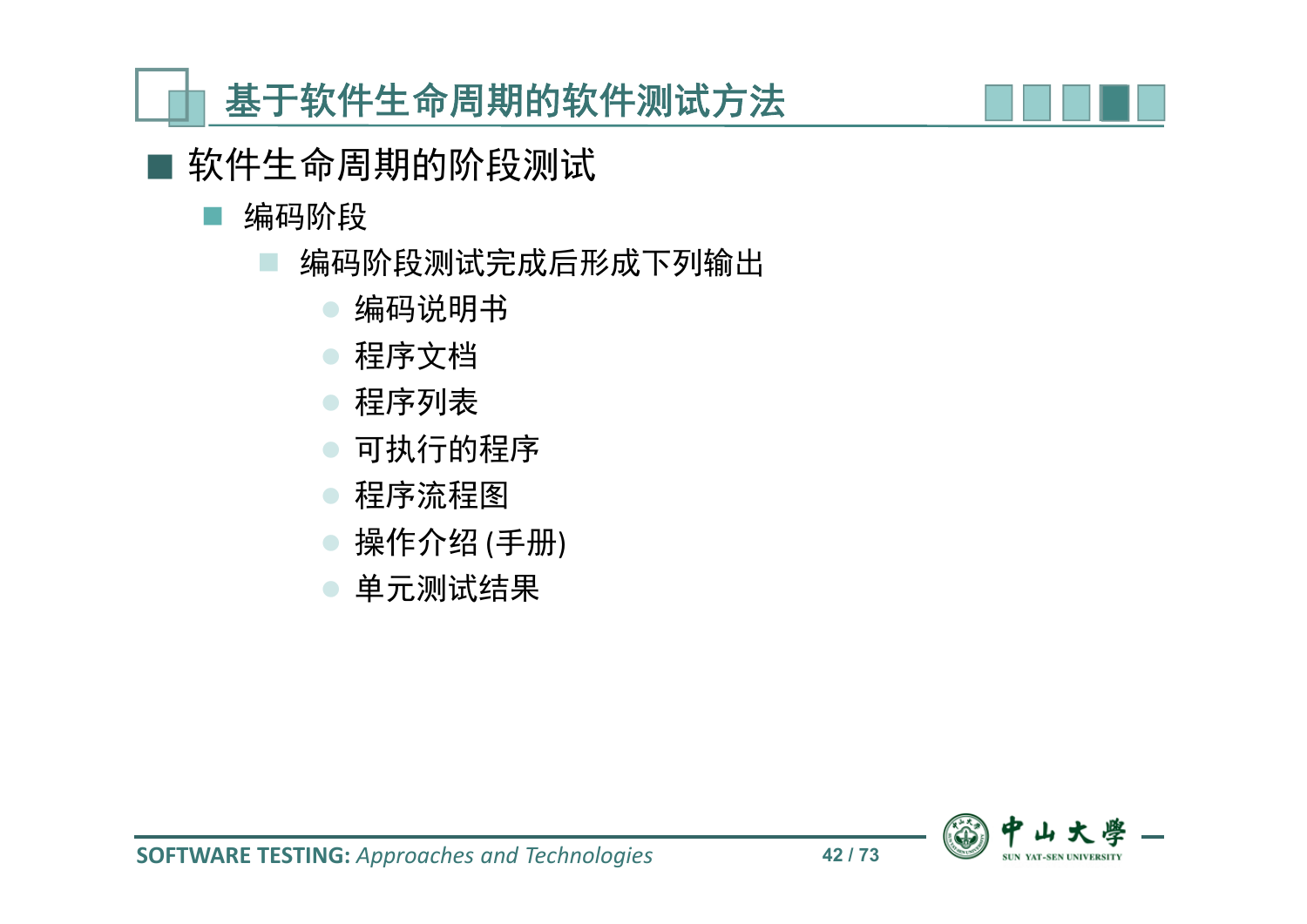

- 编码阶段
	- 测试关注点
		- 完成对数据和文件完整性的控制
		- 定义授权的规则
		- 实现审计追踪
		- 对意外情况发生后的处理计划做了规划
		- 对系统如何达到预定义的服务水平做了计划
		- 完成了对安全问题的处理流程
		- 编码工作是依据规定的方法完成的
		- 编码与设计相一致 (正确性, 易用性, 简洁性, 耦合性)
		- 代码是可维护的
		- 已开发了操作流程
		- 定义了程序成功的性能标准

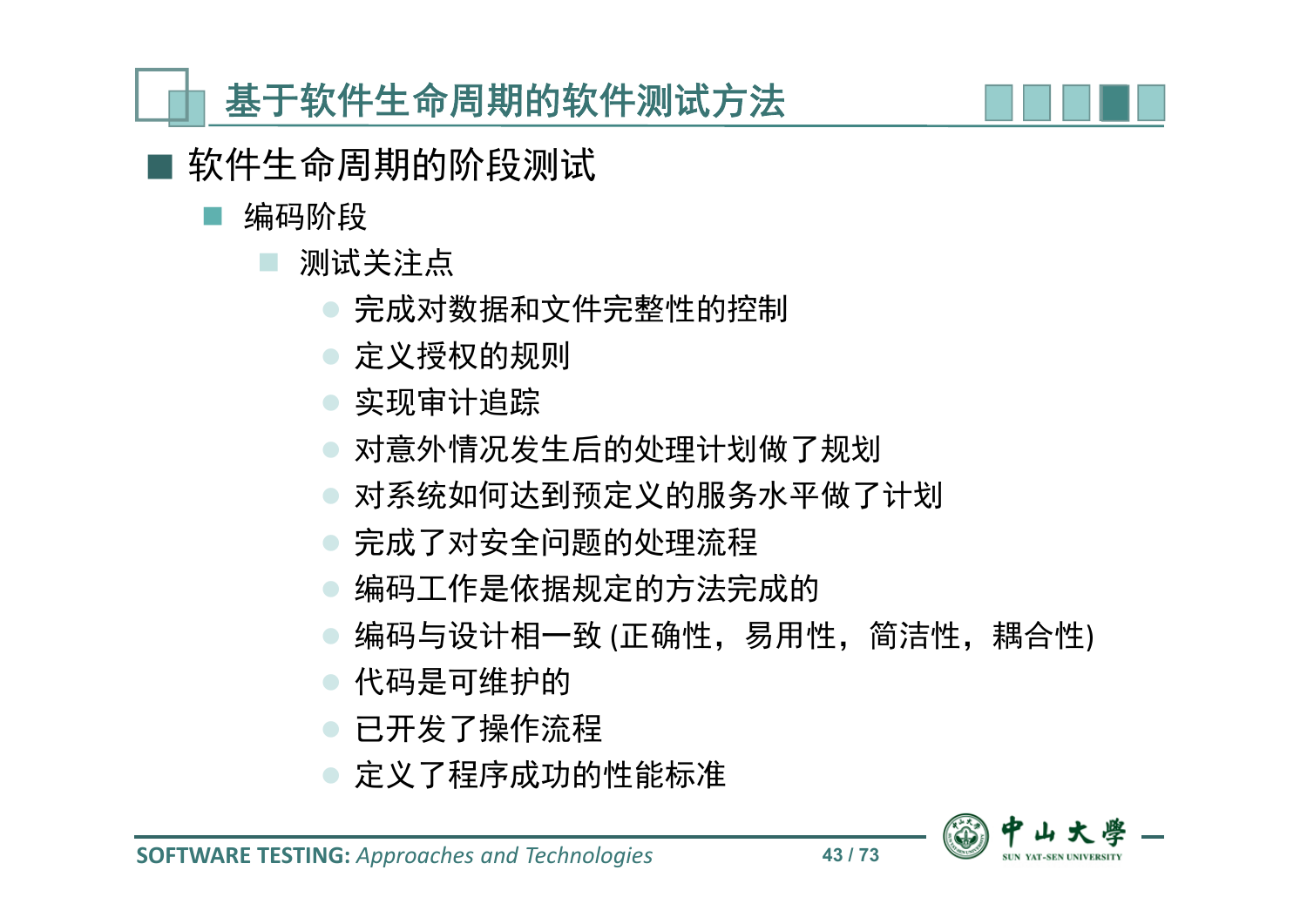

- 软件生命周期的阶段测试
	- 测试阶段
		- 测试任务
			- 测试阶段要进行第三方的正式确认测试,检验系统是否按 照用户的要求运行;用户能够成功地安装一个新的应用系 统来进行测试。
		- 测试关注点
			- 前期文档
			- 测试阶段的测试计划
			- 测试用例
			- 前期测试的测试结果
			- 第三方测试反馈
			- 正式的测试总结报告

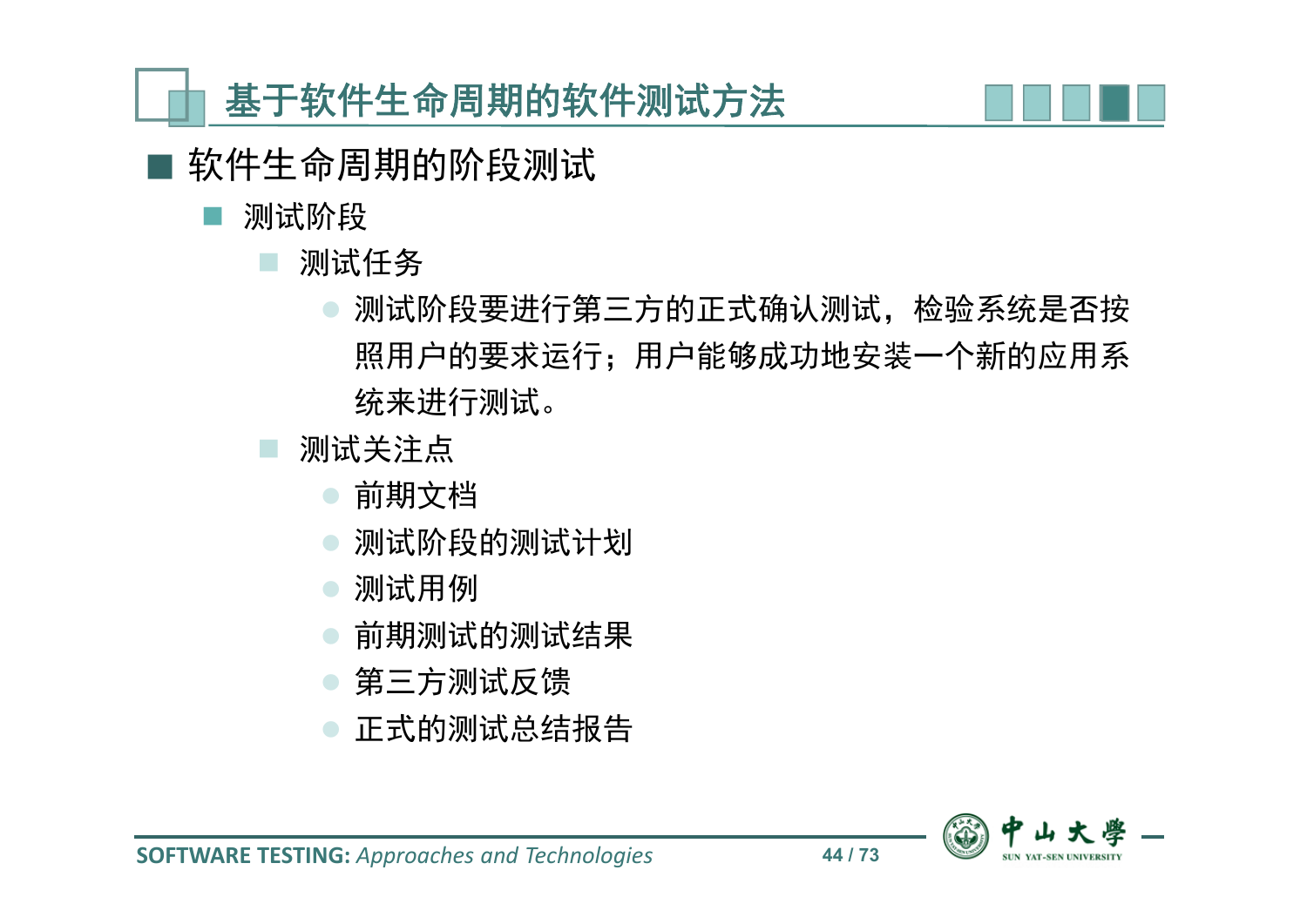

- 测试阶段
	- 典型测试类型
		- 手册与文档测试 (易用性)
		- 一致性测试 (授权, 安全性, 性能)
		- 功能点测试 (完整性、正确性, 审计, 追踪)
		- 覆盖性测试
		- 压力测试
		- 依照预先定义的测试方法
		- 可维护性测试
		- 灾难性测试
		- 功能和回归测试
		- 易操作性测试

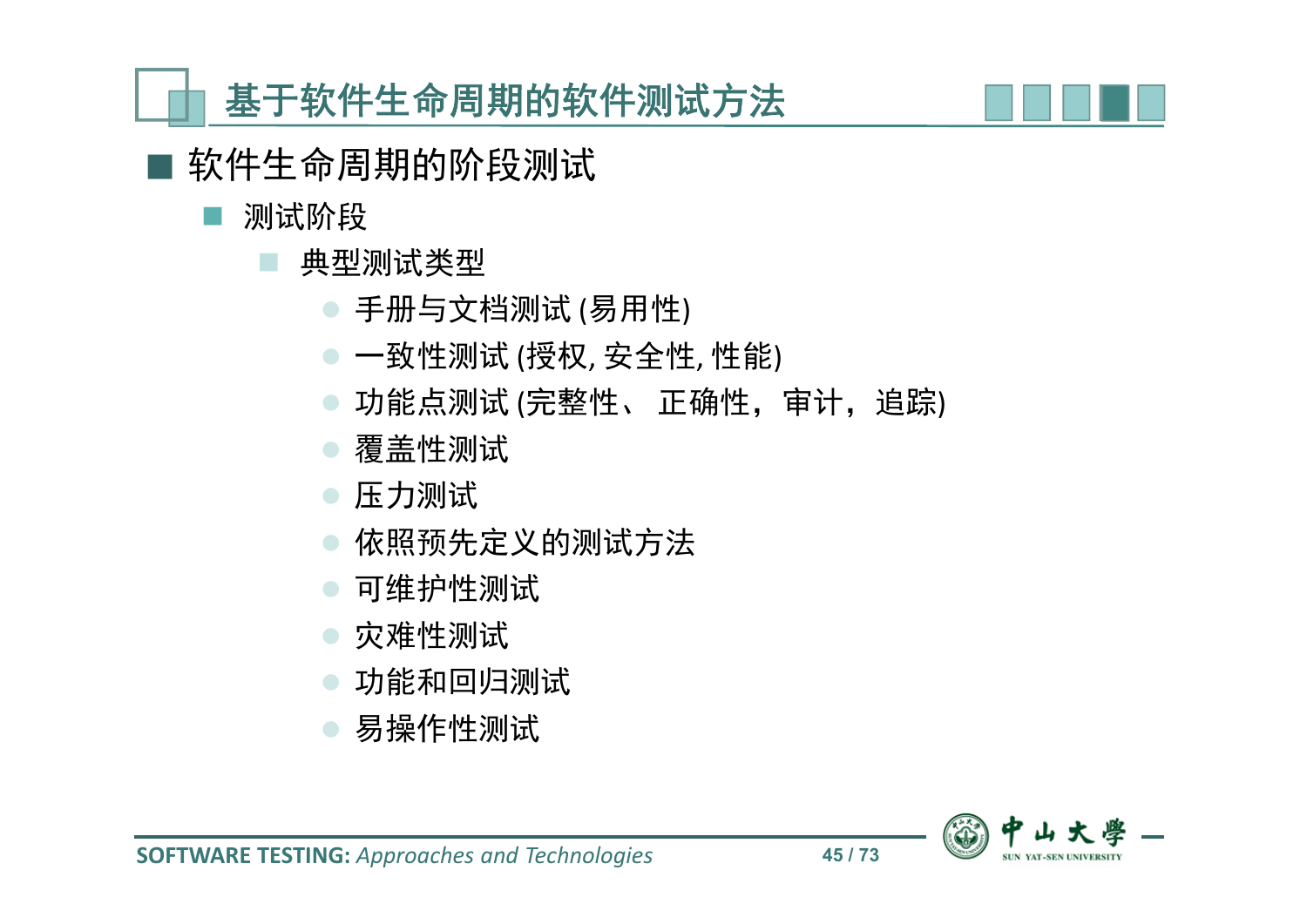- 测试阶段
	- 测试方法
		- 测试用例
			- ◌ 如何建立有效的测试用例
		- 测试文件
			- ◌ 测试用例应当包含合法的和非法的输入
			- ◌ 每一个动作只进行一次关键操作
		- 测试数据
		- 结果分析
		- 测试工具
			- ◌ 自动化测试工具
			- ◌ 压力测试工具等

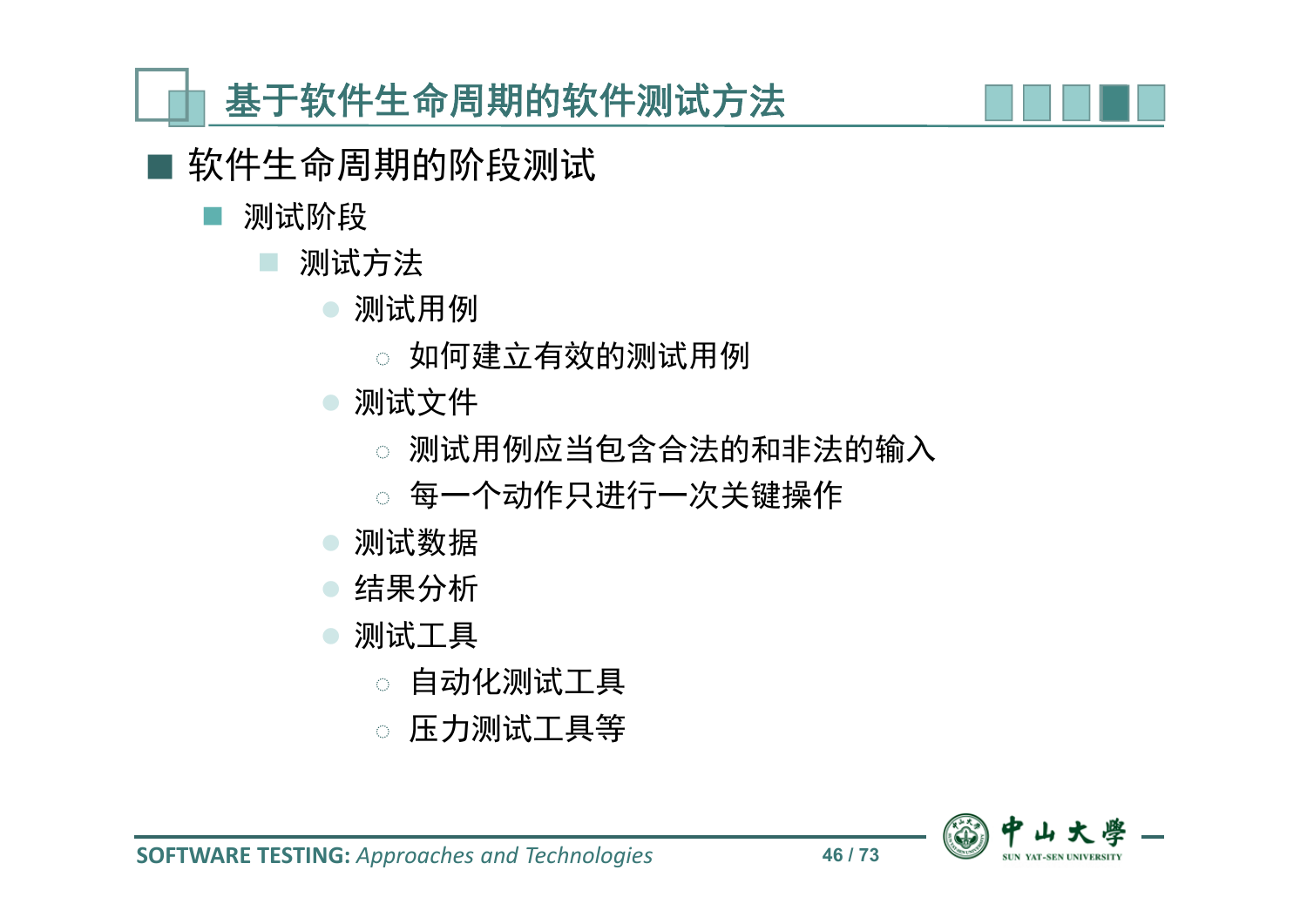

- 测试阶段
	- 测试活动
		- 进行第三方的正式确认测试,检验所开发的系统是否能按 照用户提出的要求运行。
		- 用户成功安装应用系统后进行的测试:
			- 功能测试:运行部分或全部系统,确认用户的需求被满足。
			- ◌ 符合性测试:验证软件系统与相应标准的符合程度。
			- 强度测试: 测试系统对极端条件的反应, 标识软件的薄弱点 ,指出系统能够经受的正常的工作量。
			- ◌ 性能测试:通过测量响应时间、CPU 使用率和其它量化的操 作特征,评估软件系统的性能指标。
			- ◌ 操作测试:在没有开发人员的指导和帮助下,由操作人员进 行测试,以评估操作命令的完整性和系统的易操作性。
			- 恢复测试:故意使系统失败, 测试人工和自动的恢复过程。

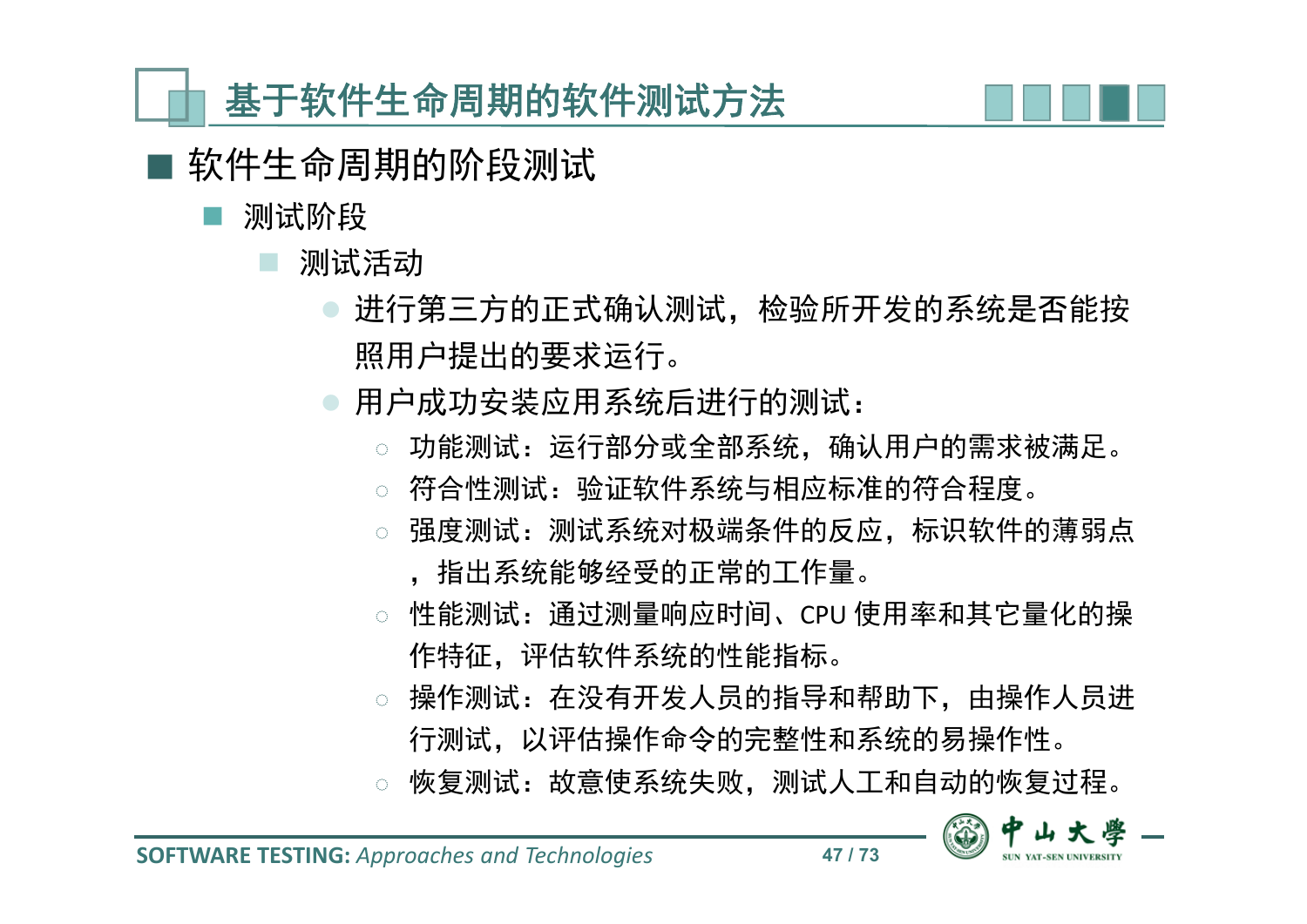- 测试阶段
	- 测试报告
		- 目标
			- 呈现目前项目的实际状况
			- ◌ 明确指出测试完成的内容
			- 给出系统操作性能的评价
			- ◌ 明确系统可以进行产品化工作的时机
		- 关注点
			- ◌ 测试报告是否有效、有用
			- ◌ 测试的信息是否充分
			- ◌ 测试状况是否能真实反应系统的状况

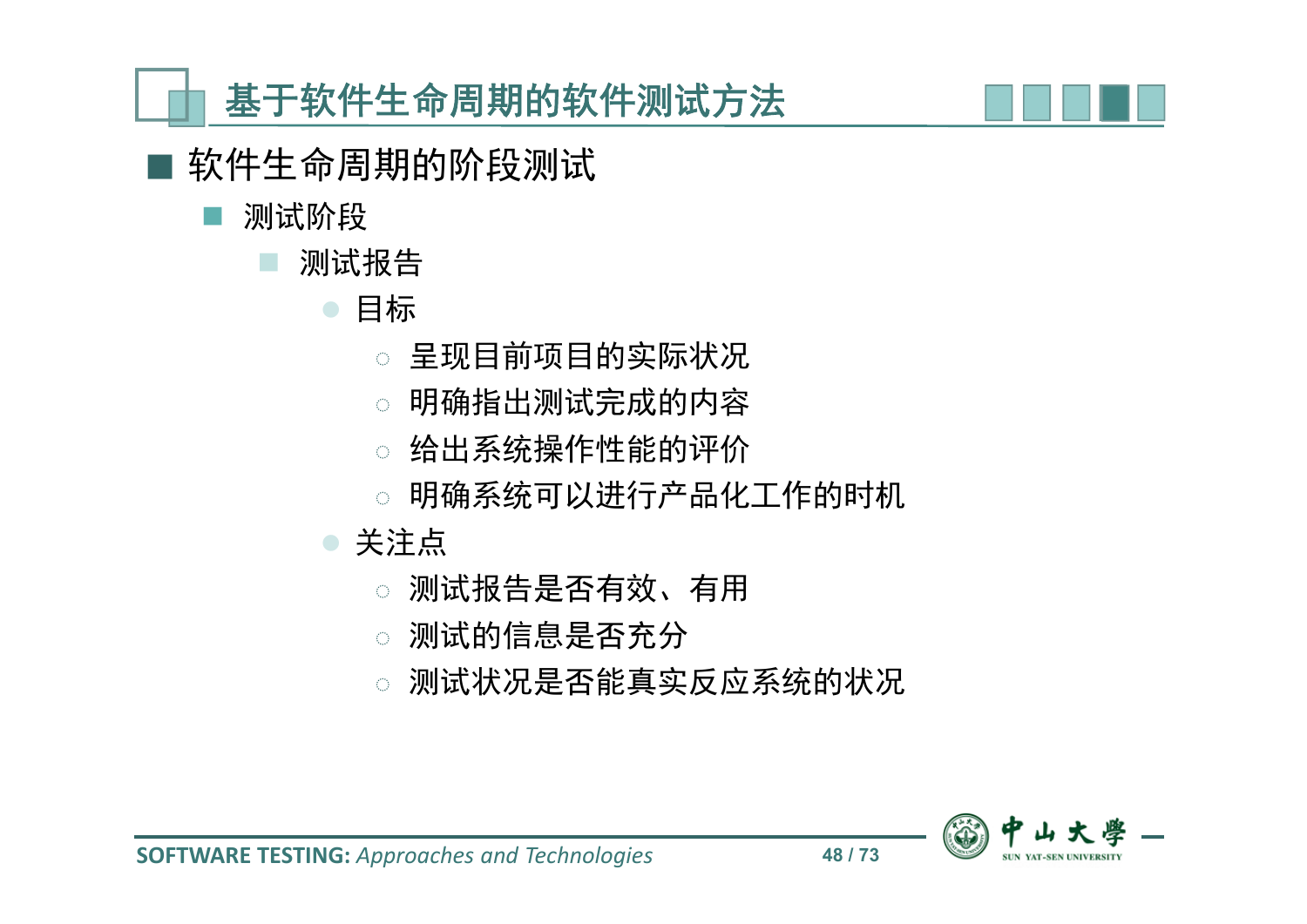

- 软件生命周期的阶段测试
	- 测试阶段
		- 测试报告 (续)
			- 测试期间数据的收集
				- ◌ 有关测试结果的积累数据
				- ◌ 有关测试任务、测试集合和测试事件的描述
				- ◌ 缺陷分析 (严重的缺陷、缺陷类型、是否存在没有发现 的缺陷、缺陷的原因)
				- ◌ 测试效果评估

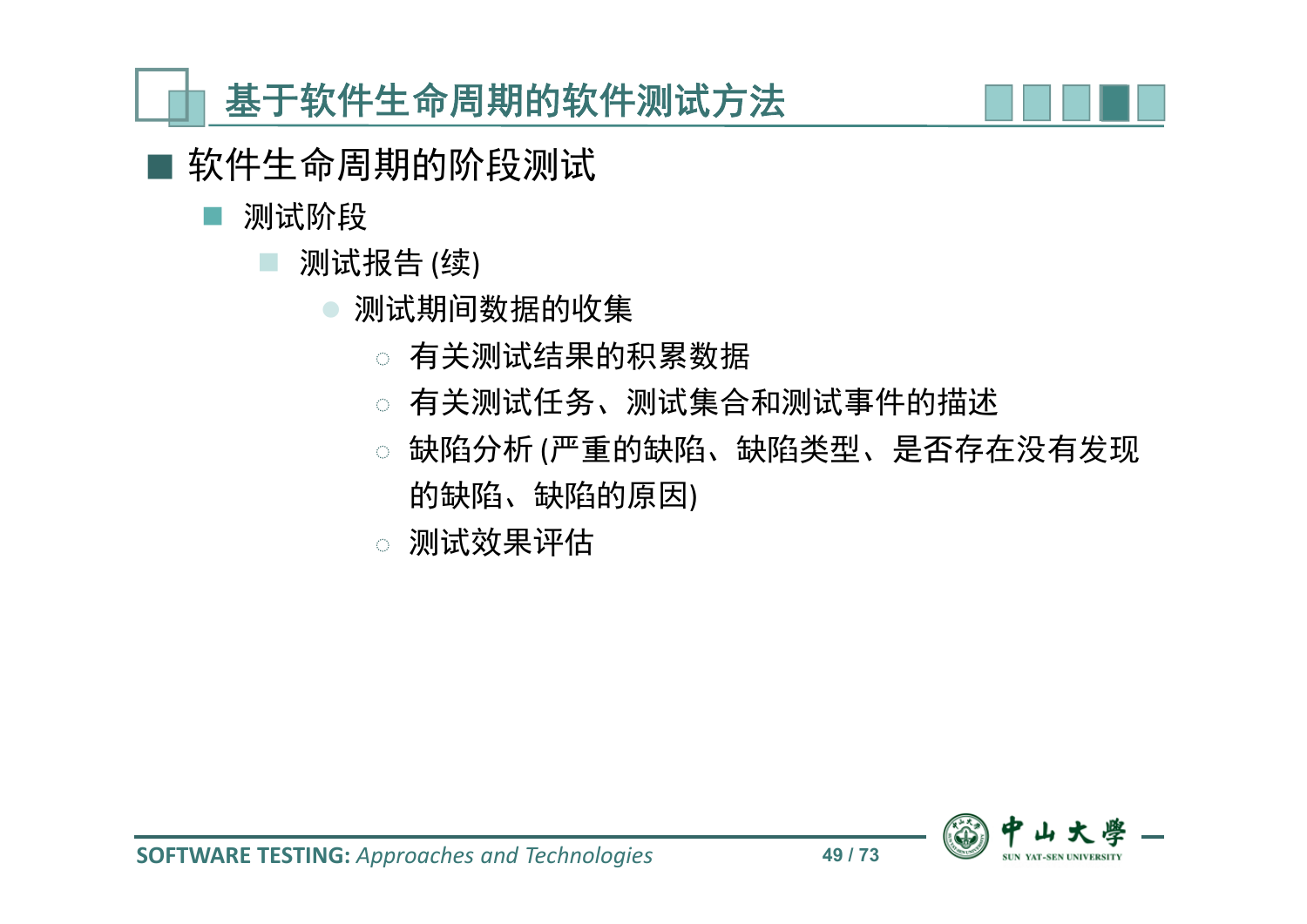

软件生命周期的阶段测试

#### 测试阶段

- 测试总结报告
	- 报告目前的软件状态
		- ◌ 功能/测试矩阵
		- ◌ 功能测试的状态报告、侧重点分析
		- ◌ 关于功能的工作时间轴
		- ◌ 期望发现缺陷数与实际发现缺陷数的比率
		- 没有发现的缺陷数和改正的缺陷数的差距
		- ◌ 按照类型分类,没有改正的缺陷数的平均值
		- ◌ 缺陷分类报告
		- ◌ 测试活动报告

各个阶段的项目测试总结报告:系统测试报告、确认测试报告

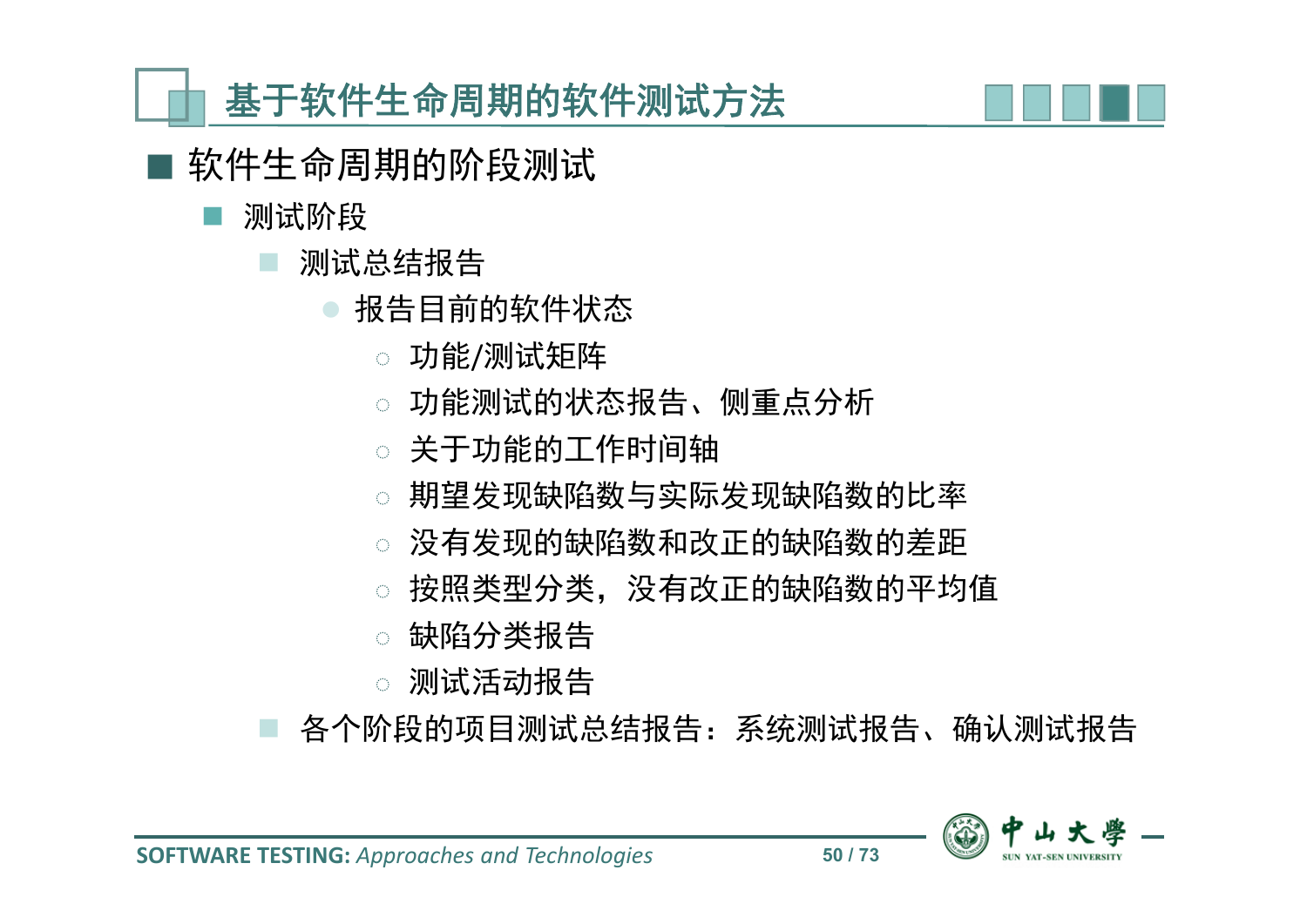

- 安装阶段
	- 测试准备
		- 安装计划
		- 安装流程图
		- 安装文件和程序清单
		- 对安装程序进行测试,给出测试结果
		- 将程序运行的软硬件要求放入产品说明中
		- 对于新操作人员的使用说明书
		- 对于新使用者的操作说明和操作流程
		- 安装过程中的各项可能发生的结果的说明

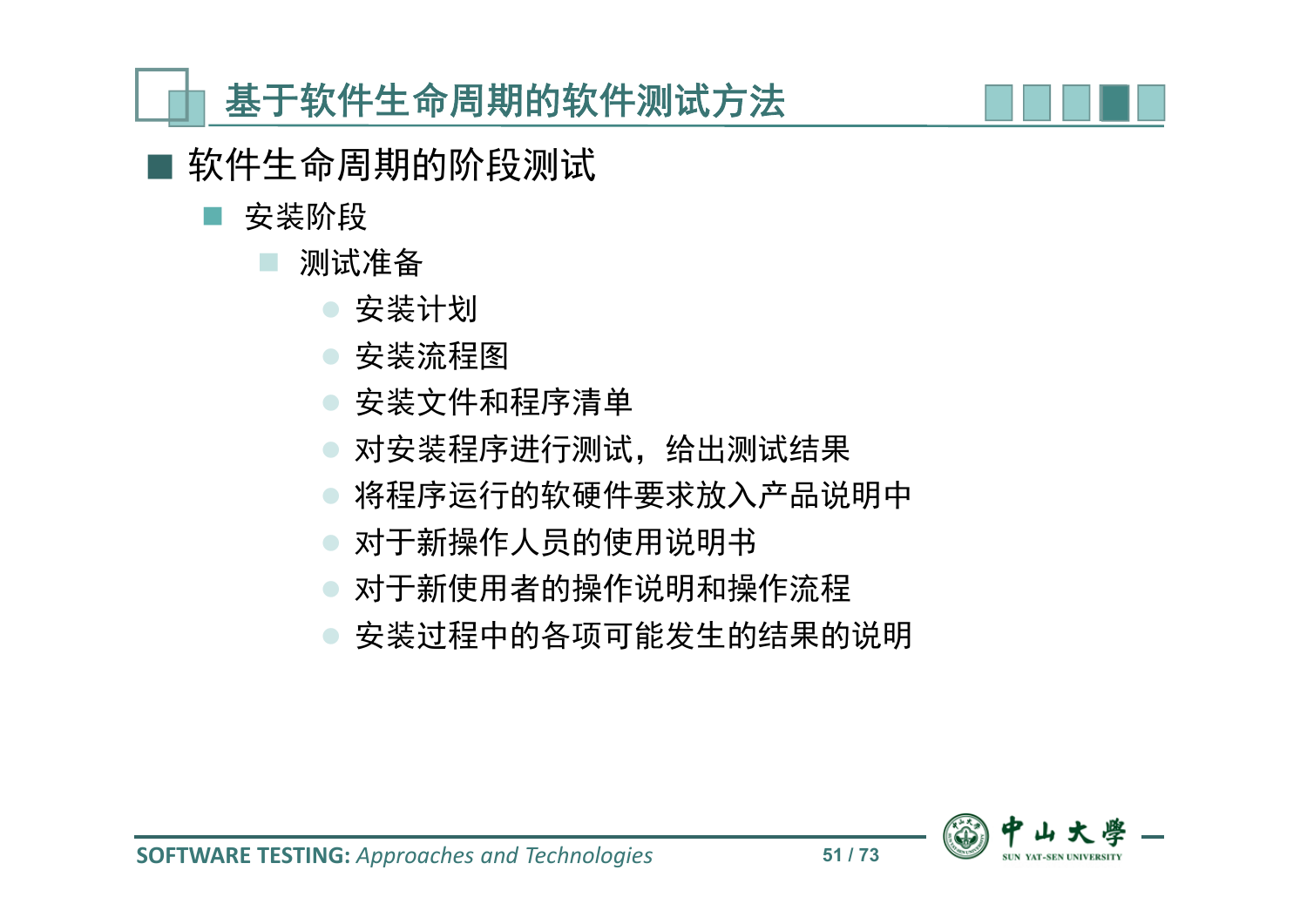

软件生命周期的阶段测试

安装阶段

测试关注点

- 对程序安装的正确性和完整性进行核对
- 校验产品文件的完整性
- 安装的审查、追踪被记录
- 安装之前该系统已经被证实没有问题
- 如果安装失败,系统有相应的解决方案
- 安装过程进行了权限控制 (安全性)
- 安装遵循一定的方法、步骤
- 需要的配套程序和数据已经放进了产品中
- 已交付使用说明
- 相关文件已经完整 (可维护性)
- 接口已经被合理调整 (耦合性)
- 综合的性能达到了用户要求

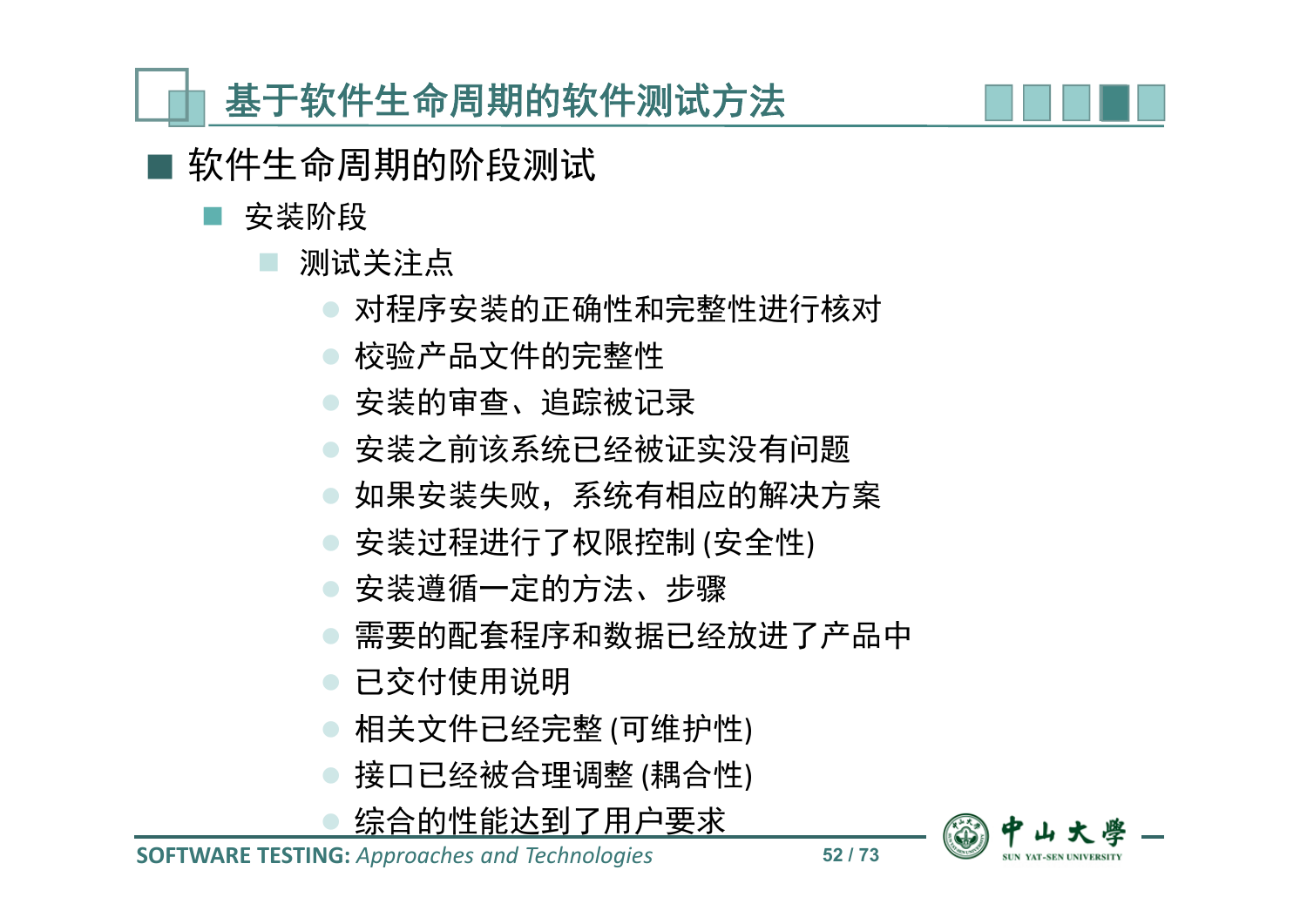软件生命周期的阶段测试

安装阶段

测试检查表的使用

- 使用测试工具建立和管理检查表
- 选择测试的范围
- 选择检查表
- 理解检查表中的问题的意义
- 提前测试用户的检查表
- 使用该检查表模拟运行一遍
- 记录有用的信息
- 评估检查表和检查流程



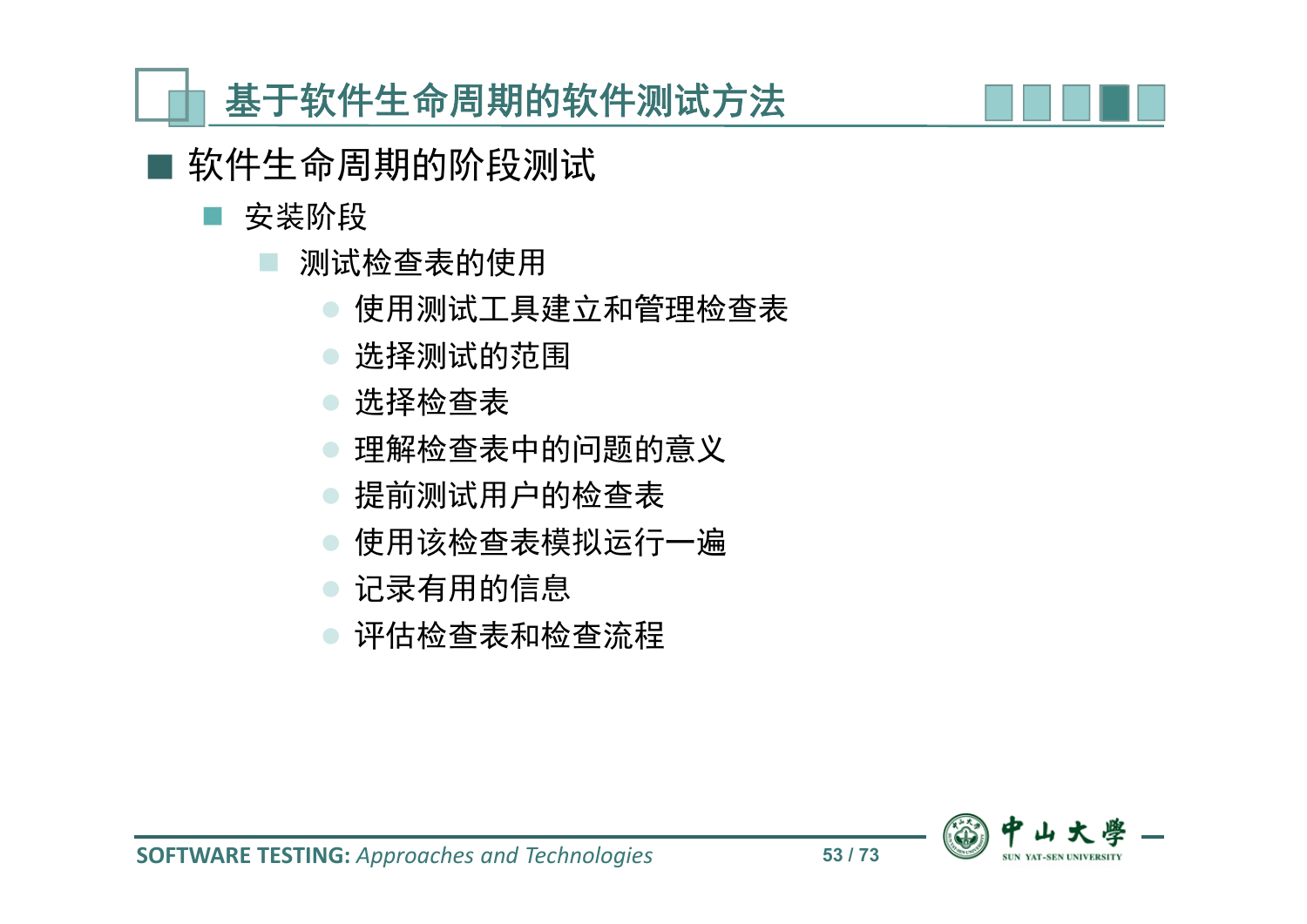

软件生命周期的阶段测试

安装阶段

测试标准

- 检查数据的正确性
- 校验检查表和产品的正确性
- 使用测试标准去检验发生的问题

测试活动

安装阶段测试是测试应用系统的安装过程,分两种类型:

- ◌ 验证安装程序的正确功能。
- ◌ 验证安装过程的性能。
- 安装通常应该在一个比较短的时间跨度范围内完成,而不 是需要花1小时或几个小时。

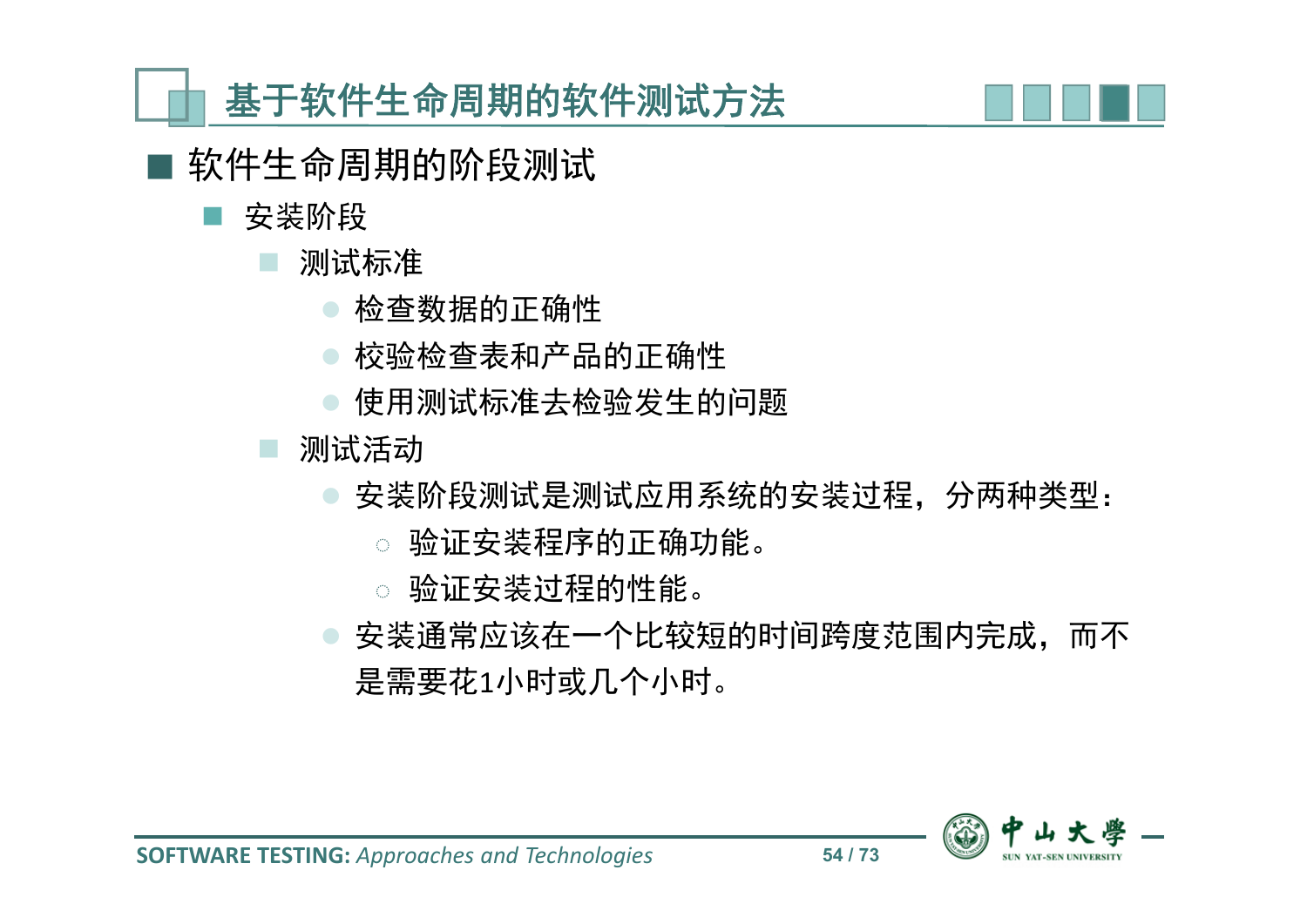

- 验收阶段
	- 定义用户角色
		- 确定最终用户的范围
		- 确认临时的和最终产品的验收标准
		- 计划每一个验收过程由谁负责和如何执行
		- 计划资源分配
		- 计划时间分配
		- 准备验收计划
		- 为每一项验收工作给出结论

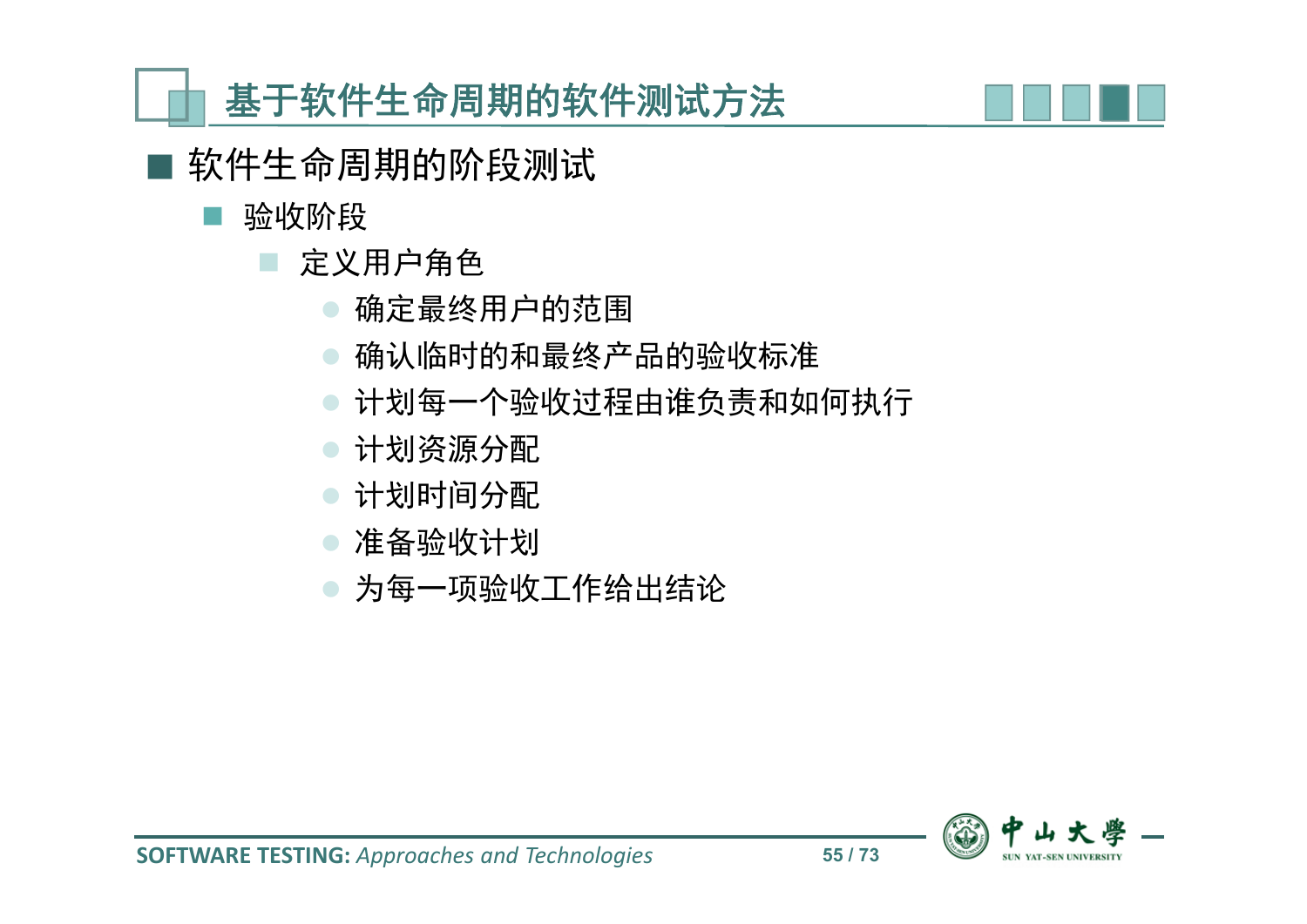

■ 软件生命周期的阶段测试

#### ■ 验收阶段

- 确定验收标准
	- 功能上
	- 性能上
	- 接口质量上
	- 过载后的软件质量
	- 安全性
	- 软件的稳定性

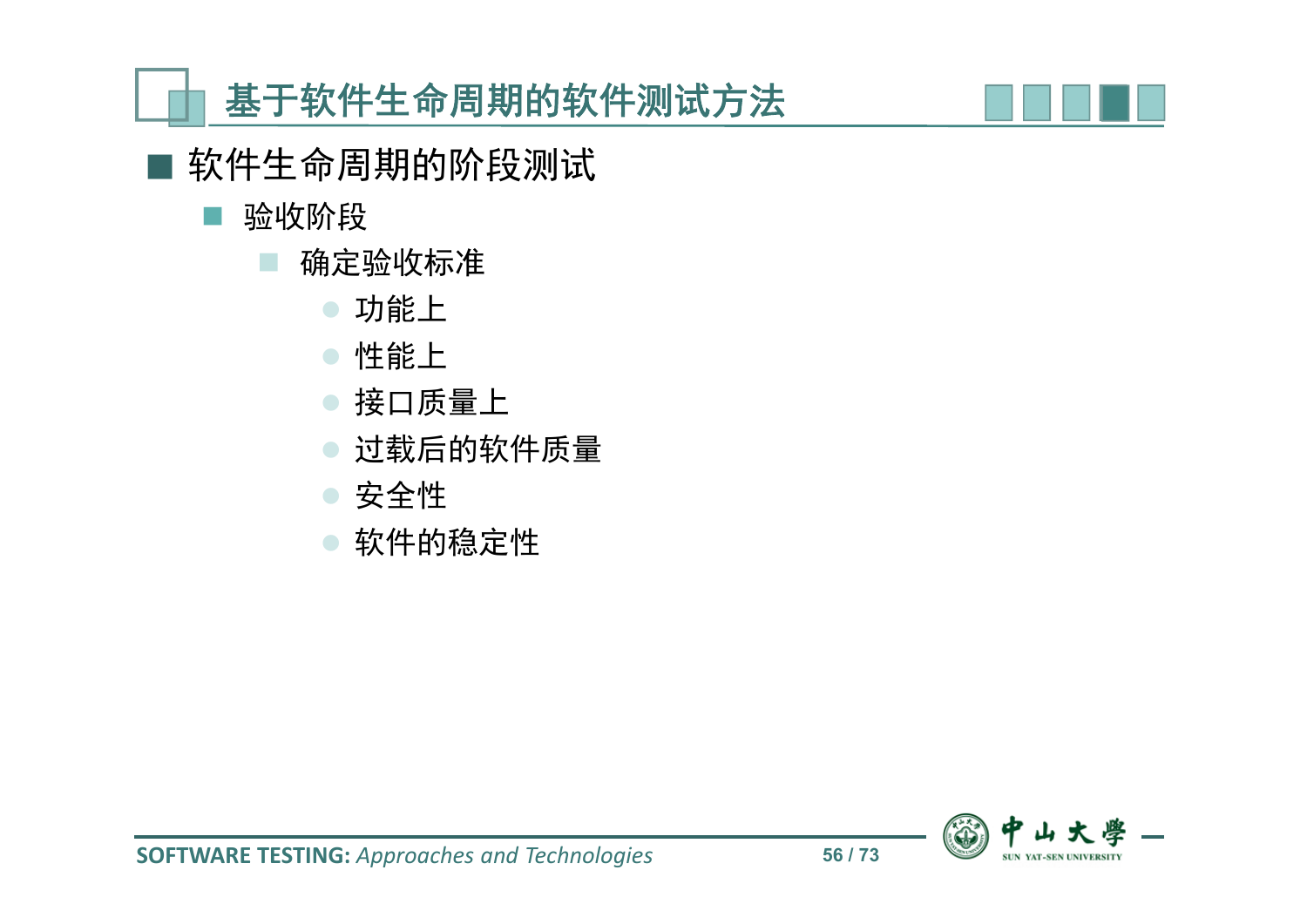

软件生命周期的阶段测试

#### 验收阶段

- 编写验收计划
	- 项目描述
	- 用户职责
	- 行政流程
	- 验收活动描述
	- 每一个验收项的评审
	- 最终的验收测试步骤

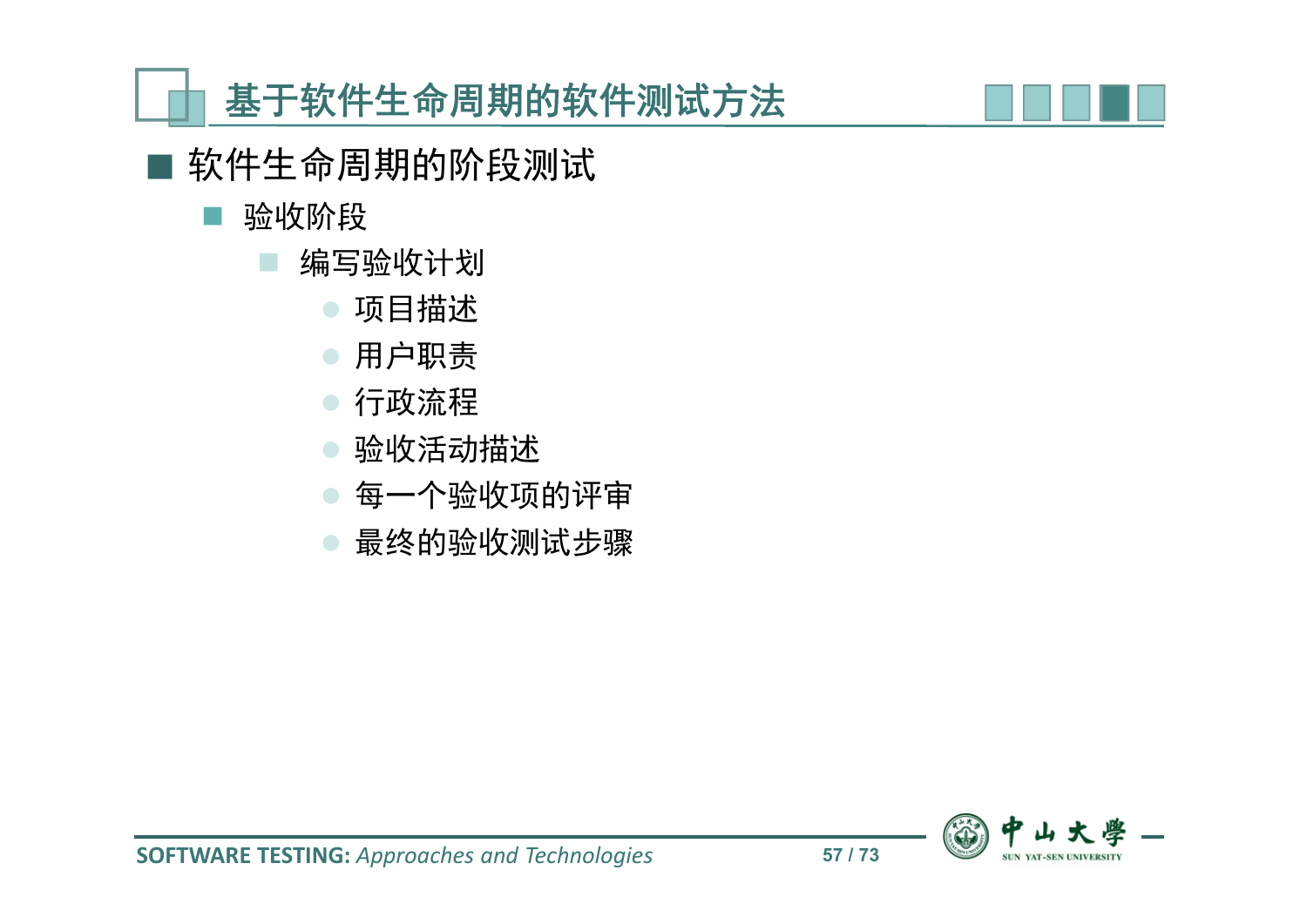

- 验收阶段
	- 执行验收计划
		- 验收测试和评审
	- 验收的结果
		- 典型的验收结果
			- ◌ 在进入下一个活动之前问题或者变更必须被接受
			- ◌ 工作可以继续,但是下次评审之前必须更正。
			- ◌ 没有任何的更改

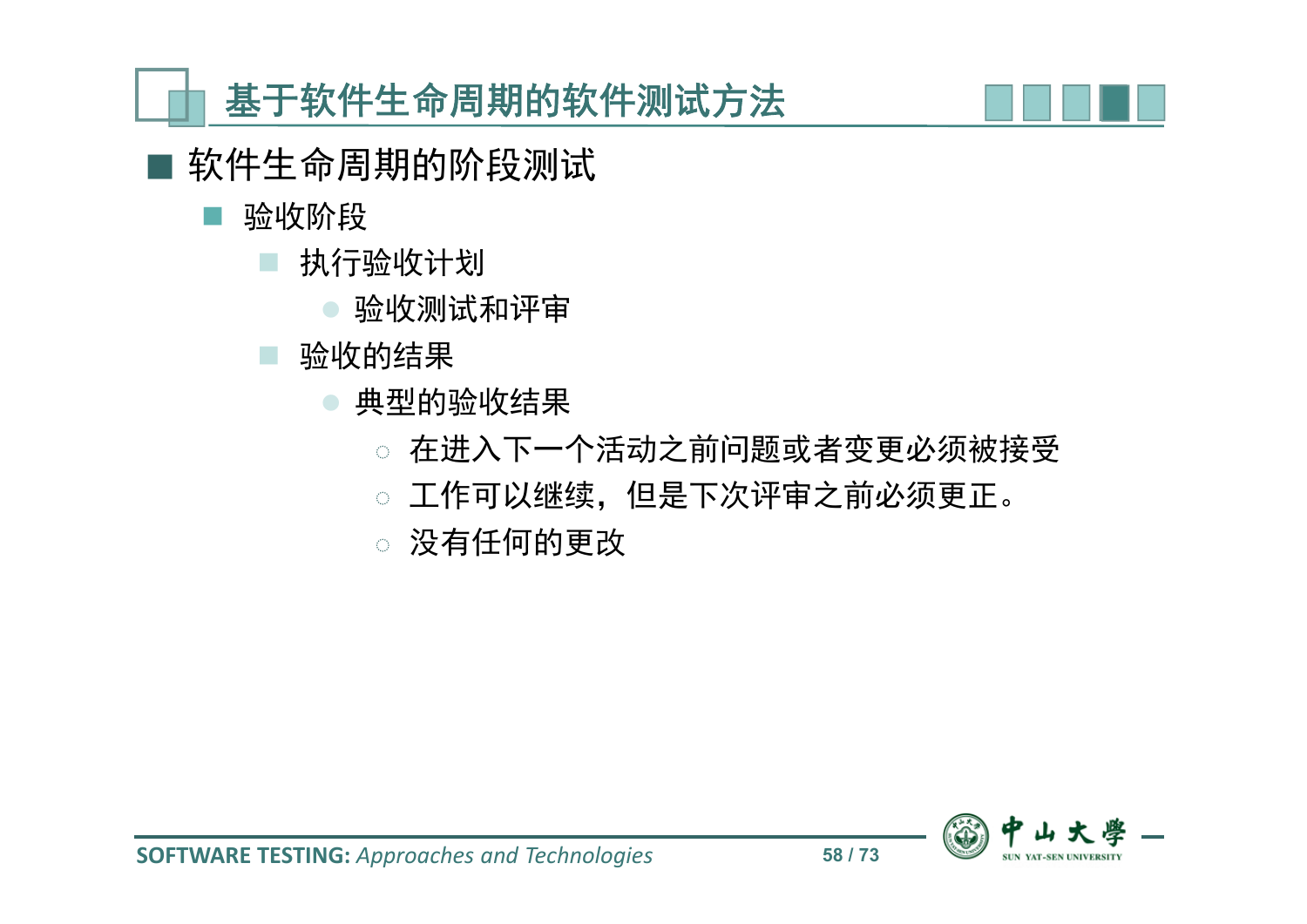

■ 软件生命周期的阶段测试

- 维护阶段
	- 工作重点
		- 测试和培训

## ■ 目标:

- 开发一些测试用例,预先发现一些问题。
- 在运行情况发生变化后,预先修正一些错误。
- 编写必要的培训材料
- 对有关的人员进行培训
- 同用户进行接触

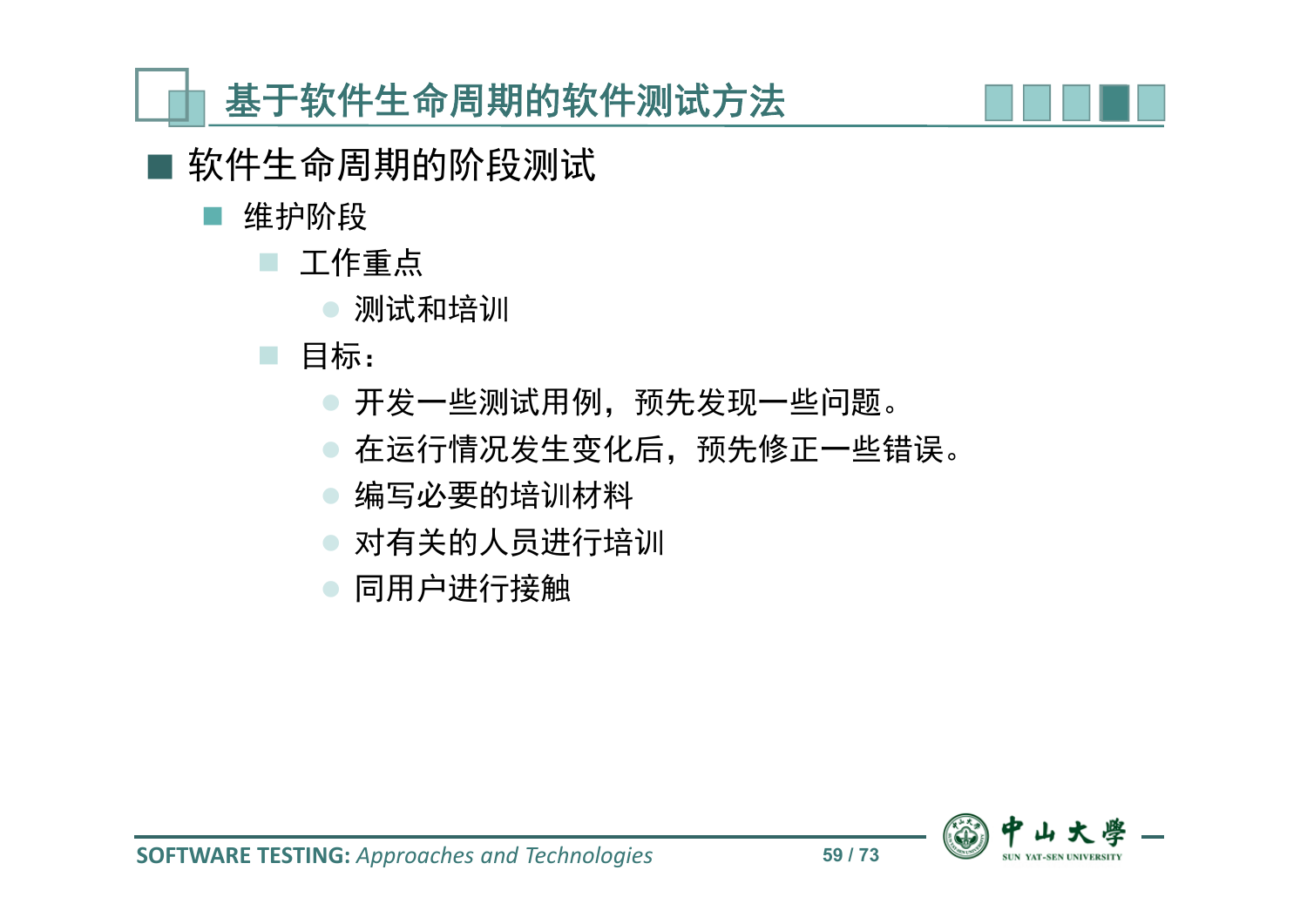

- 软件生命周期的阶段测试
	- 维护阶段
		- 开发更新测试计划
			- 测试计划简短,必须能够在短时间内完成。
			- 只测试变化的部分
			- 测试要素
				- ◌ 变化的数据交换
				- ◌ 变化的程序
				- ◌ 操作流程
				- 用户的操作习惯
				- ◌ 不同系统之间的互联
				- 语言版本
				- ◌ 安全性
				- 备份/恢复

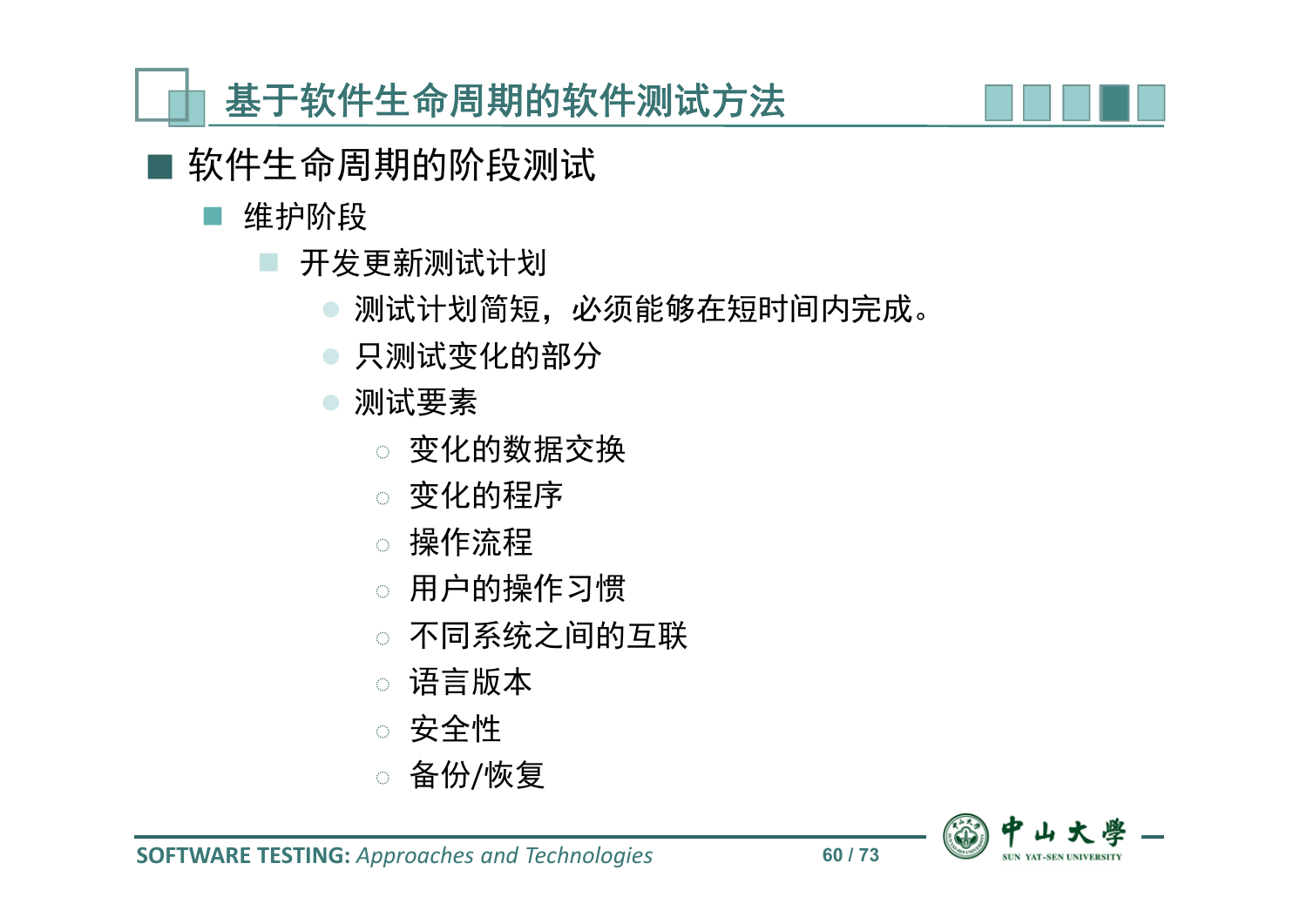

- 软件生命周期的阶段测试
	- 维护阶段
		- 编制培训计划
			- 对系统进行概览
			- 对系统假定一些错误,给出处理方法
			- 培训材料
				- ◌ 对项目内容的陈述
				- ◌ 用户使用方法
				- ◌ 对错误列表上的问题给出解释
				- ◌ 对报告进行解释,并且说明如何使用 (图标、数据等)。
				- ◌ 对输入数据进行解释

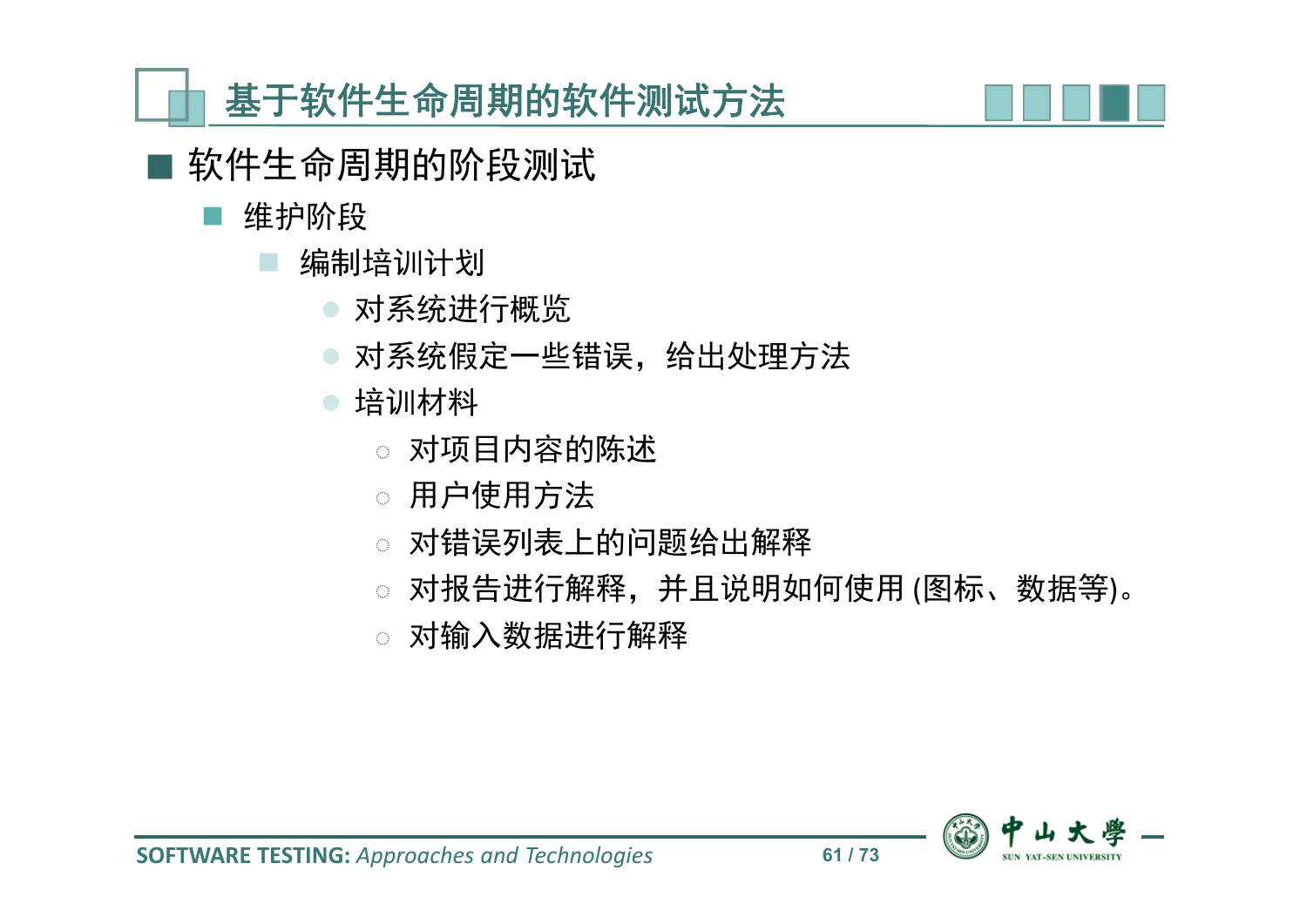

- 软件生命周期的阶段测试
	- 维护阶段

### 反馈

- 反馈有利于提高软件水平
- 反馈包括:用户反馈和测试反馈
- 反馈分类:错误反馈和建议反馈
- 反馈的内容:
	- ◌ 测试的数量和内容
	- ◌ 发现的问题数量和分类
	- ◌ 技术上的问题
	- ◌ 应用上的问题
- 反馈信息整理后加入到相关的测试数据中

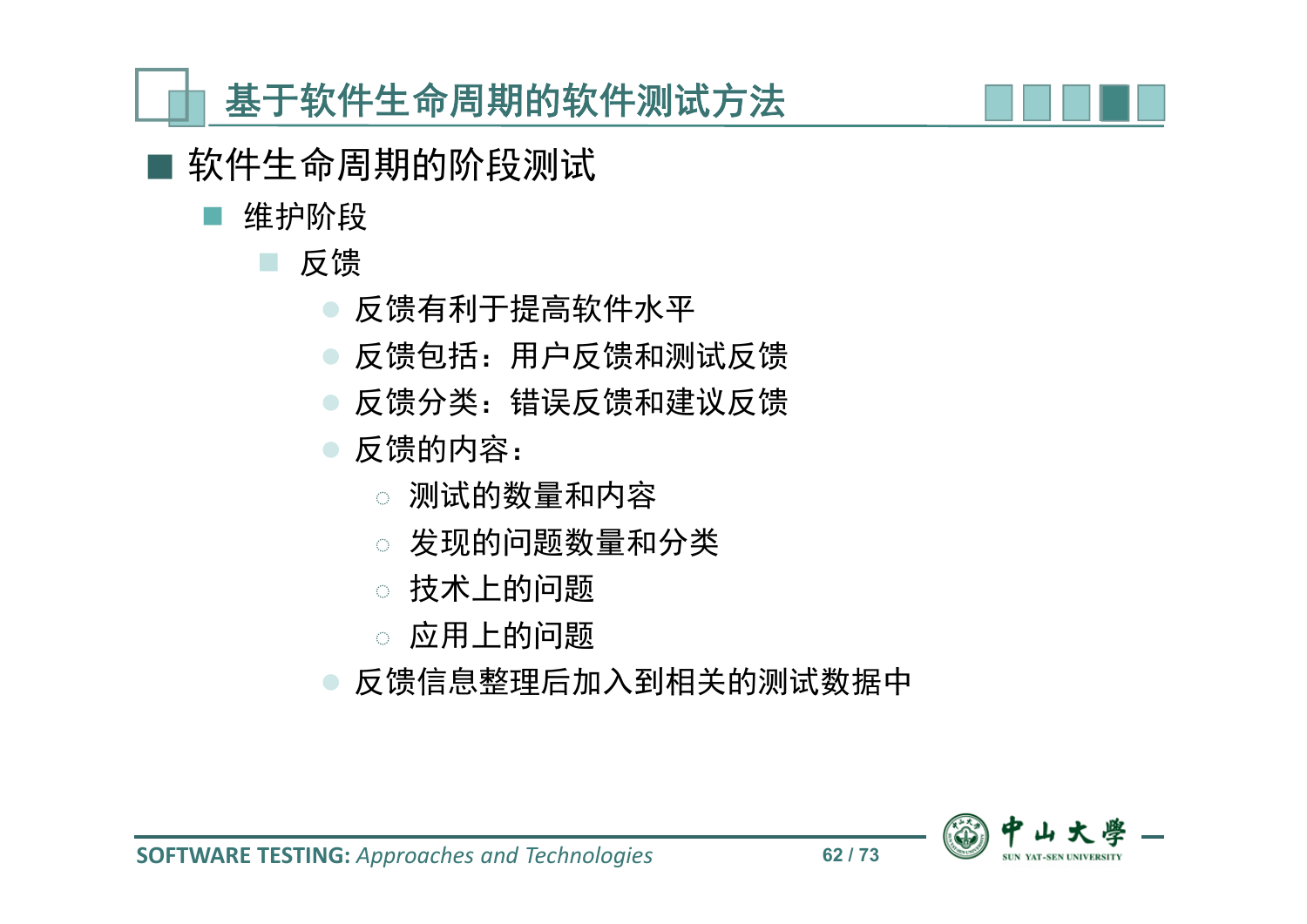

- 维护阶段
	- 测试活动
		- 在维护阶段,每当软件发生变化时应同时进行测试,目的 是保证系统的变化在操作环境中能正确的运行。
		- 在维护阶段进行回归测试,重新运行以前进行过的测试, 消除由于软件修改而带来的各种错误。
		- 主要的测试元素有:
			- ◌ 变化的事务、变化的程序、运行过程、控制组过程、 系统内的连接、作业控制语言、软件系统界面、安全 、备份/恢复过程等等。

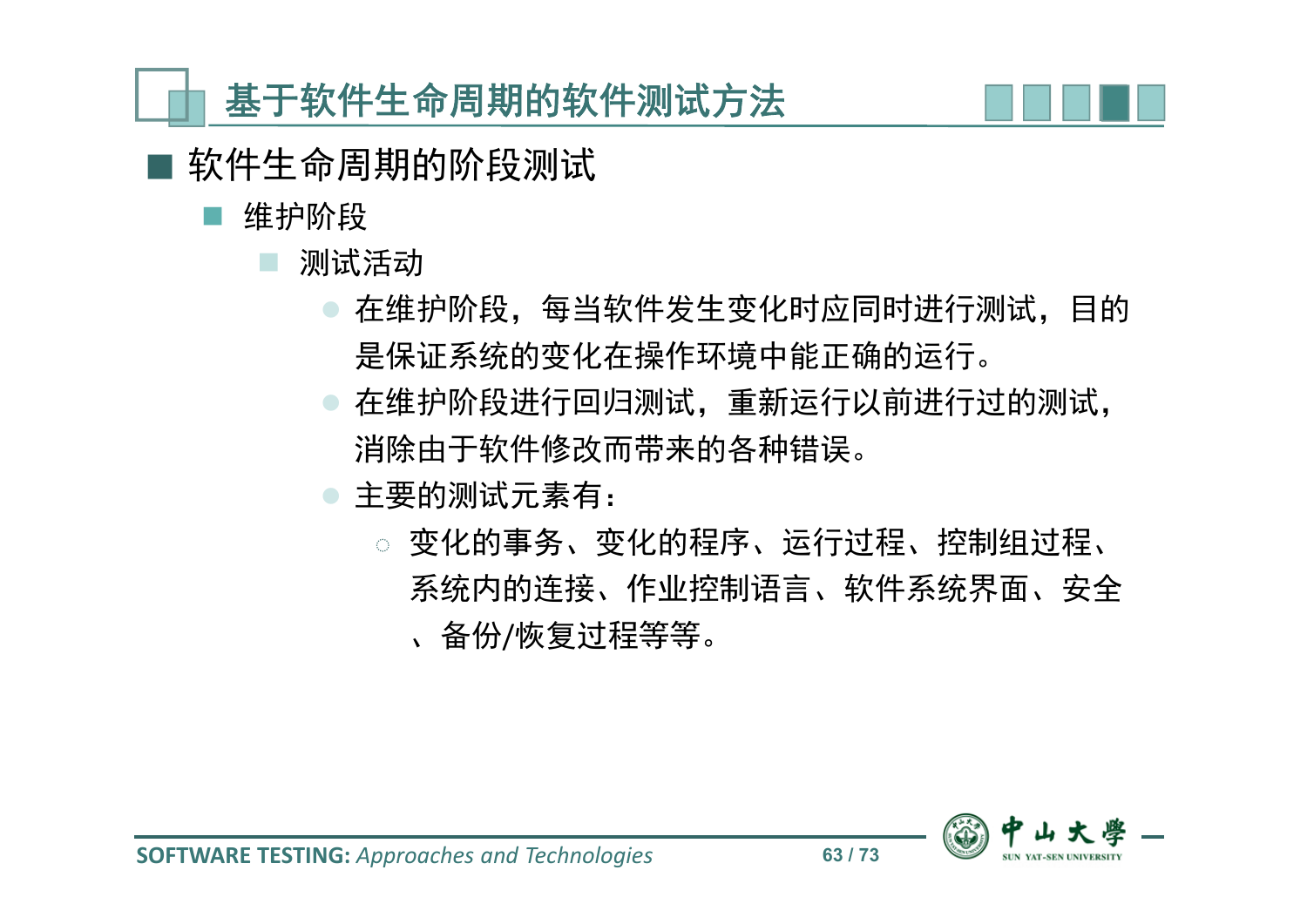

- 软件生命周期测试工具平台
	- 惠普应用生命周期管理 (HP ALM)

#### 概述

- HP ALM 使从业人员能够管理应用生命周期,并对生命周期 进行测试。这些测试是从项目建议到运营全过程中贯穿应 用交付。
- HP ALM (release 12.53) 是一个以任务为导向的系统,可在应 用交付过程中支持各参与方,并与主要开发工具整合,实 现团队内和不同团队间的工作流程自动化,强化并加速了 应用生命周期管理和各阶段的测试。

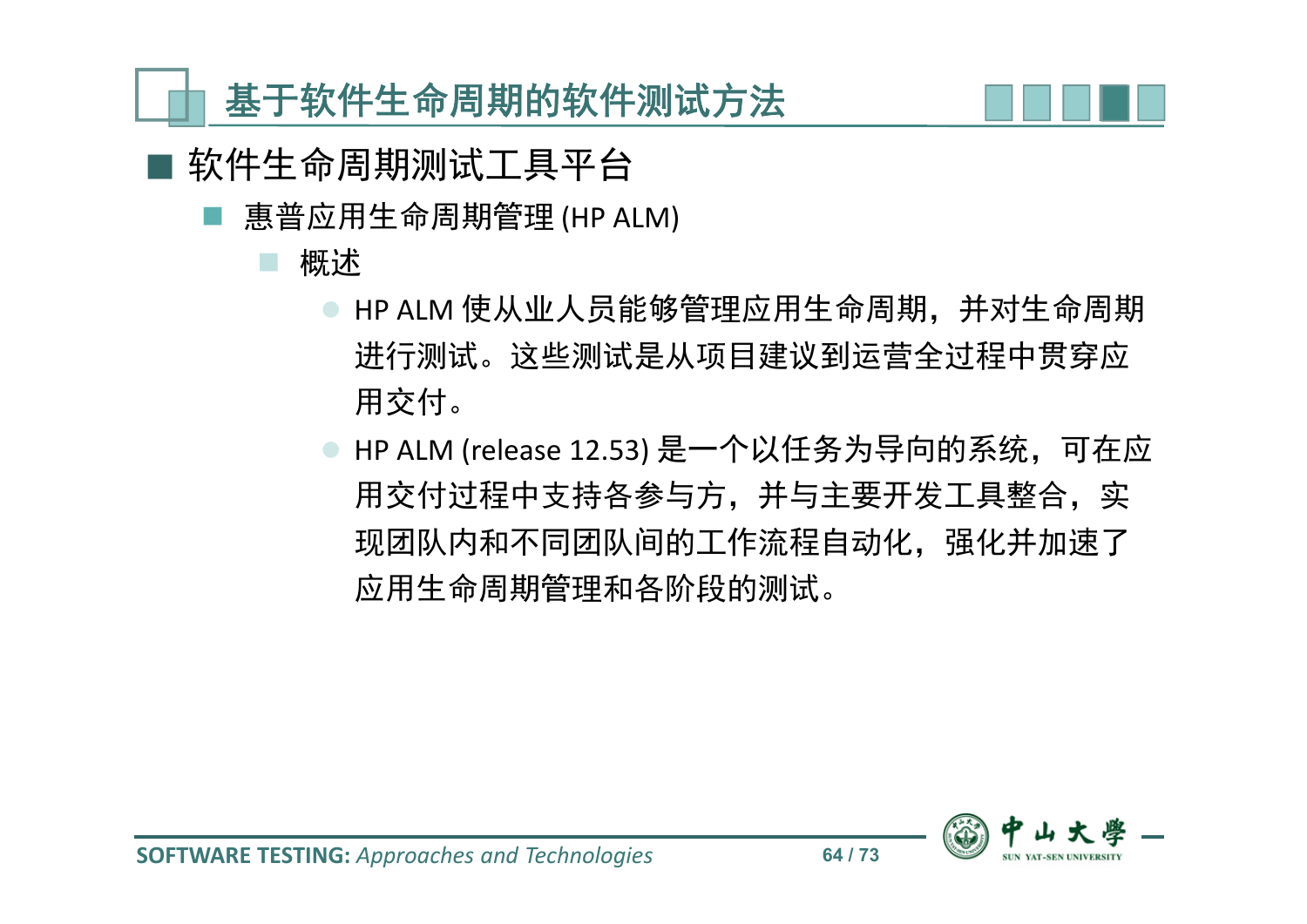



## ■ 软件生命周期测试工具平台

#### ■ 惠普应用生命周期管理 (HP ALM)

| $\hat{\mathbf{x}}$<br>2 控制面板 | 编辑 查看 收藏夹 分析<br>缺陷          |                                       |         |                                                    |                             |                                     |                  |            |      |              |                        |          |  |
|------------------------------|-----------------------------|---------------------------------------|---------|----------------------------------------------------|-----------------------------|-------------------------------------|------------------|------------|------|--------------|------------------------|----------|--|
| 26 分析视图                      |                             | 1 新建缺陷  X C T · R E (   P   M · Q · Q |         |                                                    |                             |                                     |                  |            |      |              |                        |          |  |
| 2 控制面板视图                     | 分组方式: BUG状态                 |                                       |         |                                                    |                             |                                     |                  |            |      |              |                        |          |  |
| ◎ 管理                         | 缺陷 ID<br>$\hat{\mathbf{x}}$ | <b>BUG</b>                            | 严重级别    |                                                    |                             |                                     |                  | 处理         | 问题   | 优先           | 检测                     | 检*       |  |
| ◎ 版本                         |                             |                                       |         |                                                    |                             |                                     |                  |            |      |              |                        |          |  |
| 画库                           | 766                         | Fixed                                 | 3-一般性错误 |                                                    |                             |                                     | 第二个电话…           |            |      |              | V2.0.2                 | 2011     |  |
| □ 需求                         | 861<br>$\hat{\mathbf{x}}$   | Fixed                                 | 4-较小错误  |                                                    |                             |                                     | 见步骤]1.2.…        |            |      |              | V2.0.4                 | 2011     |  |
|                              | 909                         | Fixed                                 | 3-次要错误  |                                                    |                             |                                     | 见步骤]1.2.…        |            |      |              | V2.0.4                 | 2010     |  |
| 第 需求                         | 912                         | Fixed                                 | 2-严重错误  |                                                    |                             |                                     | 帐号: gycn…        |            |      |              | V2.0.4                 | 2010     |  |
| 2 业务模型                       | 918                         | Fixed                                 | 2-严重错误  | $\phi$                                             | <b>HP Quality Center 软件</b> |                                     | 现步骤]1.2. …       |            |      |              | V2.0.4                 | 2011     |  |
|                              | 920<br>$\hat{\mathbf{x}}$   | Fixed                                 | 2-严重错误  |                                                    |                             |                                     | 现步骤]1.2. …       |            |      |              | V2.0.4                 | 2010     |  |
| <b>Q 测试</b>                  | 953                         | Fixed                                 | 3-次要错误  | Quality Center 11.00 Enterprise Edition            |                             |                                     | 现步骤]1.2. …       |            |      |              | V2.0.4                 | 201      |  |
| ◎ 测试资源                       | 964                         | Fixed                                 | 3-次要错误  |                                                    |                             |                                     | 现步骤]1.2.…        |            |      |              | V2.0.4                 | 201      |  |
| 2 业务组件                       | 965                         | Fixed                                 | 3-次要错误  | 组件                                                 | 版本                          | $\blacktriangle$                    | <b>现步骤]1.2.…</b> |            |      |              | V2.0.4                 | 201      |  |
| ■ 测试计划                       | 966                         | Fixed                                 | 3-次要错误  |                                                    |                             |                                     | 现步骤]1.2.…        |            |      |              | V2.0.4                 | 201      |  |
|                              | 967                         | Fixed                                 | 2-严重错误  | OTA 客户端                                            |                             | 11.0.0.5373                         | 现步骤11.2. …       |            |      |              | V2.0.4                 | 2010     |  |
| 测试实验室<br>厕                   | 717                         | Fixed                                 | 1-严重错误  | 用户界面                                               |                             | 11.0.0.5373                         |                  | 5.1… 因设计结… |      |              | Release ***            | 2011     |  |
| 1 缺陷                         | 742                         | Fixed                                 | 2-较严重错误 | WebGate 客户端                                        |                             | 11.0.0.5373                         | 现步骤]1.2.…        |            | 需求错误 |              | Release                | 2010     |  |
|                              | 743                         | Fixed                                 | 3-一般性错误 | 测试运行调度程序                                           |                             | 11.0.0.5373                         | 现步骤]1.2. … 可修改   |            |      |              | Release                | 2016     |  |
|                              | 744                         | Fixed                                 | 3-一般性错误 | 44.42.30                                           |                             | $\lambda \lambda \cap \alpha$ Entry | 现步骤]1.2. … 可修改   |            |      |              | Release                | 2010     |  |
|                              | 818                         | Fixed                                 | 2-严重错误  | - III<br>$\blacksquare$                            |                             | $\mathbf{r}$                        | 现步骤]1.2. …       |            |      |              | V2.0.3                 | 2011     |  |
|                              | 727                         | Fixed                                 | 2-较严重错误 |                                                    |                             |                                     | 现步骤]1.2.… 可修改    |            |      | 2-Very H ··· | Release                | 2010     |  |
|                              | 1036                        | Fixed                                 | 2-严重错误  | 扩展                                                 | 版本                          |                                     | 值划扣,充…           |            | 功能问题 | 2-非常高        | V2.1.0                 | 201      |  |
|                              | 1062                        | Fixed                                 | 2-严重错误  |                                                    |                             |                                     | 值划扣,划…           |            |      | 2-非常高        | V2.1.0                 | 201      |  |
|                              | 1112                        | Fixed                                 | 2-严重错误  | Sprinter                                           |                             | 11.0.0.5373                         | 000354020 ···    |            |      | 2-非常高        | V2.1.0                 | 201      |  |
|                              | 1113                        | Fixed                                 | 2-严重错误  |                                                    |                             |                                     | 000354020 · · ·  |            |      | 2-非常高        | V2.1.0                 | 201      |  |
|                              | 1119                        | Fixed                                 | 2-严重错误  |                                                    |                             |                                     | 值划扣,为…           |            |      | 2-非常高        | V2.1.0                 | 201      |  |
|                              | 1120                        | Fixed                                 | 2-严重错误  | Copyright @ 1993-2010 HP                           |                             |                                     | 值划扣,为…           |            |      | 2-非常高        | V2.1.0                 | 201      |  |
|                              | 723                         | Fixed                                 | 2-较严重错误 |                                                    |                             |                                     | 现步骤]1.2. …       |            | 图形错误 |              | Release                | 2011     |  |
|                              | 724                         | Fixed                                 | 2-较严重错误 | 复制到剪贴板                                             | 其他信息                        |                                     | 见步骤]1.2.…        |            |      |              | Release                | 2011     |  |
|                              | 725                         | Fixed                                 | 2-较严重错误 | 确定                                                 |                             | $\frac{a}{\sqrt{2}}$                | 现步骤]1.2. …       |            |      |              | Release                | $2011 -$ |  |
|                              | и                           |                                       |         |                                                    |                             |                                     |                  |            |      |              |                        | <b>A</b> |  |
|                              | 附件<br>链接的实体 历史记录<br>描述      |                                       |         |                                                    |                             |                                     |                  |            |      |              |                        |          |  |
|                              |                             |                                       |         |                                                    |                             |                                     |                  |            |      |              |                        |          |  |
|                              |                             |                                       |         | * 摘要:  主站--企业基础服务--备案系统里面相关资料下载,下载到本地后显示的名称与文件名不一致 |                             |                                     |                  |            |      |              |                        |          |  |
|                              | 缺陷描述<br>注释<br>添加注释          |                                       |         |                                                    |                             |                                     |                  |            |      |              |                        |          |  |
|                              | [模块路径]<br>$\blacktriangle$  |                                       |         |                                                    |                             |                                     |                  |            |      |              |                        |          |  |
|                              | [问题描述]                      |                                       |         |                                                    |                             |                                     |                  |            |      |              |                        |          |  |
|                              |                             |                                       |         |                                                    |                             |                                     |                  |            |      |              |                        |          |  |
|                              |                             |                                       |         | 缺陷 336, 共 471                                      | $+ 0.4K/5 + 0.07K/5$        |                                     |                  |            |      |              | 服务器时间: 2011-7-18 15:49 |          |  |



**SOFTWARE TESTING:** *Approaches and Technologies* **65 / 73**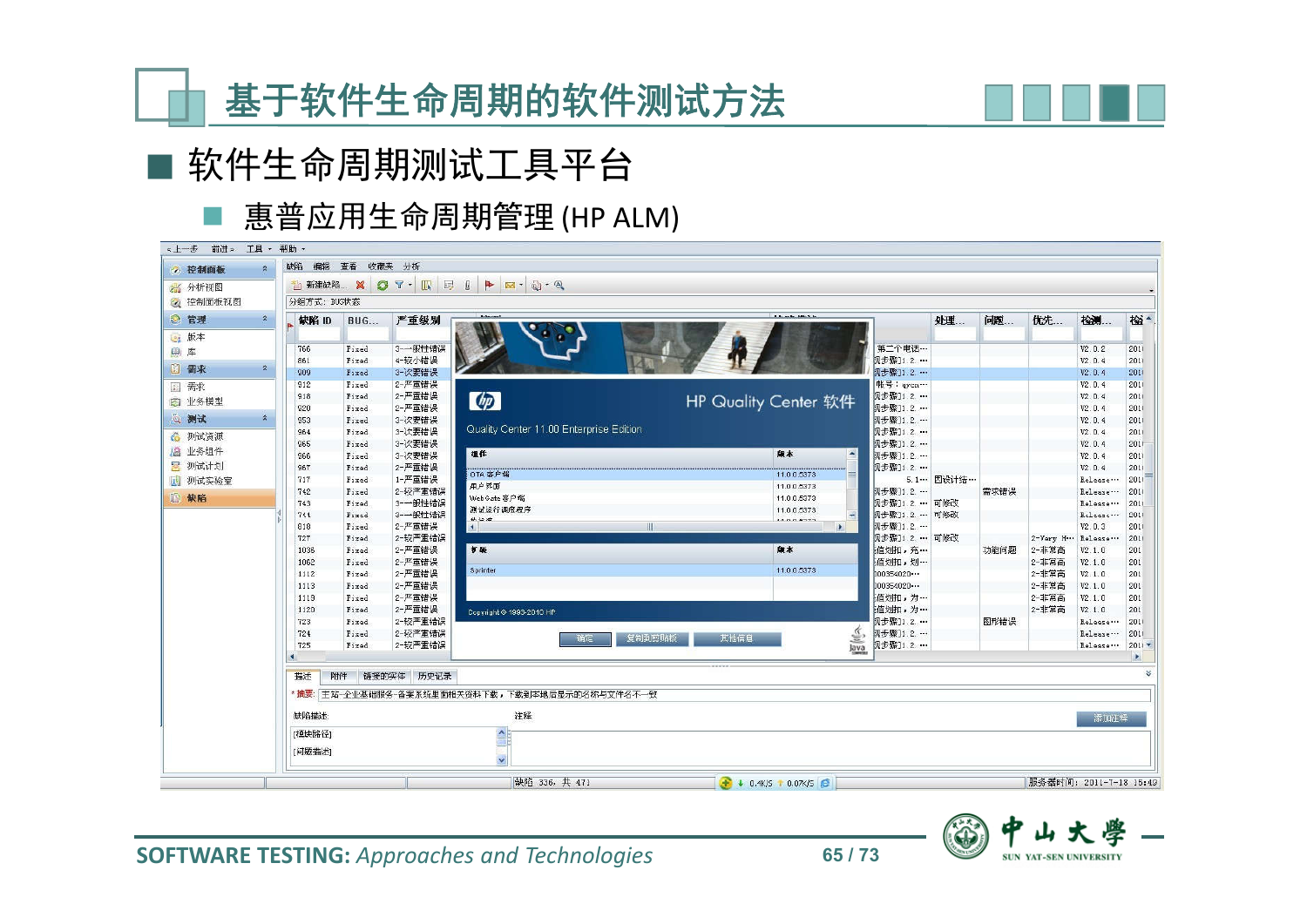

- 惠普应用生命周期管理 (HP ALM)
	- HP ALM 为客户带来的优势:
		- HP ALM11"项目规划及跟踪"建立了发布标准, 并在整个 流程中基于实时监测来管理发布进程及准备情况。
		- **需求、开发及质量工具间的三路追踪, 实现了对应用变化** 的快速组内分析及执行。
		- 通过惠普敏捷加速器 (HP Agile Accelerator 4.0), 灵活地按项 目类型 (瀑布式项目、定制项目、敏捷项目) 支持优化交付 方式,赠送的基础版本以及付费的高级版本均有此功能。 减少因应用故障导致的业务风险,这些故障源于由混合以 及富互联网应用引起的在功能、性能和安全方面的缺陷。
		- 通过易于发现、重复利用以及分享关键应用工具 (包括需求 、测试及缺陷检测),降低成本并缩短交付时间。

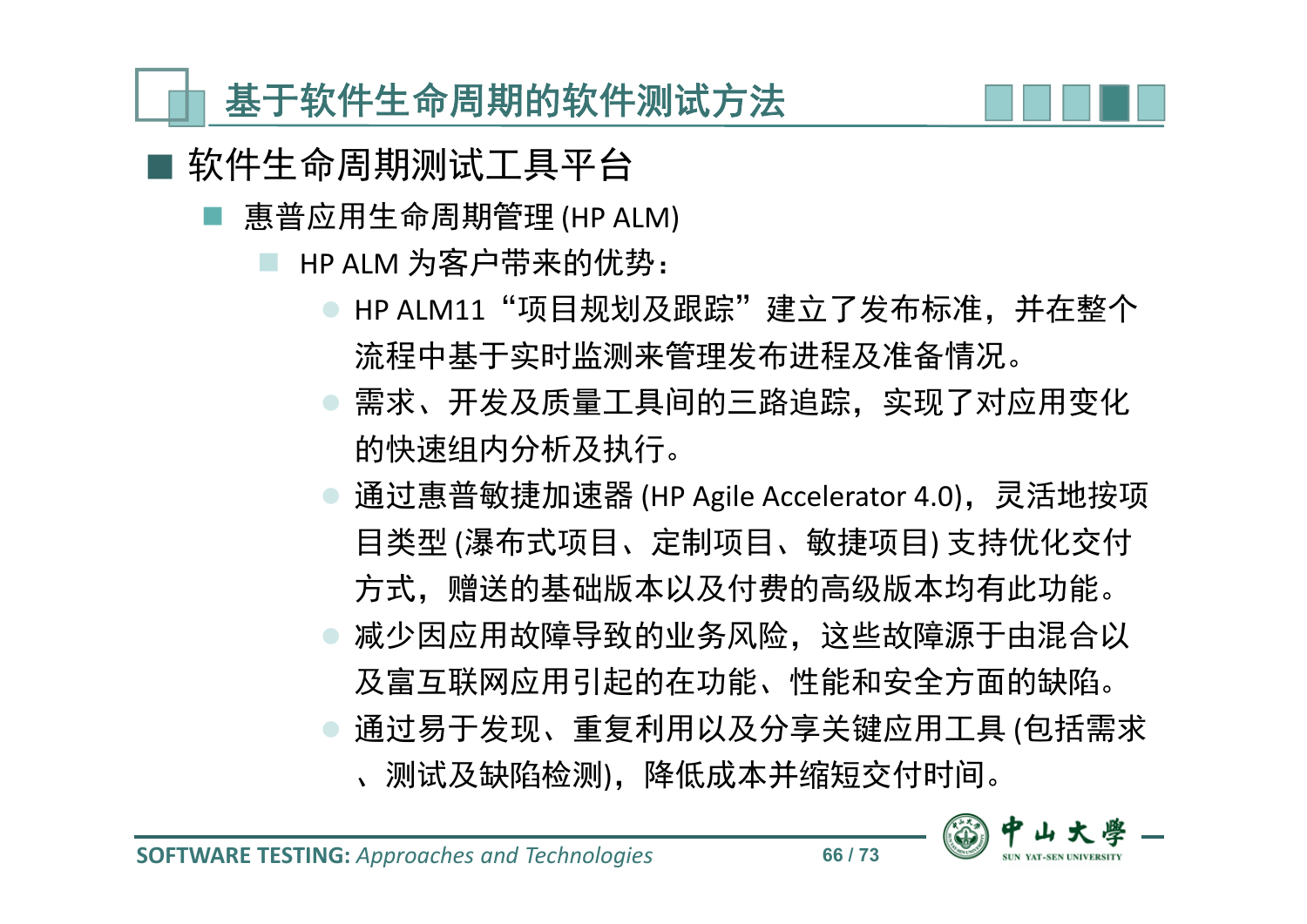

- 惠普应用生命周期管理 (HP ALM)
	- HP ALM 为 HP Quality Center/HP Performance Center 打下基础。
		- 这些解决方案能简化和自动化应用质量和性能验证,从而 降低运营成本,并将更多的资源投入到新应用及服务中。
		- 借助 HP Sprinter, 通过自动化手动测试 (如数据创建, 以及 在多环境下进行的重复手动测试) 来加速应用部署。
		- 通过 HP TruClient 改善测试创建。TruClient 是 HP Load Runner 11.0 的一部分,主要对应用性能进行测试,无需执 行耗时的脚本处理。
		- 借助 HP Unified Functional Testing 11.0 为复合应用提供单一 自动化解决方案,降低 GUI 和非 GUI 测试应用功能故障。
		- 该方案由惠普功能测试 (HP Functional Test) 和惠普服务测试 11 (HP Service Test 11) 组成。

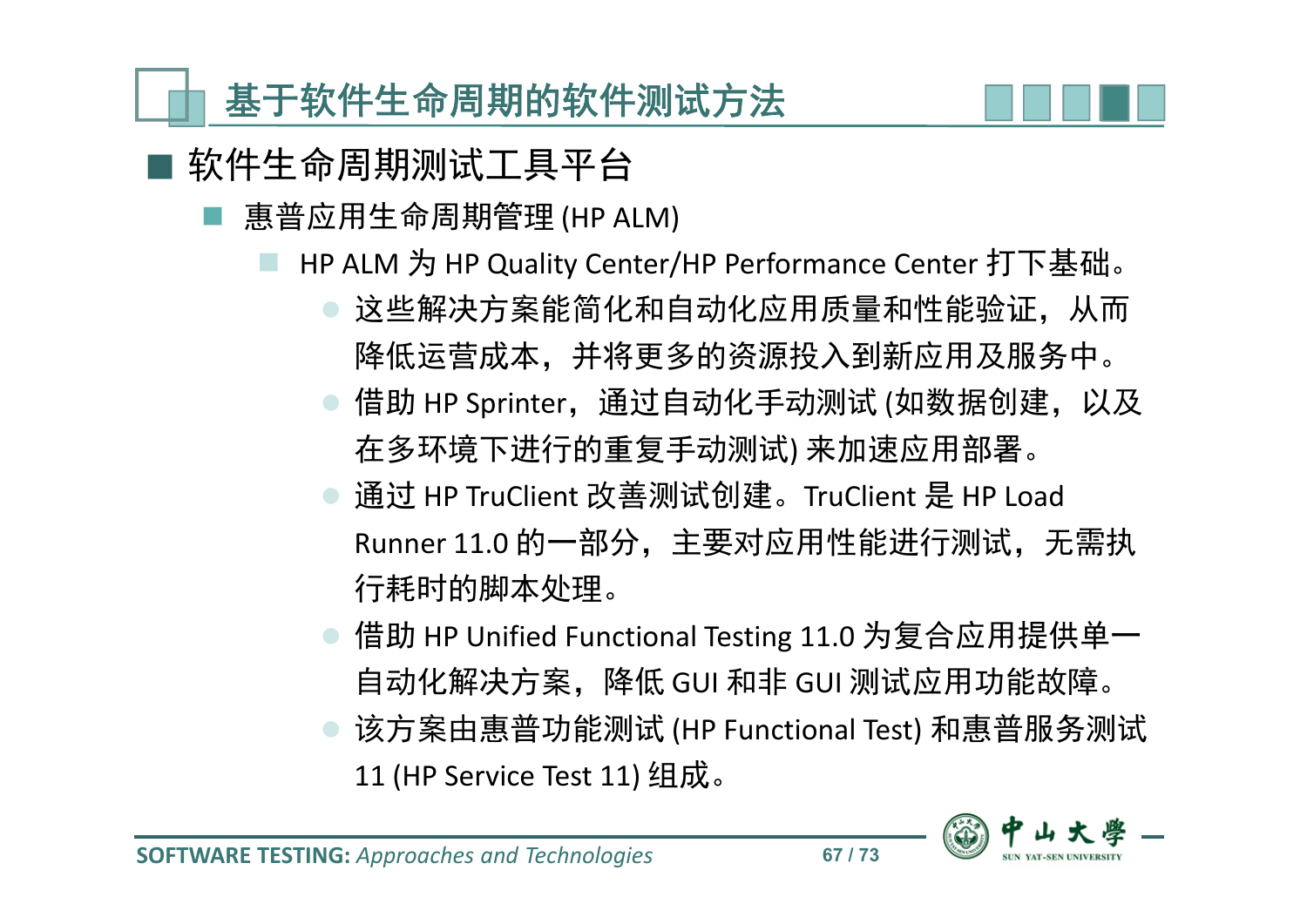

- 惠普应用生命周期管理 (HP ALM)
	- HP ALM 能够帮助用户组织和管理应用程序生命周期管理过程的 所有阶段。
		- 指定版本:制定一个发布周期管理计划,更高效地管理应 用程序发布和周期。
			- 追踪应用程序发布,并根据计划确认发布是否正常。
		- 指定需求: 分析应用程序并确定需求。
			- ◌ 可以跨多个发布和周期管理需求,并在需求、测试、 缺陷之间实现多维追踪。
			- ◌ ALM 为需求覆盖和关联到质量评估和商业风险中的缺 陷提供实时可见的功能。
		- 计划测试:创建一个基于需求的测试计划。
			- ◌ ALM 为手动和自动测试提供了知识库。

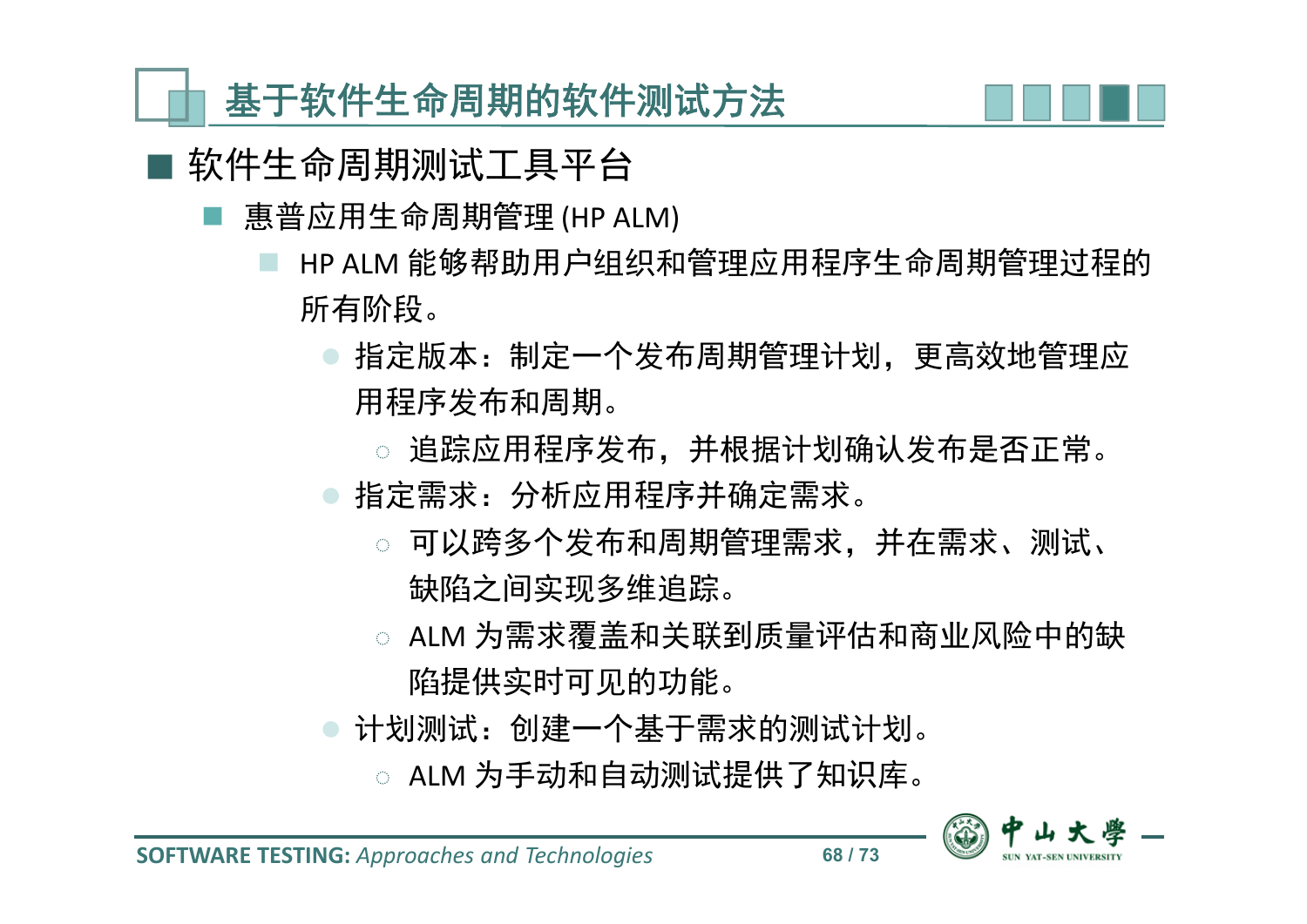

- 惠普应用生命周期管理 (HP ALM)
	- HP ALM 能够帮助用户组织和管理应用程序生命周期管理过程的 所有阶段。(续)
		- 执行测试:创建测试集,完成测试运行。
			- ◌ ALM 支持健壮测试、功能测试、回归测试以及更高级 测试。根据计划执行测试,从而识别和解决问题。
		- 追踪缺陷: 报告在应用程序中检测到的缺陷, 跟踪修复进 程。
			- ALM 通过分析缺陷和缺陷趋势,帮助做出合理的"执 行/不执行"决策
			- ◌ ALM 支持完整的缺陷生命周期 从初始问题检测到修复 缺陷以及确认缺陷修复。
		- 在每个阶段通过生成的详细报告和图表对数据进行分析。

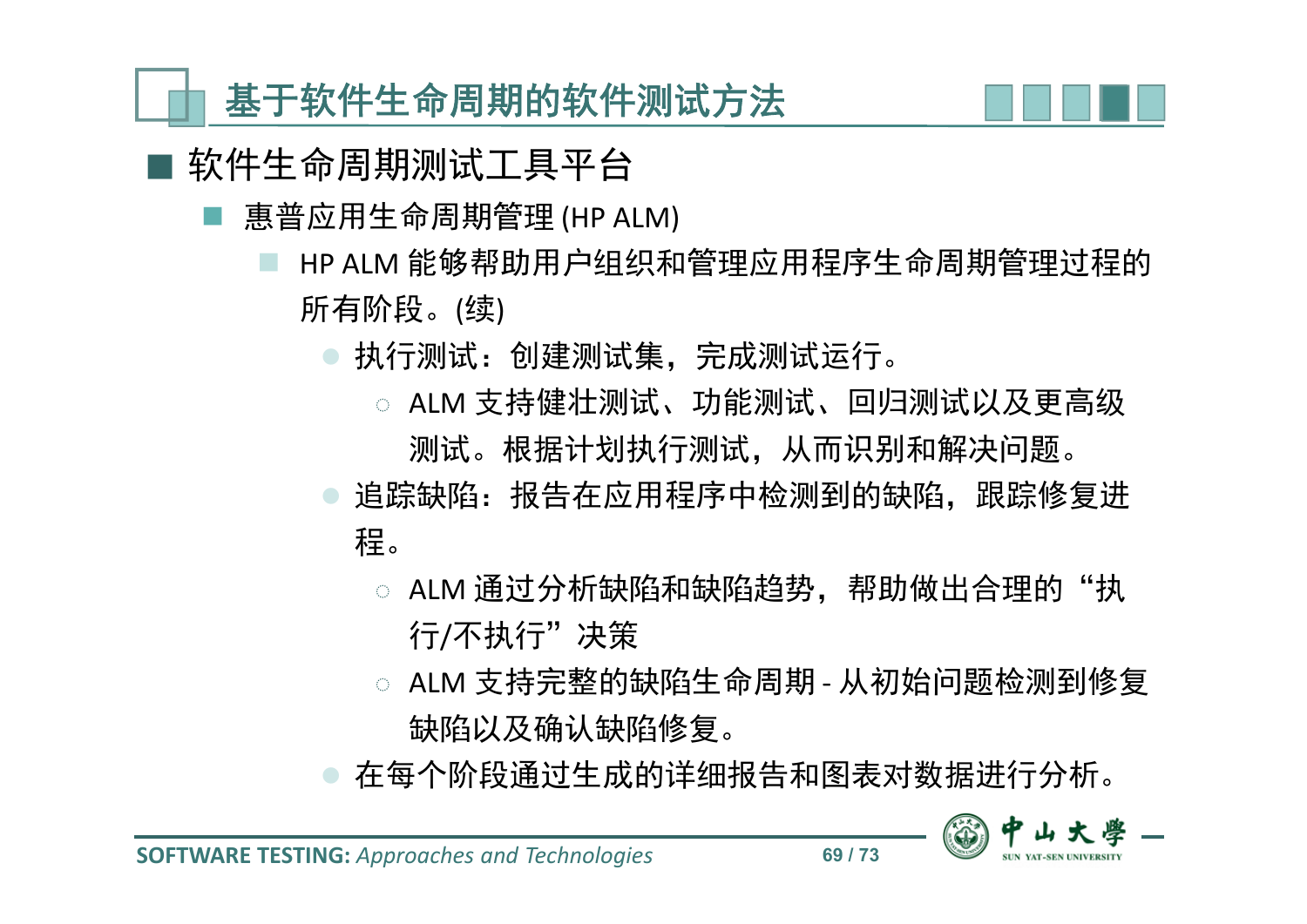

- 软件生命周期测试工具平台
	- 一些主流生命周期测试管理平台
		- HP ALM (QC11)
			- Java EE 架构,基于 Windows、Linux、Solaris 等系统,Web 服务器 Apache、IIS, 应用服务器 JBOSS、WebLogic、 WebSphere;支持企业级用户,支持高并发
			- Mercury TestDirector
				- ◌ 早期产品
				- B/S 架构, 基于 Windows 2000/IIS4.0, 数据库最低可以 是Access, 内存 128M, CPU Pentium Ⅱ以上

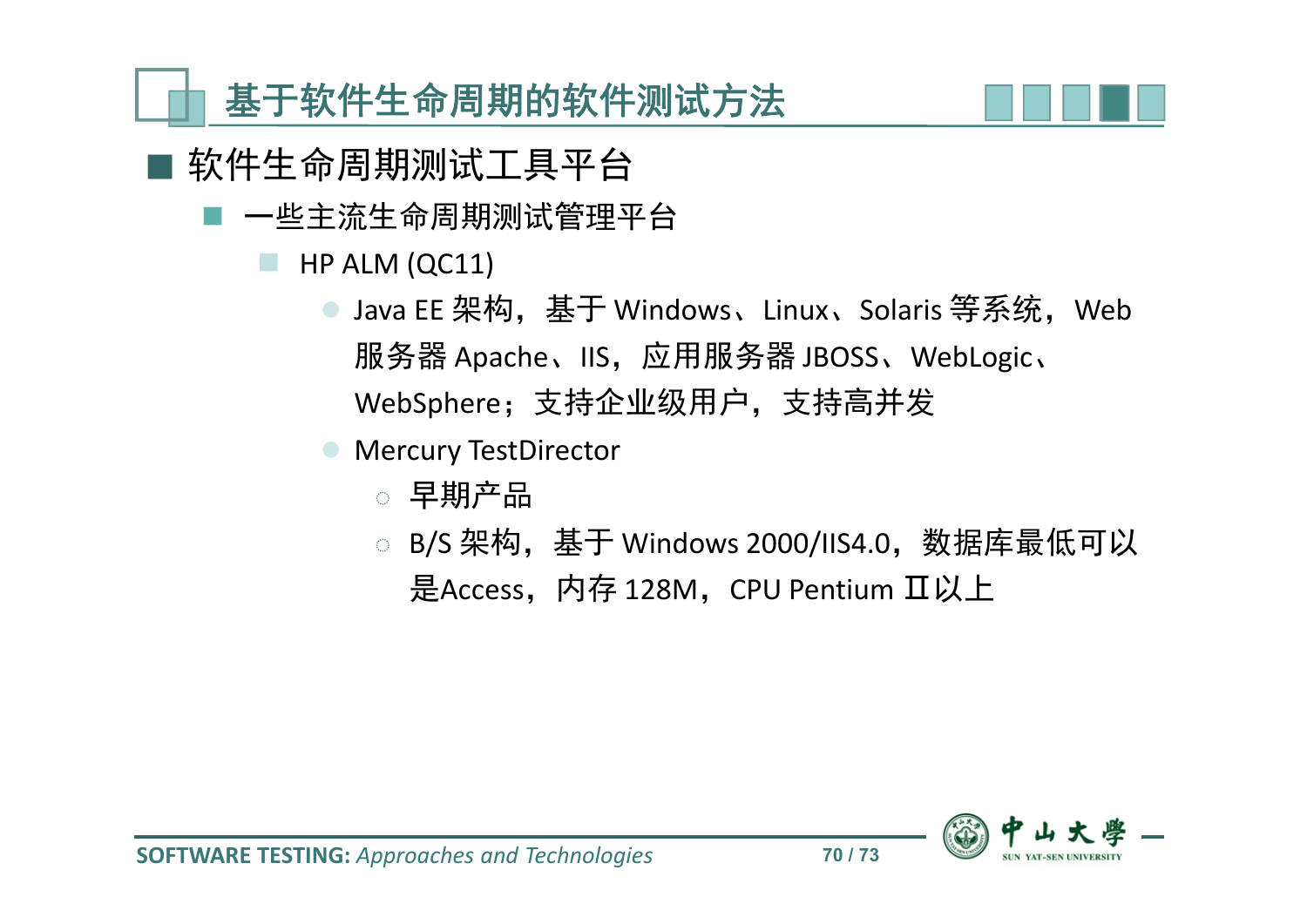

- 软件生命周期测试工具平台
	- 一些主流生命周期测试管理平台
		- Atlassian Jira
			- 敏捷&项目管理模式
			- 测试需求和测试用例和其它工具集成
			- JavaScript 类库实现, 纯 B/S 架构
			- 支持移动端访问
		- Rally
			- 敏捷&项目管理模式
		- Micro Focus SCTM (Silk Central Test Manager)
			- 良好的开放性
			- JavaScript 类库实现, 纯 B/S 架构
			- 支持移动端访问

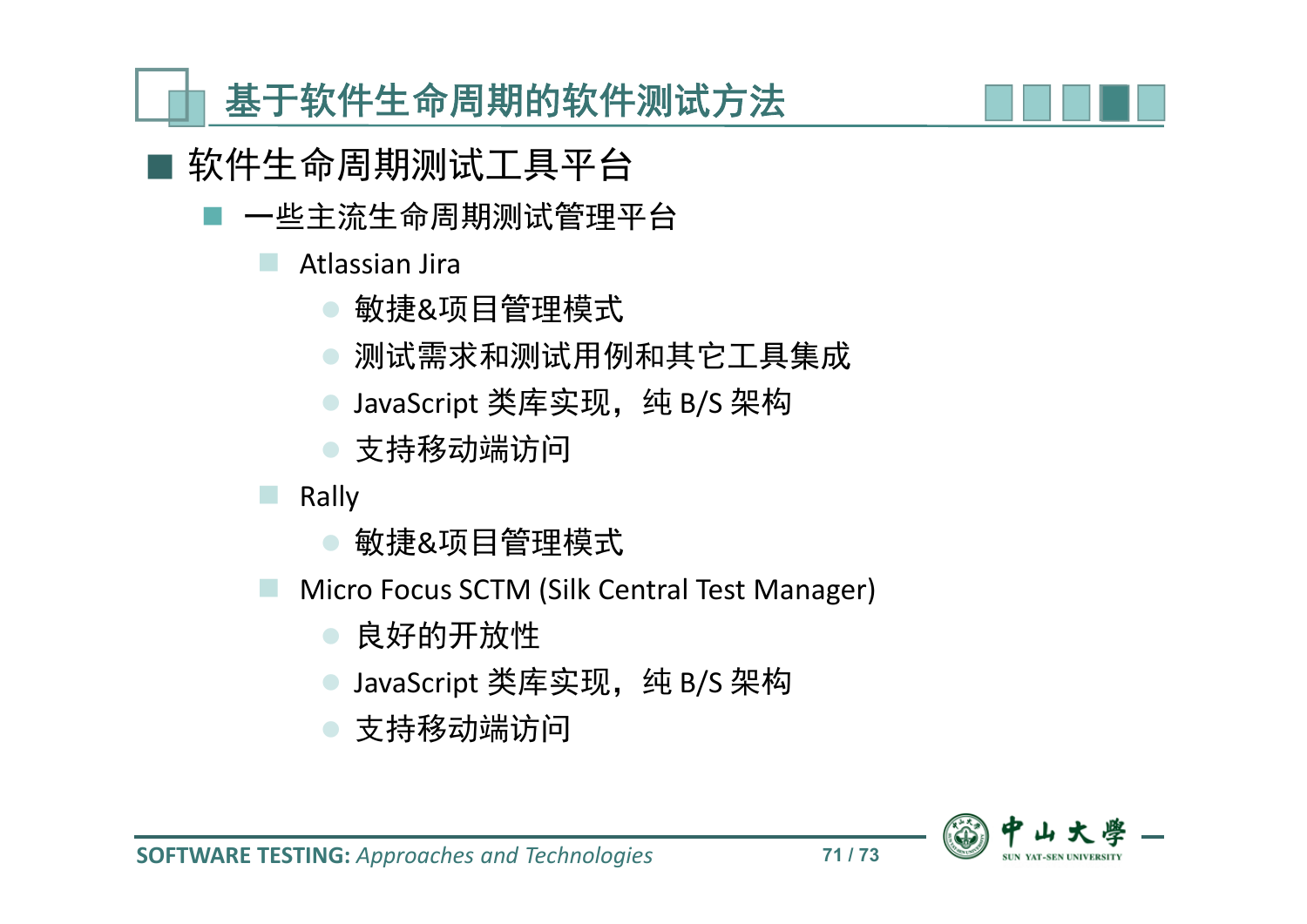



- 软件生命周期测试工具平台
	- 一些主流生命周期测试管理平台
		- 51Testing TestPlatform
		- **IBM RQM**